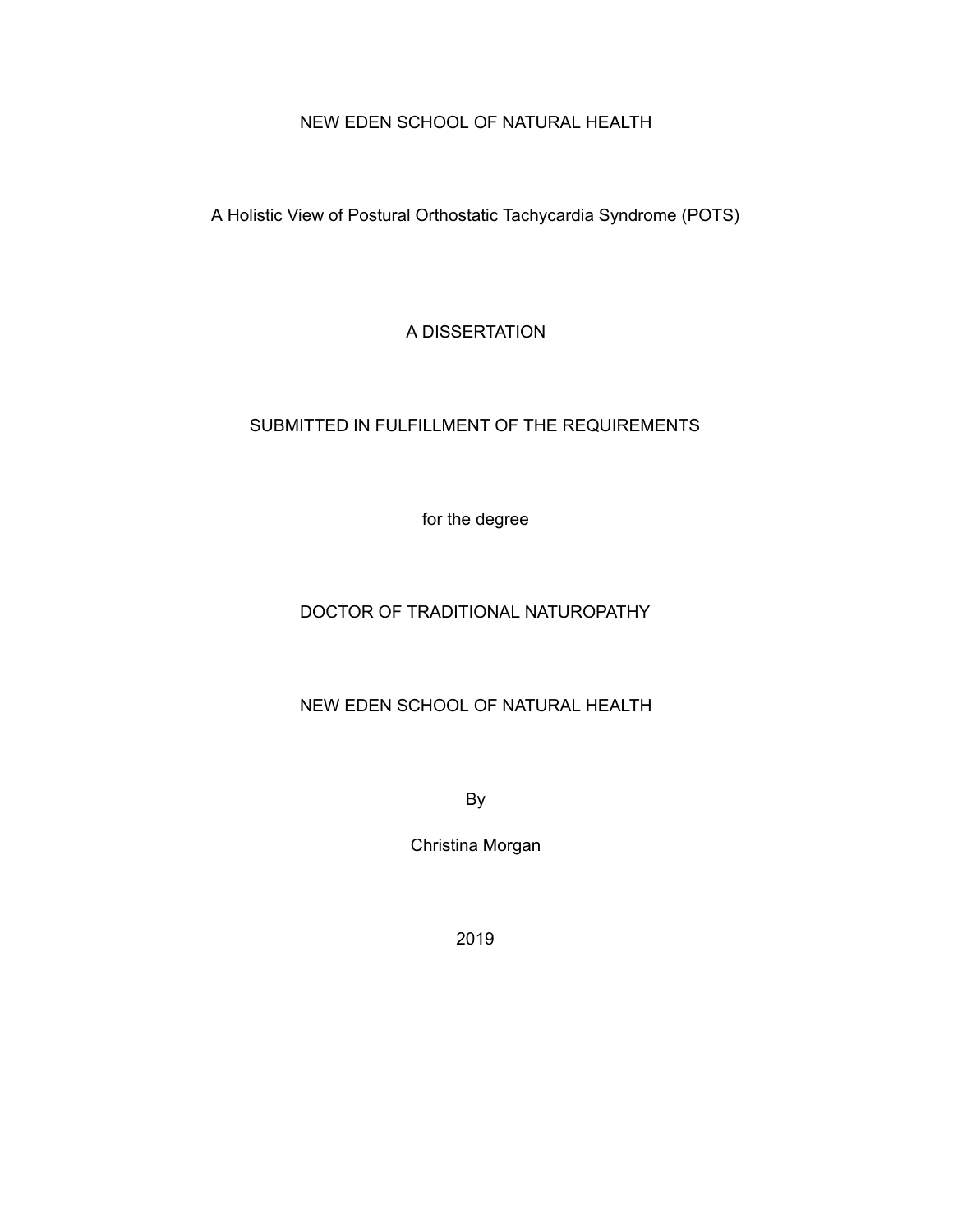# **Acknowledgements**

I would like to thank all of those who have helped me along the way during my healing journey these last few years. This includes my many friends, family members, health practitioners and instructors who have all been so instrumental in teaching me. You are all very dear to me.

The subject of Postural Orthostatic Tachycardia Syndrome (POTS) is a very personal one. I became debilitated with POTS in December 2012. I first pursued traditional medicine, which included dozens of doctors, specialists, hospital visits, medications, and tests. After realizing that this got me nowhere and I found myself again at square one, I began researching natural healing. I came across a few people who had been healed of POTS, or put it into remission. I only saw these stories on natural health blogs or social media groups, and not in the groups focused on traditional medicine. I began implementing strategies and ideas based on the concept that the body is a whole system, and cannot be successfully treated by attempting to compartmentalize, or separate out, and treat individual body systems. Based on my success with natural healing methods, including also putting my POTS symptoms into remission, along with a newfound drive to begin helping others follow a similar path to health, I began studying to complete my Naturopathic Doctor degree.

This paper is the result of numerous hours and months of research, and attempting to dig further into the research of POTS to find ways to marry both the documented scientific research and naturopathic or holistic principles.

I sincerely hope that the information presented helps others who are in need and inspires new ideas for further research.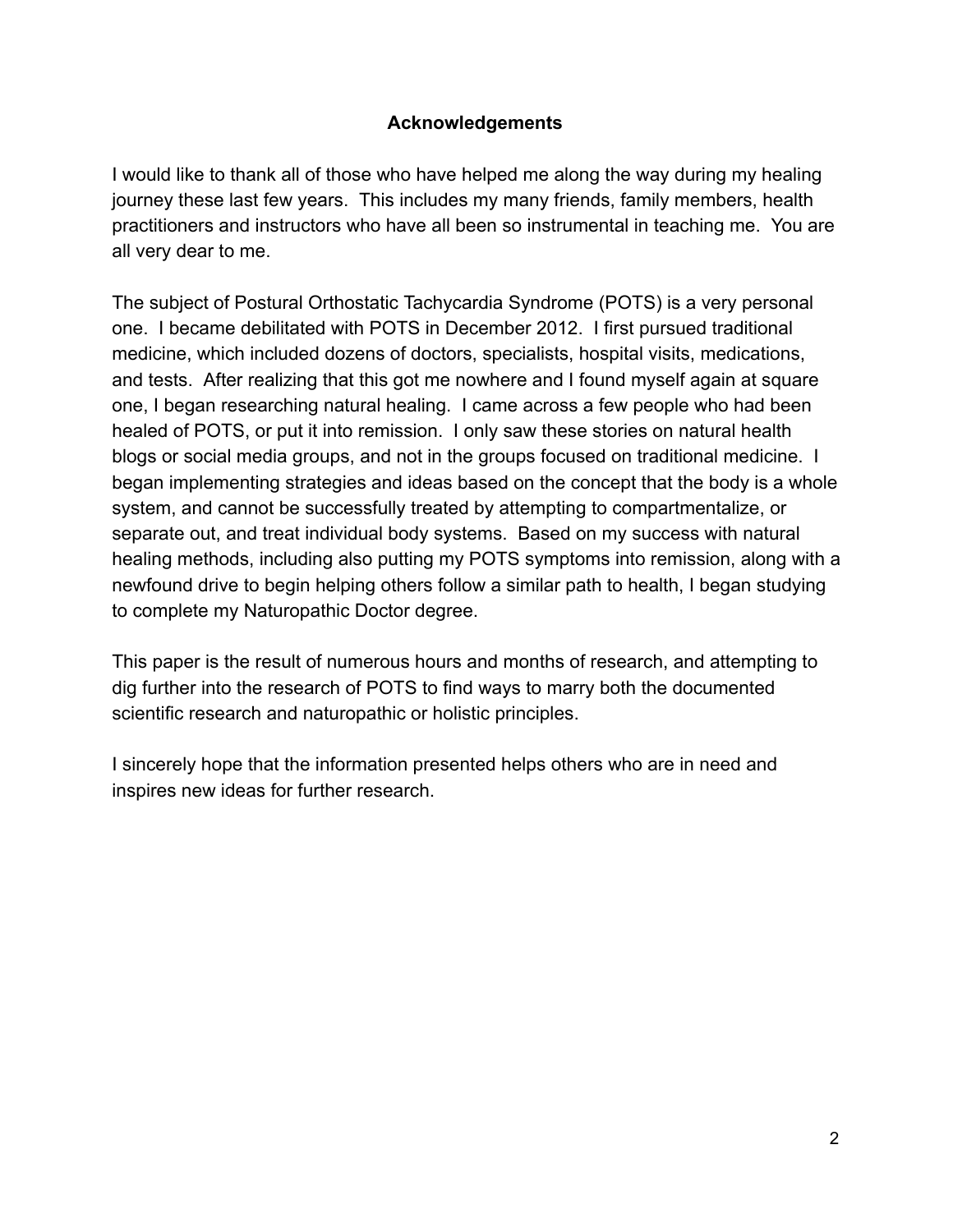# **Table of Contents**

| The Role and Importance of Norepinephrine & Acetylcholine11 |  |
|-------------------------------------------------------------|--|
|                                                             |  |
|                                                             |  |
|                                                             |  |
|                                                             |  |
|                                                             |  |
| Norepinephrine, Acetylcholine, and the Immune System28      |  |
|                                                             |  |
|                                                             |  |
|                                                             |  |
|                                                             |  |
|                                                             |  |
|                                                             |  |
|                                                             |  |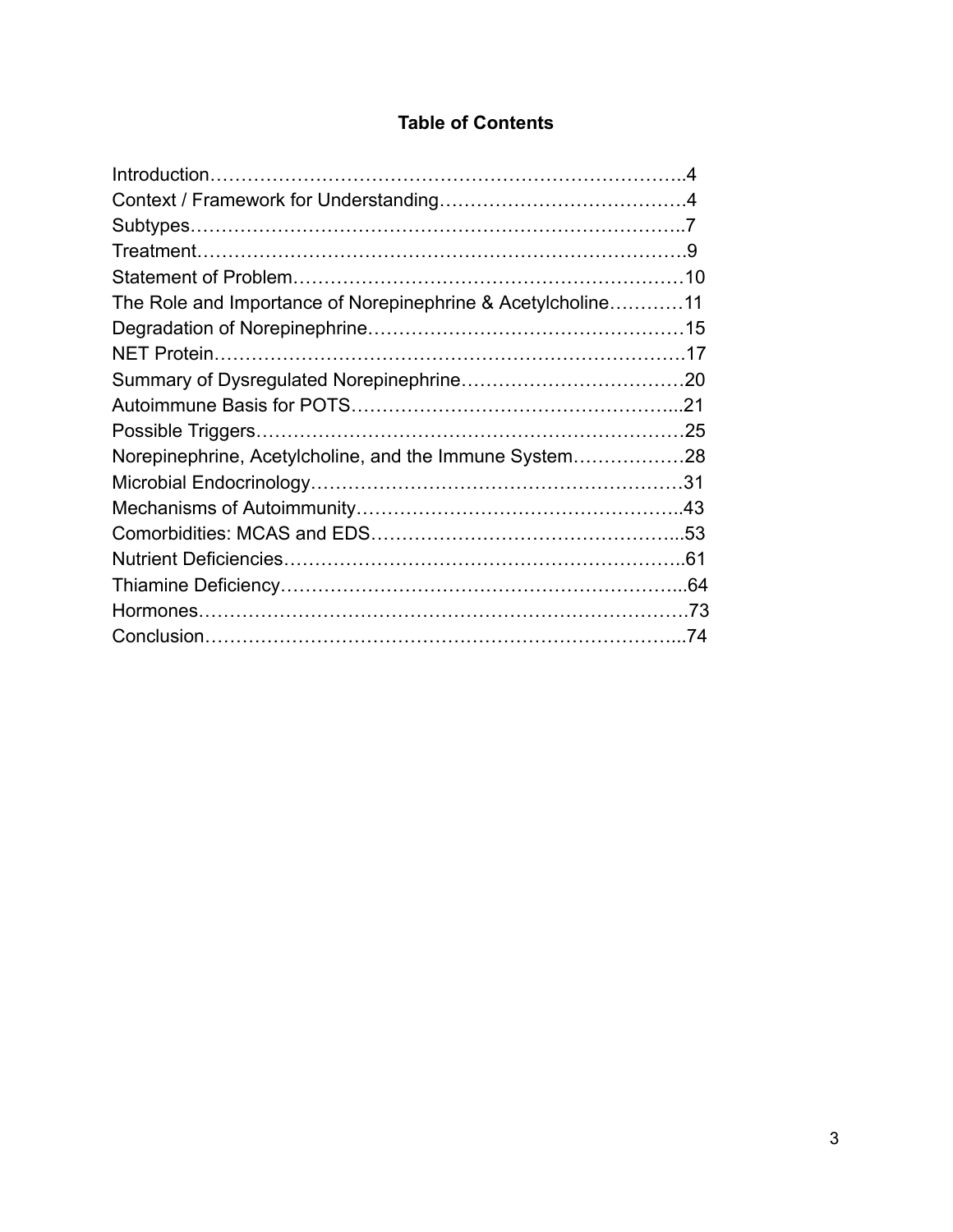#### **Introduction**

Postural orthostatic tachycardia syndrome (POTS) is a form of dysautonomia, which is a dysfunction of the Autonomic Nervous System (ANS). There is currently no known root cause for POTS, and therefore, also no cure. Traditional medicine focuses solely on symptom management in POTS patients.

There has been an overall lack of understanding of what exactly causes POTS in previously healthy patients. The objective of this research is to uncover and propose possible etiology connections, which may allow scientists and practitioners to further research and knowledge for this syndrome.

### **Context / Framework for Understanding**

POTS is a syndrome that is still not yet widely recognized, however, it is not considered a

rare disorder by definition, as it is estimated to impact between 1 and 3 million Americans, with

 $80-85%$  being female and mostly of childbearing age.<sup>1</sup>

The current diagnostic criteria is presented by Dysautonomia International:<sup>2</sup>

"The current diagnostic criteria for POTS is a heart rate increase of 30 beats per minute  $(bpm)$  or more, or over 120 bpm, within the first 10 minutes of standing, in the absence of orthostatic hypotension. In children and adolescents, a revised standard of a 40 bpm or more increase has recently been adopted. POTS is often diagnosed by a Tilt Table Test, but if such testing is not available, POTS can be diagnosed with bedside measurements of heart rate and blood pressure taken in the supine (laying down) and standing up position at 2, 5 and 10 minute intervals."

POTS, being a syndrome, is a collection of symptoms and is not a "root cause" disease in and of itself. As Dr. Satish Raj states: "Postural tachycardia syndrome (POTS) is not a single

<sup>1</sup> Dysautonomia International, Postural Orthostatic Tachycardia Syndrome,

http://www.dysautonomiainternational.org/page.php?ID=30

<sup>2</sup> Dysautonomia International, Diagnostic Criteria, http://www.dysautonomiainternational.org/page.php?ID=30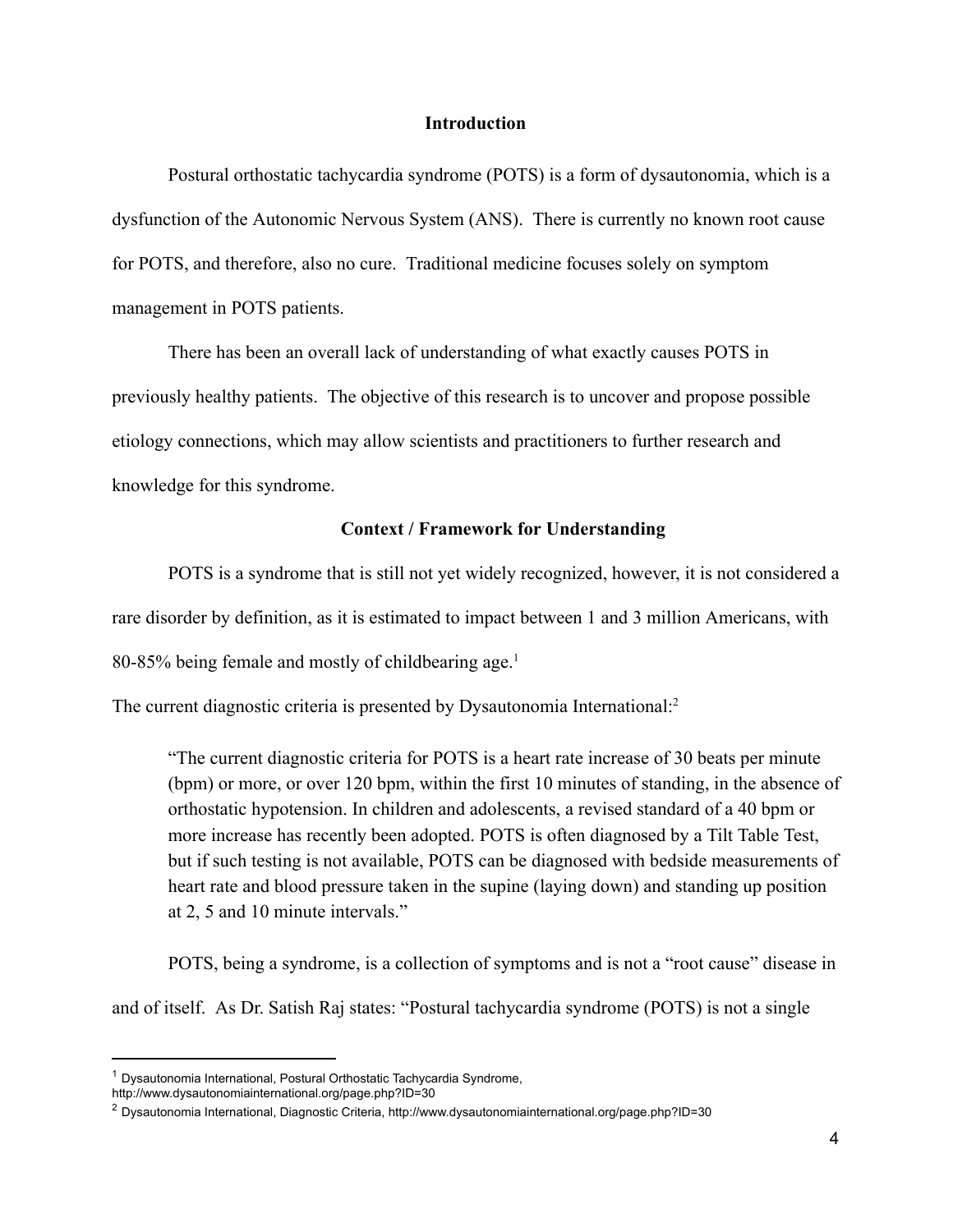disease. It is best viewed as a 'disorder' or a syndrome in which excessive orthostatic tachycardia can be a final common pathway of many underlying pathophysiological processes."<sup>3</sup>

With POTS, the ANS does not work properly. To further delve into the dysfunction within POTS, we should first look at what the ANS does.

The ANS works automatically (without conscious effort) to control many body systems and processes. Just some of its functions include regulating blood pressure, heart rate, respiratory rate, digestion, body temperature regulation, blood flow, muscle response, pupillary response, urination, defecation, and sexual arousal. The ANS has two main branches: the sympathetic and parasympathetic systems. These systems are antagonistic of each other, but work together in tandem to regulate body functions.

The sympathetic system has been coined the "fight or flight" system, and is usually triggered by stress of some sort. The sympathetic system is excitatory and prepares the body to confront a stressor or prepares the body to flee the stressor. Such activations may include increasing or releasing norepinephrine (NE), which increases heart rate, constricts pupils and blood vessels, and opens airways, but it also shuts down digestion, reproductive systems, and other systems it deems unnecessary for immediate survival requirements.

The parasympathetic system is the opposite of the sympathetic system and is coined the "rest and digest" system. It stimulates digestion, the reproductive system, muscle repair, and allows for rest and sleep in order to further rebuild and repair the body. These systems should work in tandem, where the sympathetic system activates to address a stressor (such as running from a threat to life or limb), but when the stressor has passed the parasympathetic system kicks

<sup>&</sup>lt;sup>3</sup> Raj, Satish R. 2012. "Mechanisms of Postural Orthostatic Tachycardia Syndrome." Primer on the Autonomic Nervous System (3rd Ed), 521-523. Academic Press. Accessed June 9, 2018. https://doi.org/10.1016/B978-0-12-386525-0.00107-4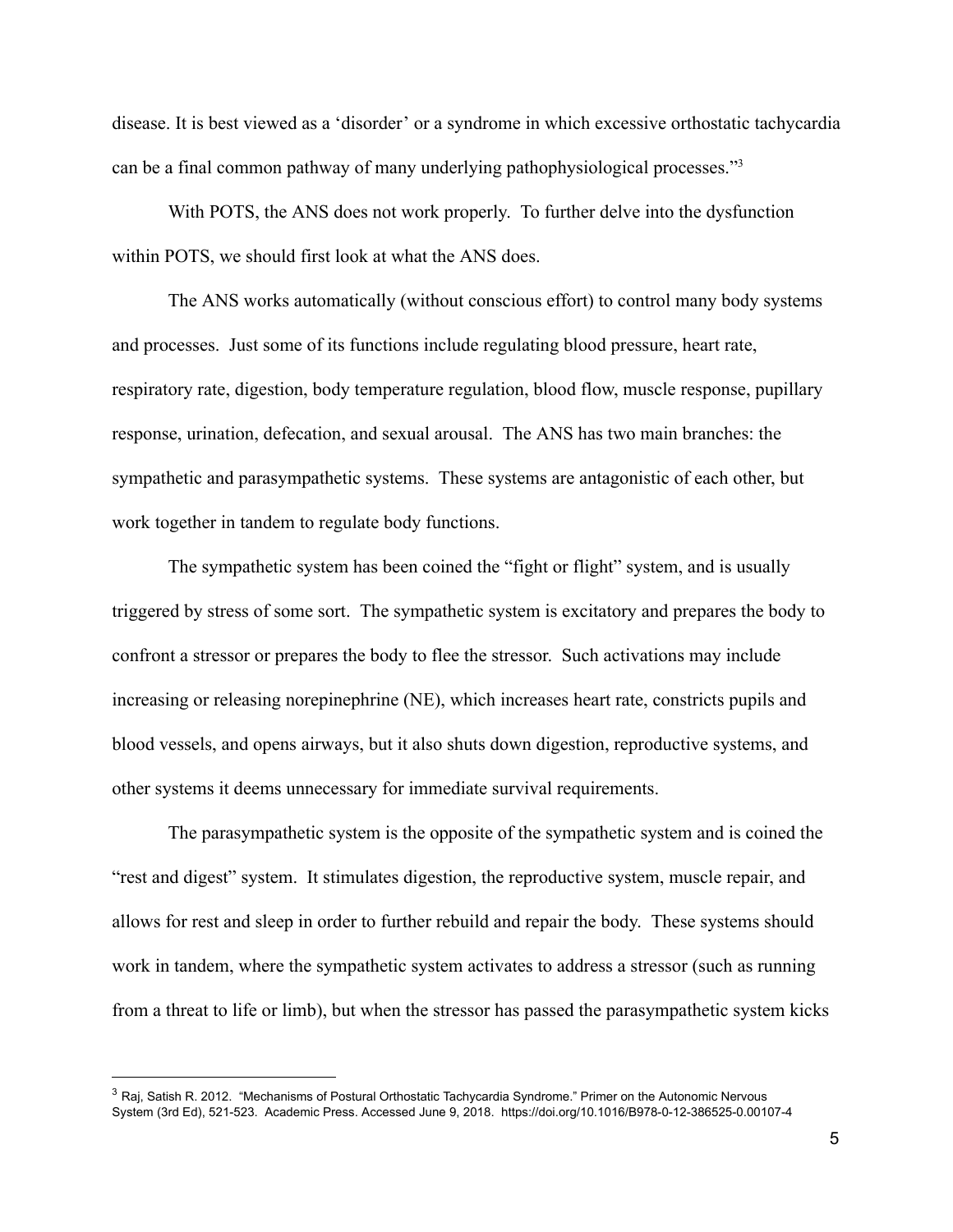in so that normal bodily processes can continue and the body can rebuild. In POTS, these systems do not work properly and are imbalanced. This dysfunction causes a myriad of symptoms and disablement.

Symptoms of POTS are diverse and varied by patient, and may include some or all of the following: high or low blood pressure, high or low heart rate and racing heart, chest pain, dizziness and/or lightheadedness especially upon standing, prolonged sitting in one position, or on long walks, fainting or near-fainting (syncope or presyncope), exhaustion or fatigue, abdominal pain and bloating, nausea, temperature dysregulation (hot or cold), nervous and jittery feeling, forgetfulness and trouble focusing ("brain fog"), blurred vision, headaches and body pain or aches, neck pain, insomnia and frequent awakenings from sleep, chest pain and racing heart rate during sleep, excessive sweating, shakiness or tremors especially with adrenaline surges, discoloration of feet and hands, exercise intolerance, excessive or lack of sweating, and diarrhea and/or constipation.<sup>4</sup> Due to the severity of symptoms, many POTS patients are partially or fully disabled, and unable to live "normal" lives.

One of the basic mechanisms of POTS is that there is insufficient constriction of blood vessels (also called vasoconstriction) and often, also, an inadequate level of blood volume in the body. In both normal individuals and in POTS patients, blood vessels are dilated upon sitting or laying (supine) position. When normal individuals stand up from a sitting or supine position, the blood vessels constrict in their lower extremities, which keeps adequate levels of blood circulating in the top half of the body, thereby providing adequate oxygen supply to the internal organs and brain. However, with POTS, upon standing, the blood vessels in the extremities fail

<sup>4</sup> Cleveland Clinic, Postural Orthostatic Tachycardia Syndrome (POTS),

https://my.clevelandclinic.org/health/diseases/16560-postural-orthostatic-tachycardia-syndrome-pots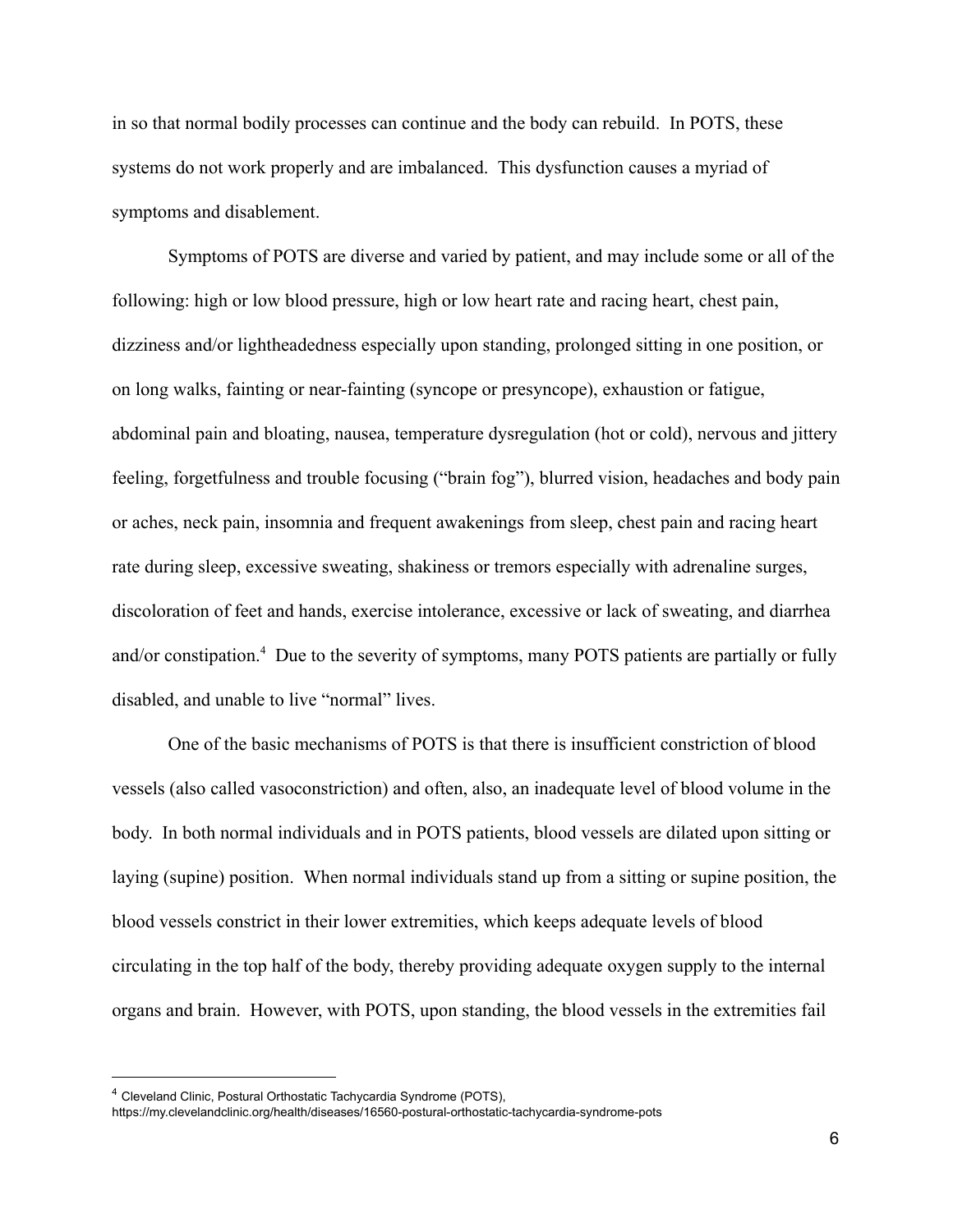to properly constrict causing pooling of blood in the lower extremities as gravitational force is exerted. Blood volume, circulation, and oxygen is thereby drastically lowered to the rest of the body, including the brain. The heart begins to pump faster in an attempt to increase blood circulation, which results in tachycardia. The decreased level of circulation to the organs result in a wide range of symptoms, as these different areas of the body are deprived of blood and oxygen. In some patients, fainting may also occur as the brain is deprived of sufficient oxygen. The majority of POTS patients also show an increased level of serum norepinephrine upon standing, which reflects activation of the sympathetic nervous system when in an upright position.<sup>5</sup>

#### **Subtypes**

In POTS, the blood vessels in the lower extremities do not properly constrict upon standing, which causes blood pooling in the feet and legs, resulting in low blood volume and oxygen in the brain and other internal organs. The heart attempts to rectify this situation by beating harder and faster, causing tachycardia. The tachycardia that follows changing positions to an upright one can be due to several mechanisms which may vary based on the "subtype" of POTS. The initial blood pooling in the feet and legs may be due to peripheral denervation (loss) of nerve supply) of the lower extremities, which leads to poor blood vessel tone in these areas, and thereby, causes a lack of constriction and pooling upon standing. This type of POTS is called Neuropathic POTS.

Neuropathic POTS patients often report a viral infection prior to POTS onset, and also show a loss of sweating on a QSART test (a test that measures autonomic nerves that control

<sup>5</sup> Raj, Satish R. "The Postural Tachycardia Syndrome (POTS): Pathophysiology, Diagnosis & Management." Indian Pacing Electrophysiology Journal 6(2): 84-99. Accessed June 8 2018. https://www.ncbi.nlm.nih.gov/pmc/articles/PMC1501099/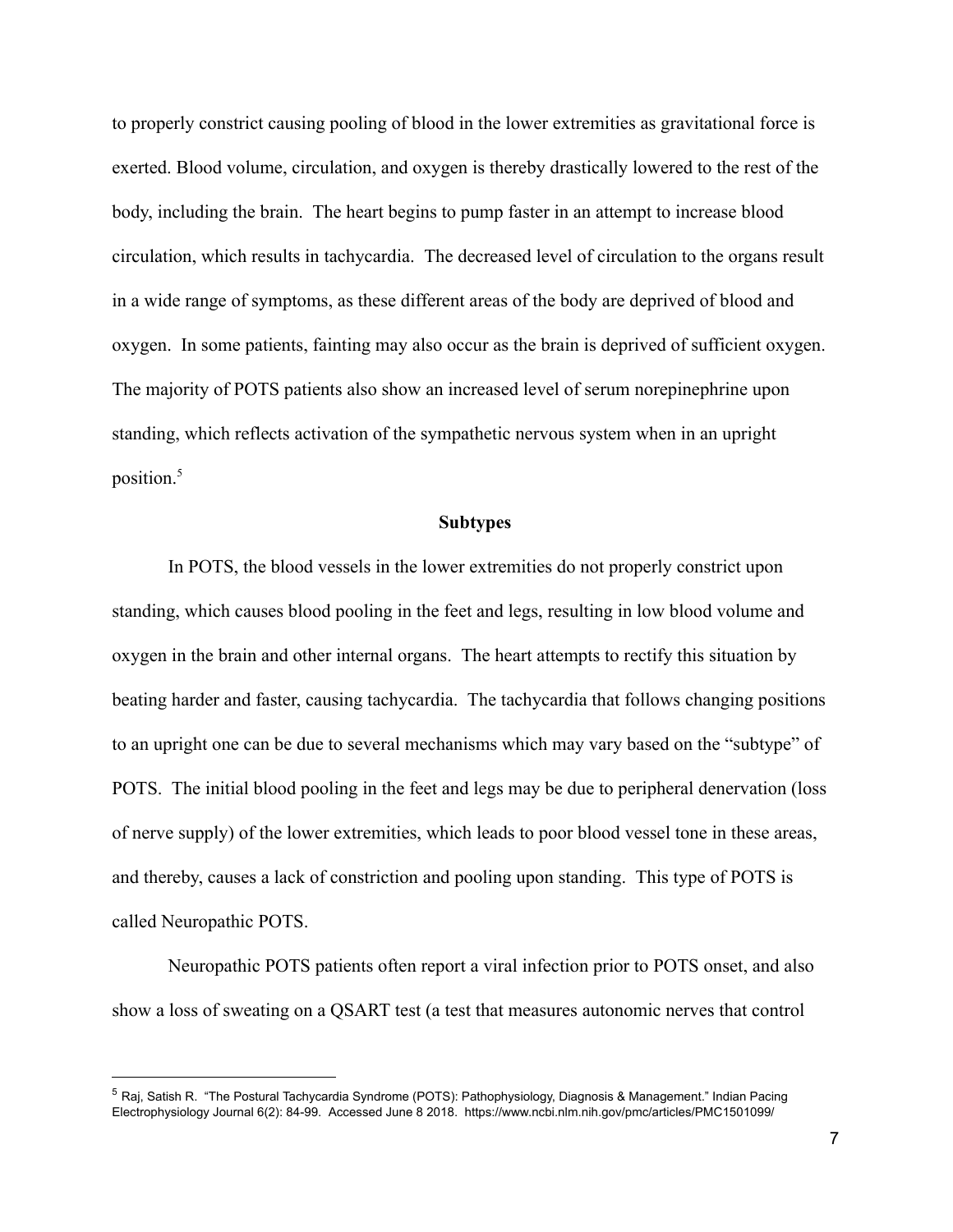sweating). These patients have evident denervation, particularly of the limbs, which may lead to a loss of vasoconstriction in the lower limbs following upright position change. These patients also noted more frequent gastrointestinal complaints such as bloating, nausea, abdominal pain and constipation. These patients may also have diminished NE release in their legs, but not in their arms.<sup>6</sup>

Hyperadrenergic POTS is another subtype of POTS in which patients have excessive levels of serum norepinephrine upon standing. This type also has overall higher levels of norepinephrine, which increase further and drastically upon changing to an upright position. The excessive levels of norepinephrine (also known as noradrenaline) affect the heart rate, causing tachycardia upon standing or exertion. Hyperadrenergic POTS patients may also show an increased or fluctuating blood pressure upon upright positioning. These patients have symptoms of an overactive sympathetic nervous system, which can either be episodic or constant. These symptoms may include tachycardia, hypertension, and hyperhidrosis. The episodes can be spontaneous or have an unknown trigger, or are provoked by stress, activity, or being upright for a period of time. By using a suggested criteria for hyperadrenergic POTS of a plasma NE level of greater than 600pg/mL, the prevalence of hyperadrenergic POTS patients at the American POTS referral centers would range from 30% to over 60% of POTS patients. Therefore, the mechanism behind Hyperadrenergic POTS of an overactive sympathetic nervous system response may be the main underlying mechanism of POTS.<sup>7</sup>

<sup>6</sup> Robertson, Biaggioni, Burnstock, Low, Paton. 2012. *Primer on the Autonomic Nervous System*, Third Edition (p.522). London, UK: Academic Press.

<sup>7</sup> Robertson, Biaggioni, Burnstock, Low, Paton. 2012. *Primer on the Autonomic Nervous System*, Third Edition (p.521). London, UK: Academic Press.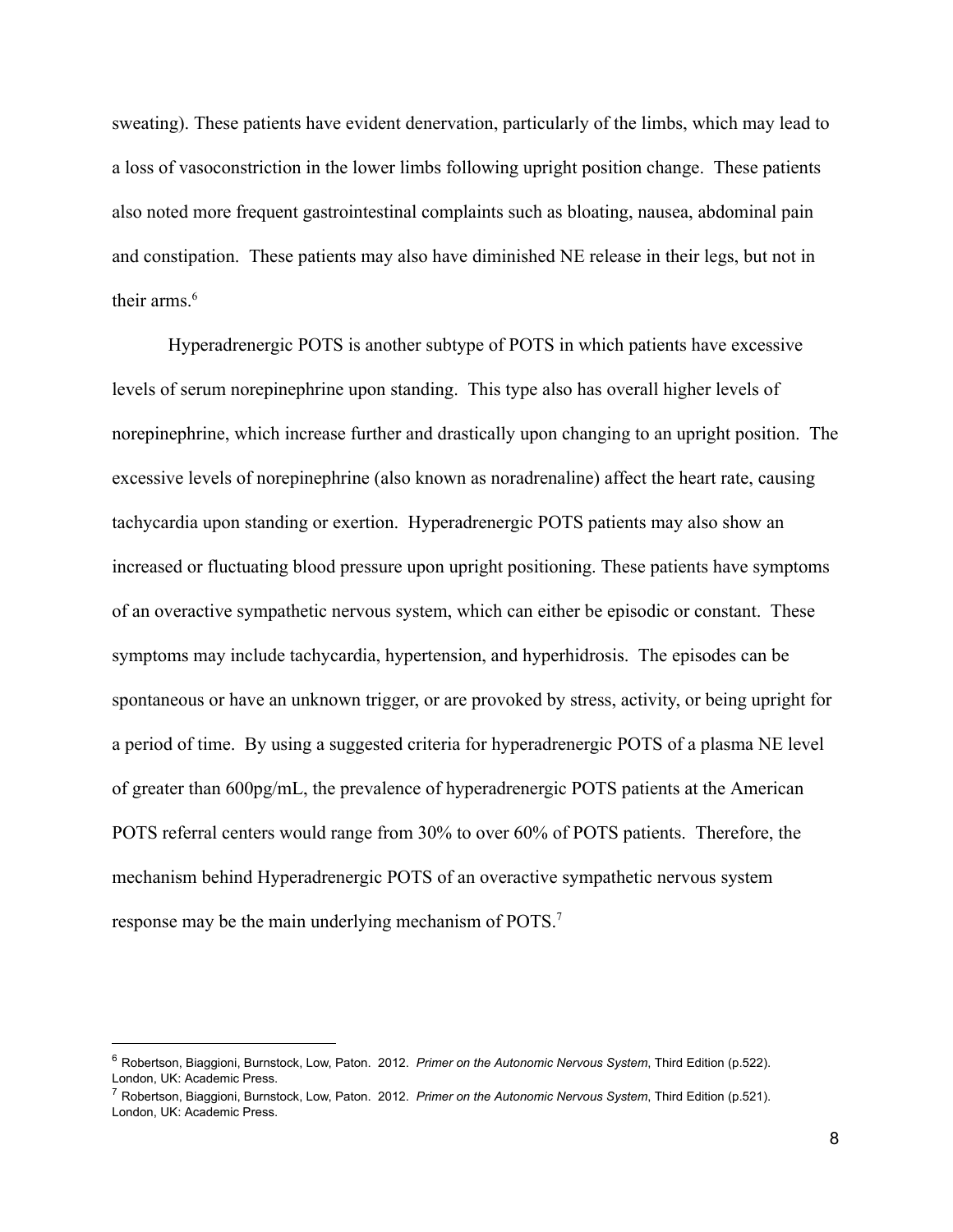Another POTS subtype is characterized by low overall blood volume (low blood volume) POTS). $\textdegree$  Low overall blood volume in the body is exacerbated upon standing, and the body fails to return proper amounts of blood and oxygen to the brain and the rest of the body.

Some researchers also consider poor physical conditioning (or lack of exercise and movement) as another subtype in many patients. Patients with POTS as a result of deconditioning may respond favorably to an exercise training and reconditioning program.<sup>9</sup>

#### **Treatment**

As POTS is a symptom (and not a disease with a known etiology), there is no known cure. Traditional Medical Doctors attempt to treat patients by focusing on symptom management. Here is a summary from the book *Primer on the Autonomic Nervous System (3rd*) *Ed*) regarding how POTS is viewed and treated by traditional medicine:<sup>11</sup>

"POTS is common and is heterogeneous in presentation and pathophysiologic mechanisms. Common mechanisms are denervation (neuropathic POTS), hyperadrenergic state, and deconditioning. Management always involves expansion of plasma volume with high salt and high fluid intake. Additional steps include compression garments. Medications that are commonly used include beta-blockers, midodrine, and fludrocortisone. Exercise training and reconditioning is emerging as a very important strategy in the deconditioned subject."

Doctors may attempt to decrease symptoms by working to increase blood volume via increasing fluid and sodium intake, wearing compression stockings, raising the head of the bed, and prescribing medications to increase sodium retention and vasoconstriction.<sup>10</sup> Other medications used are cholinergics that may help stimulate the parasympathetic response in the

<sup>&</sup>lt;sup>8</sup> "Postural Orthostatic Tachycardia Syndrome (POTS)." The Cleveland Clinic. Accessed June 8, 2018. https://my.clevelandclinic.org/health/diseases/16560-postural-orthostatic-tachycardia-syndrome-pots

<sup>9</sup> Robertson, Biaggioni, Burnstock, Low, Paton. 2012. *Primer on the Autonomic Nervous System*, Third Edition (p.519). London, UK: Academic Press.

<sup>10</sup> Dysautonomia International, Treatment, http://www.dysautonomiainternational.org/page.php?ID=30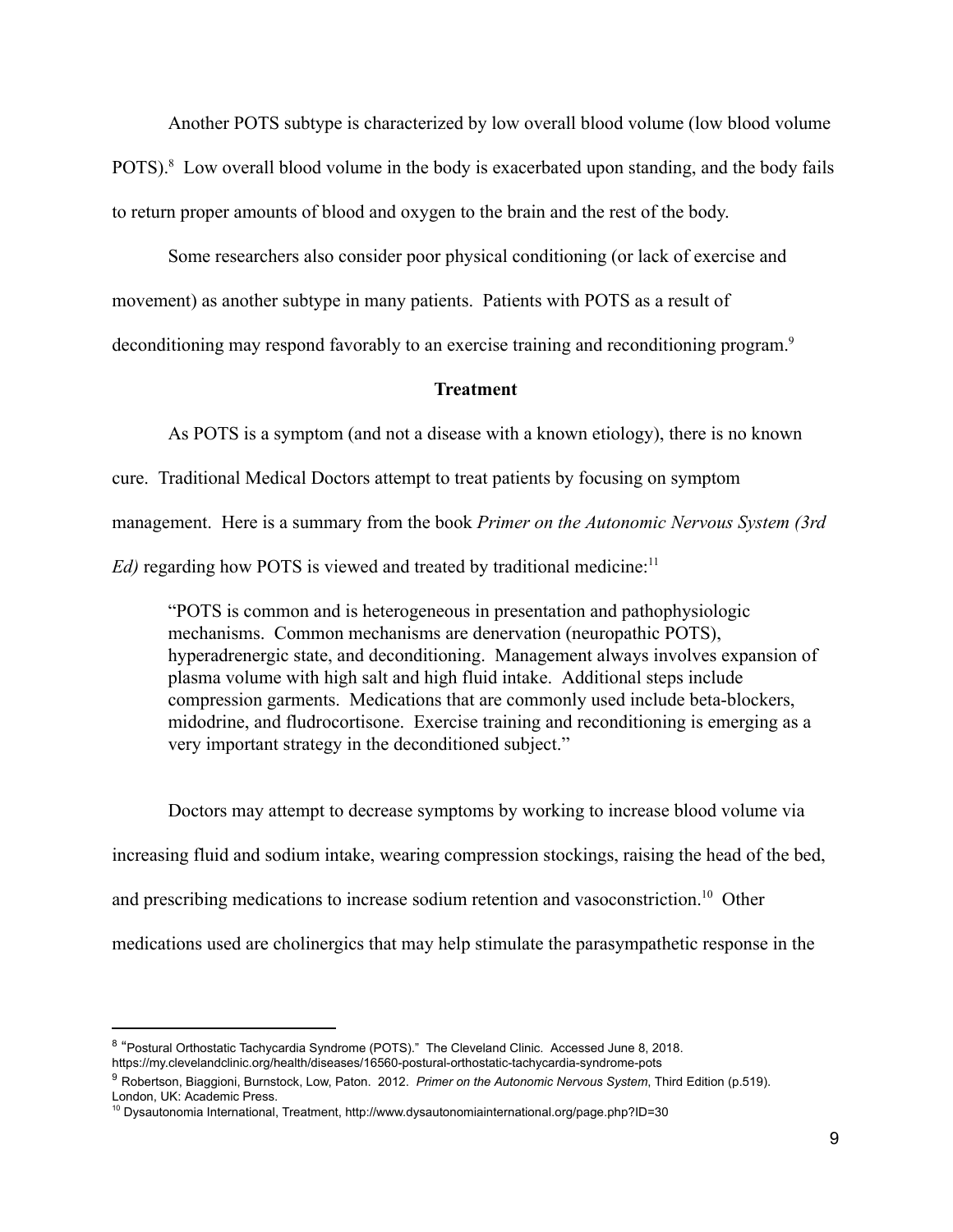body, thus calming the overactive sympathetic response symptoms. Benzodiazepines or beta-blockers may also be used to decrease heart rate and induce a calming effect on the body. Symptom management usually only partially returns the patient to a "normal life." Many patients do not experience symptom relief with the current management strategies or medications and remain disabled.

## **Statement of Problem**

As previously mentioned, POTS is classified as a syndrome, or a collection of symptoms. This means that it is not, in and of itself, a "root cause" disease. A syndrome has an implied underlying cause. The root cause for POTS is currently unknown. What is known is that most POTS patients have an overactive sympathetic nervous system and/or an underactive parasympathetic nervous system, as tested and seen via excessive amounts of norepinephrine in their blood, with this level increasing excessively upon standing.

Many patients report having a sort of trigger prior to the onset of POTS symptoms. Some of these reported triggers include stressors such as an illness (often viral)<sup>5</sup>, vaccination<sup>5</sup>, surgery, accident or physical trauma, or even pregnancy. In fact, it is noted in the *Primer* on the *Autonomic Nervous System (3rd Ed)* that 50% percent of POTS patients have an antecedent viral illness. They also noted that  $25%$  had a positive family history of similar complaints.<sup>11</sup>

Since the traditional methods of treating POTS often do not result in a dramatic decrease in symptoms or increased quality of life, a new approach to POTS is needed in order to better serve this patient population. This approach may involve "taking a step back," and looking at the body as a whole instead of attempting to isolate and treat individual body systems. This

<sup>11</sup> Robertson, Biaggioni, Burnstock, Low, Paton. 2012. *Primer on the Autonomic Nervous System*, Third Edition (p. 517). London, UK: Academic Press.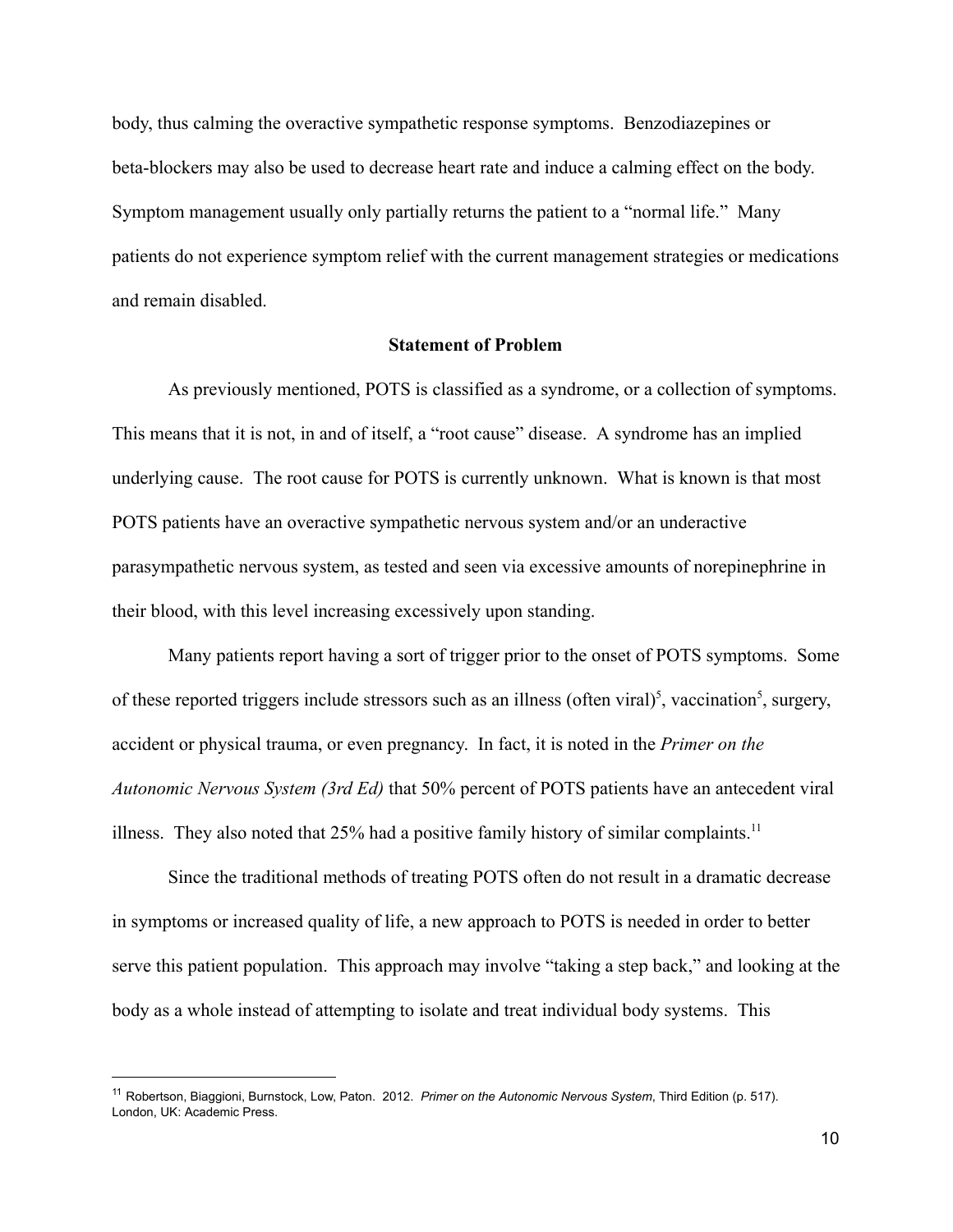approach may include assessing nutrient and mineral needs, pathogenic influences, and environmental and lifestyle stressors, including toxins and overall stress impacts on the patient. Focus should be put on discovering areas in which the body is out of balance and finding and addressing the possible trigger or "root cause" for that individual. Once these unbalanced areas of the body are brought back into balance, it is possible that the body will resolve the POTS symptoms without direct intervention.

## The Role and Importance of Norepinephrine and Acetylcholine

Norepinephrine and Acetylcholine are the two most abundant neurotransmitters in the Autonomic Nervous System.<sup>12</sup> The Britannica Encyclopedia defines Norepinephrine as:<sup>13</sup>

"Norepinephrine, also called noradrenaline: Substance that is released predominantly from the ends of sympathetic nerve fibres and that acts to increase the force of skeletal muscle contraction and the rate and force of contraction of the heart. The actions of norepinephrine are vital to the fight-or-flight response, whereby the body prepares to react to or retreat from an acute threat. Norepinephrine is classified structurally as a [catecholamine](https://www.britannica.com/science/catecholamine)—it contains a catechol group (a benzene ring with two hydroxyl groups) bound to an amine (nitrogen-containing) group. The addition of a methyl group to the amine group of norepinephrine results in the formation of epinephrine, the other major mediator of the flight-or-flight response. Relative to epinephrine, which is produced and stored primarily in the adrenal glands, norepinephrine is stored in small amounts in adrenal tissue. Its major site of storage and release are the neurons of the sympathetic nervous system (a branch of the autonomic nervous system). Thus, norepinephrine functions mainly as a neurotransmitter with some function as a hormone (being released into the bloodstream from the adrenal glands).

Norepinephrine, similar to other cate cholamines, is generated from the amino acid tyrosine. Norepinephrine exerts its effects by binding to  $\alpha$ - and  $\beta$ -adrenergic receptors (or adrenoceptors, so named for their reaction to the adrenal hormones) in different tissues. In the blood vessels, it triggers vasoconstriction (narrowing of blood vessels), which increases blood pressure. Blood pressure is further raised by norepinephrine as a result of its effects on the heart muscle, which increase the output of blood from the heart. Norepinephrine also acts to increase blood glucose levels and levels of circulating free fatty acids. The substance has also been shown to modulate the function of certain types

<sup>12</sup> McCorry, Laurie Kelly. 2007. "Physiology of the Autonomic Nervous System." American Journal of Pharmaceutical Education, v.71(4). Accessed November 4, 2018. https://www.ncbi.nlm.nih.gov/pmc/articles/PMC1959222/

<sup>&</sup>lt;sup>13</sup> "Norepinephrine." Encyclopedia Britannica. https://www.britannica.com/science/norepinephrine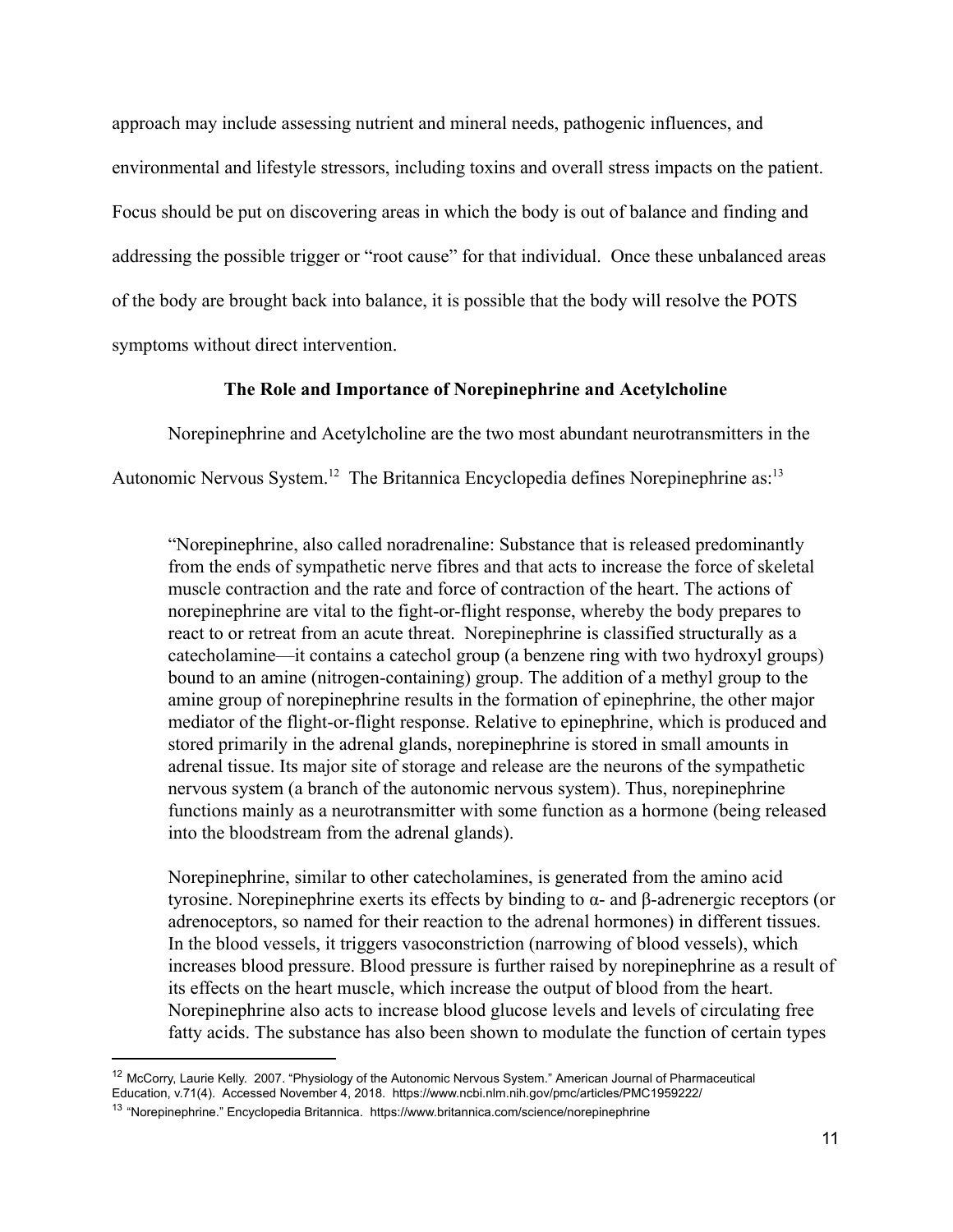of immune cells (e.g., T cells). Norepinephrine activity is efficiently terminated through inactivation by the enzymes catechol-*O*-methyltransferase (COMT) or monoamine oxidase (MAO), by reuptake into nerve endings, or by diffusion from binding sites. Norepinephrine that diffuses away from local nerve endings can act on adrenergic receptors at distant sites."

Acetylcholine is also extremely important to the balance of the ANS, as the primary

neurotransmitter of the parasympathetic ("rest, repair, and digest") nervous system. The

Britannica Encyclopedia defines this neurotransmitter:<sup>14</sup>

"Acetylcholine, an ester of choline and acetic acid that serves as a transmitter substance of nerve impulses within the central and peripheral nervous systems. Acetylcholine is the chief neurotransmitter of the parasympathetic nervous system, the part of the autonomic nervous system (a branch of the peripheral nervous system) that contracts smooth muscles, dilates blood vessels, increases bodily secretions, and slows heart rate.

Acetylcholine is stored in vesicles at the ends of cholinergic (acetylcholine-producing) neurons. In the peripheral nervous system, when a nerve impulse arrives at the terminal of a motor neuron, acetylcholine is released into the neuromuscular junction. There it combines with a receptor molecule in the postsynaptic membrane (or end-plate membrane) of a muscle fibre. This bonding changes the permeability of the membrane, causing channels to open that allow positively charged sodium ions to flow into the muscle cell (see end-plate potential). If successive nerve impulses accumulate at a sufficiently high frequency, sodium channels along the end-plate membrane become fully activated, resulting in muscle cell contraction.

Within the autonomic nervous system, acetylcholine behaves in a similar manner, being discharged from the terminal of one neuron and binding to receptors on the postsynaptic membrane of other cells. Its activities within the autonomic nervous system affect a number of body systems, including the cardiovascular system, where it acts as a [vasodilator](https://www.britannica.com/science/vasodilation), decreases heart rate, and decreases heart muscle contraction. In the gastrointestinal system, it acts to increase peristalsis in the stomach and the amplitude of digestive contractions. In the urinary tract, its activity decreases the capacity of the bladder and increases voluntary voiding pressure. It also affects the respiratory system and stimulates secretion by all glands that receive parasympathetic nerve impulses. In the central nervous system, acetylcholine appears to have multiple roles. It is known to play an important role in memory and learning and is in abnormally short supply in the brains of persons with Alzheimer disease."

<sup>&</sup>lt;sup>14</sup> "Acetylcholine." Encyclopedia Britannica. https://www.britannica.com/science/acetylcholine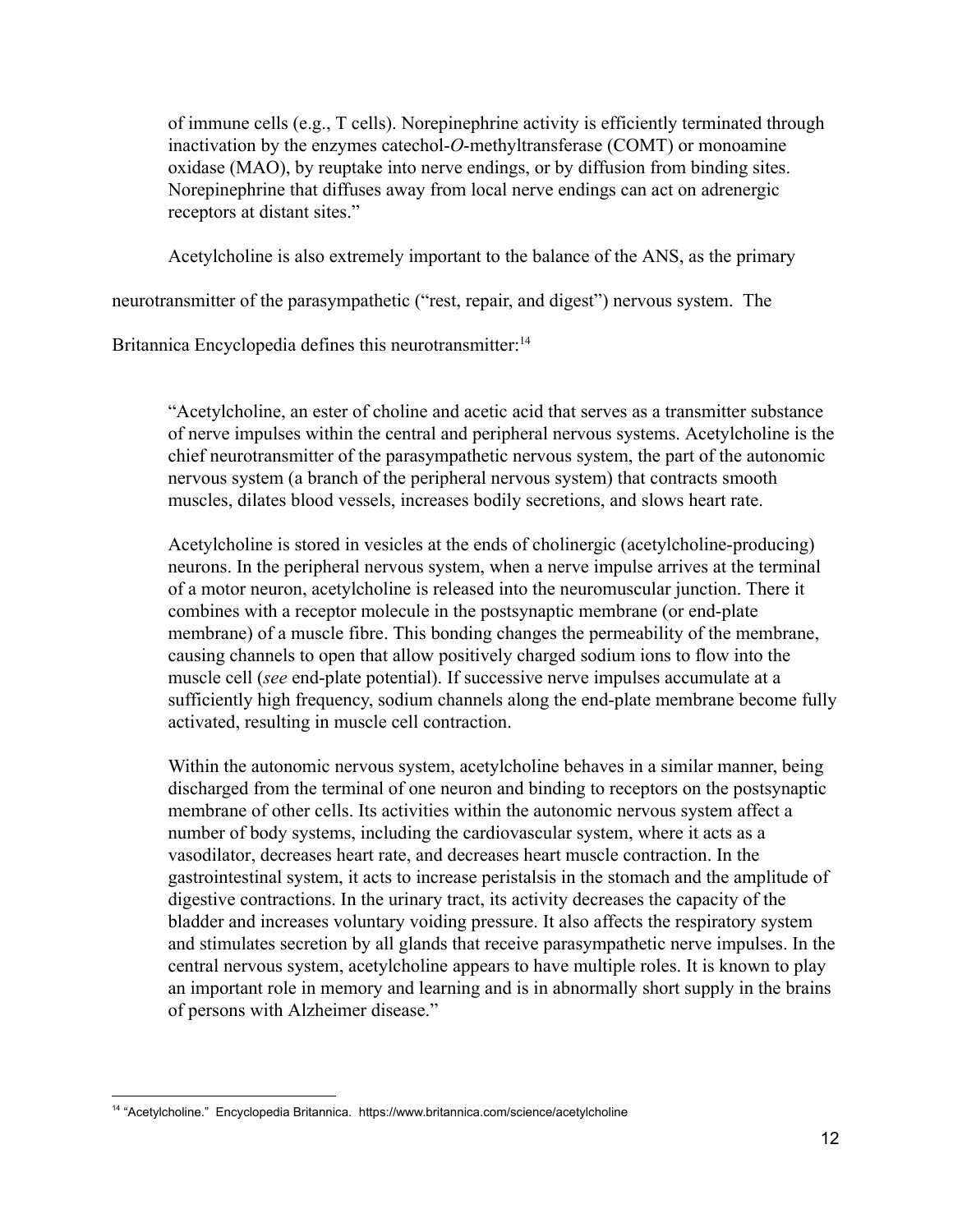To summarize, norepinephrine is important for many functions in the body through the sympathetic nervous system response including wakefulness and alertness, response to stressors or events, regulating blood pressure and heart rate, and blood vessel constriction. Acetylcholine is important for regulating the parasympathetic nervous system, decreasing heart rate, stimulating muscles, digestion, memory, and sleep.

Both of these neurotransmitters also affect the immune system in various ways. Chronically high levels of NE have been shown to cause atrophy of the spleen as well as decreased  $T$  cells in a study conducted by Harris, et al.<sup>15</sup> They found that an infusion of epinephrine and norepinephrine over a 4-week period caused atrophy of the spleen in rats and a decrease in T cells. Therefore, being in a sympathetic state with high levels of NE for extended periods could decrease immune activity. Acetylcholine is important to the immune system by helping to lower inflammatory cytokines, which may be produced after an injury or infection. This protects the body against inflammatory damage via activation of the vagus nerve.<sup>16</sup>

Due to the importance of these two neurotransmitters in regulating the autonomic nervous system, pharmacological drugs that decrease the response to norepinephrine or increase the action of acetylcholine are often used to treat symptoms in POTS patients.

Choline, a precursor to acetylcholine which helps to regulate autonomic function, has been documented to be deficient in POTS patients. In a 2015 study, it was found that:<sup>17</sup>

"The choline transporter-like protein  $1$ /solute carrier  $44A1$  (CTL1/SLC44A1) and mRNA expression were 2-3 times lower in POTS fibroblasts, and choline uptake was reduced  $60\%$  (P < 0.05). Disturbances of membrane homeostasis were observed by reduced ratios between PC:phosphatidylethanolamine and sphingomyelin:cholesterol, as well as by

<sup>&</sup>lt;sup>15</sup> Harris, Waltman, Carter, Maisel. 1995. "Effect of prolonged catecholamine infusion on immunoregulatory function: implications in congestive heart failure." Journal of the American College of Cardiology, Vol 26 (1), 102-109. Accessed December 25, 2018. https://www.ncbi.nlm.nih.gov/pubmed/7797738

<sup>&</sup>lt;sup>16</sup> Kevin J. Tracy. 2009. "Reflex control of immunity." Nat Rev Immunol. 2009 Jun; 9(6):418-428. Accessed January 25, 2019. https://www.ncbi.nlm.nih.gov/pmc/articles/PMC4535331/

<sup>17</sup> Schenkel, Singh, Michel, Zeisel, da Costa,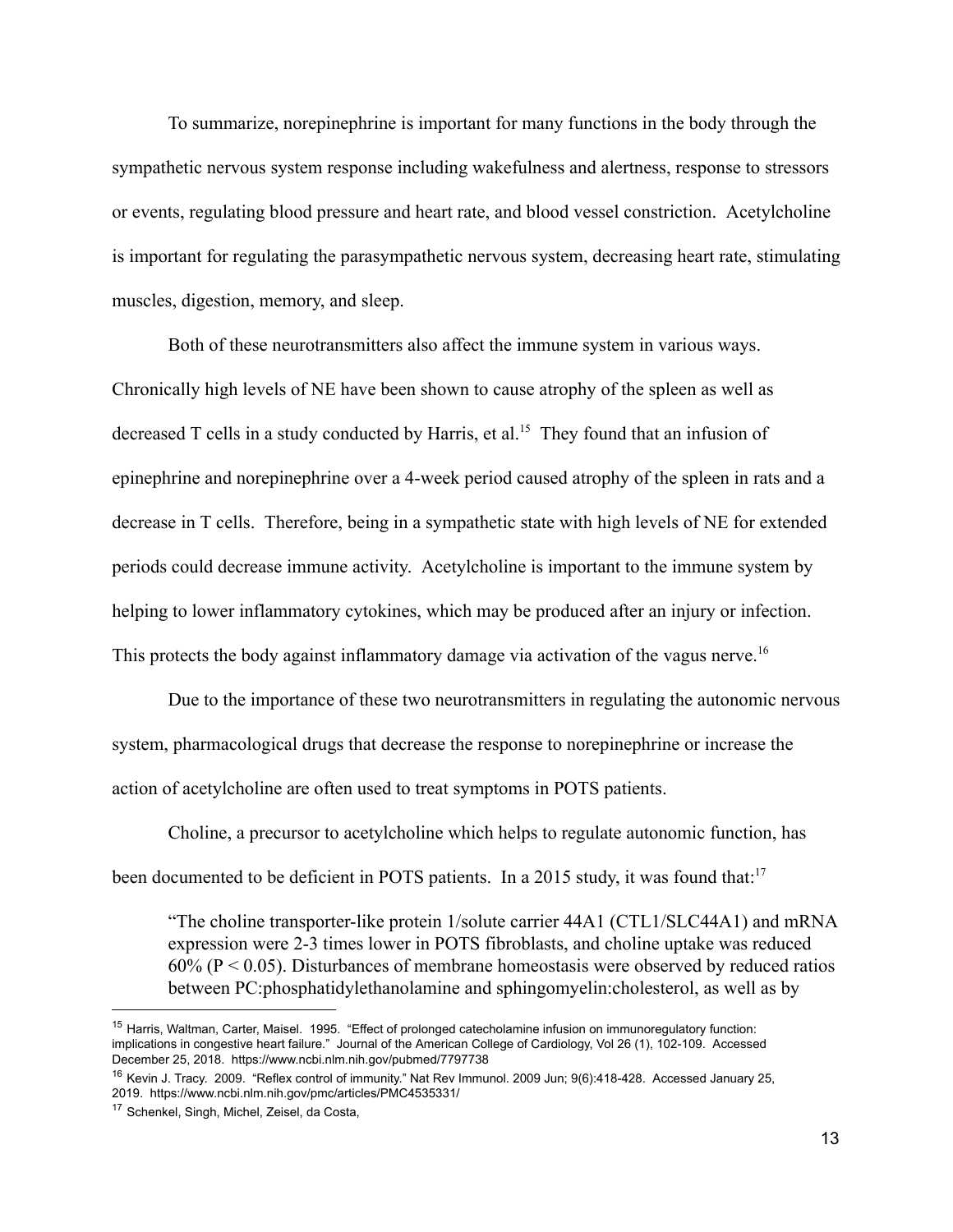modified phospholipid fatty acid composition. Choline deficiency also impaired mitochondria function, which was observed by a reduction in oxygen consumption, mitochondrial potential, and glycolytic activity. When POTS cells were treated with choline, transporter was up-regulated, and uptake of choline increased, offering an option for patient treatment."

Another article discusses how increasing acetylcholine via the inhibition of acetylcholinesterase

may help POTS patients:<sup>18</sup>

"Since ganglionic synaptic transmission is a common pathway for all autonomic traffic, enhancement of autonomic function through inhibition of acetylcholinesterase is a potential specific therapeutic strategy for autonomic disorders. Increasing the strength of ganglionic transmission can ameliorate neurogenic orthostatic hypotension without aggravating supine hypertension. Recent evidence also suggests a potential role for acetylcholinesterase inhibitors in the treatment of postural tachycardia syndrome."

A study from 2011 looked specifically at the successfulness of using an

acetylcholinesterase inhibitor, Pyridostigmine, in treating POTS symptoms.<sup>19</sup> It found that the

drug " improved symptoms of orthostatic intolerance in 88 of 203 (43%) of total patients or 88 of

 $172$  (51%) who were able to tolerate the drug. The symptoms that improved the most included

fatigue  $(55\%)$ , palpitations  $(60\%)$ , presyncope  $(60\%)$ , and syncope  $(48\%)$ . Symptom reduction

correlated with a statistically significant improvement in upright HR and diastolic blood pressure

after treatment with pyridostigmine as compared to their baseline hemodynamic parameters."

Beta blockers, or beta-adrenergic blocking agents, decrease the effect of norepinephrine on the body. These drugs are often used in the treatment of symptoms in POTS patients, as they have been found to decrease tachycardia and other POTS-related symptoms.<sup>20</sup>

<sup>&</sup>lt;sup>18</sup> Vernino, Sandroni, Singer, Low. 2008. "Autonomic ganglia: target and novel therapeutic tool." Neurology 2008 May 13; 70(20):1926-32. Accessed January 25, 2019. https://www.ncbi.nlm.nih.gov/pubmed/18474849

<sup>&</sup>lt;sup>19</sup> Kanjwal, Karabin, Sheikh, Elmer, Kanjwal, Saeed, Grubb. 2011. "Pyridostigmine in the treatment of postural orthostatic tachycardia: a single-center experience." Pacing Clin Electrophysiol. 2011 Jun; 34(6):750-5. Accessed January 25, 2019. https://www.ncbi.nlm.nih.gov/pubmed/21410722

<sup>&</sup>lt;sup>20</sup> Raj, Black, Biaggioni, Paranjape, Ramirez, Dupont, Robertson, 2009. "Propranolol decreases tachycardia and improves symptoms in the postural tachycardia syndrome: less is more." Circulation. 2009 Sep 1; 120(9):725-34. Accessed January 25, 2019. https://www.ncbi.nlm.nih.gov/pubmed/19687359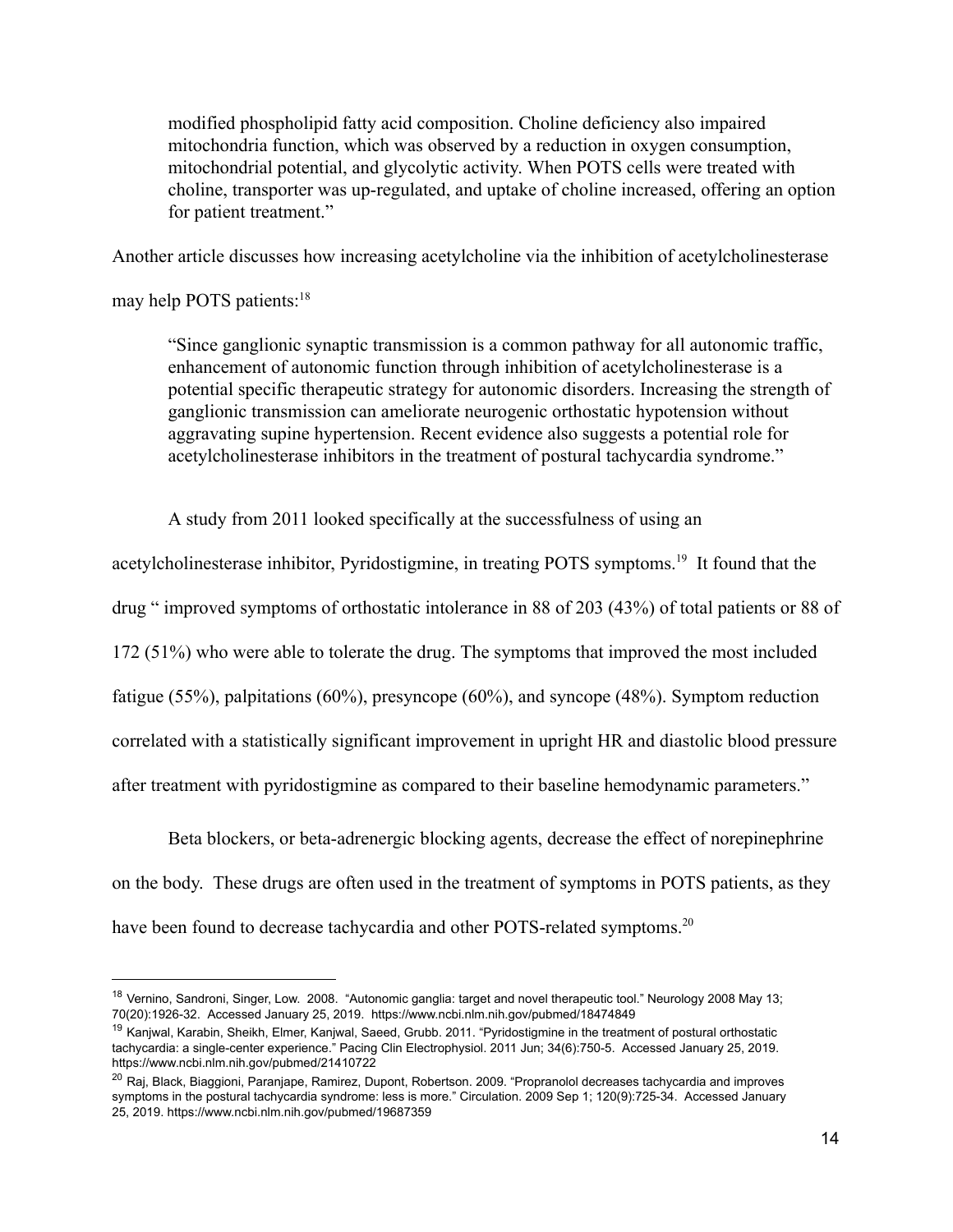In summary, POTS patients are found to have dysregulated levels or functioning of the two major neurotransmitters of the autonomic nervous system. Both norepinephrine, which regulates the sympathetic branch of the ANS, as well as acetylcholine, which regulates the parasympathetic branch of the ANS, are impacted, resulting in chaos in the ANS and resultant symptoms.

#### **Degradation of Norepinephrine**

Norepinephrine that is not stored intracellularly is deanimated via one of two enzymes: MAO (monoamine oxidase) or COMT (catechol-o-methyltransferase).<sup>21</sup> These enzymes require several cofactors to work properly. The cofactors that are currently identified for each enzyme include oxygen and  $FAD$  (flavin adenine dinucleotide, a derivative of Riboflavin or Vitamin B2) for proper functioning of MAO-A<sup>22</sup>, and SAM-e (S-adenosyl-L-methionine, a derivative of amino acid methionine), vitamin B12, and Magnesium for proper functioning of COMT.<sup>23</sup>  $24$ 

Since POTS patients typically have higher levels of NE, and decreased expression of these NE-degrading enzymes may lead to increased levels of NE in the body, the functioning of, and nutrient cofactors for, the MAO and COMT enzymes should be considered by the clinician.

Inhibitors of these enzymes should also be considered. Chronic stress has been shown to decrease the activity of the both the MAO-A and COMT enzymes over time.<sup>25 26</sup> A decrease in

<sup>21</sup> Robertson, Biaggioni, Burnstock, Low, Paton. 2012. *Primer on the Autonomic Nervous System*, Third Edition (p.41). London, UK: Academic Press.

 $^{22}$  Helena Gaweska and Paul F. Fitzpatrick. 2012. "Structures and Mechanisms of the Monoamine Oxidase Family." Biomol Concepts, 2011 Oct 1; vol 2(5): 365-377. Accessed December 25, 2018. https://www.ncbi.nlm.nih.gov/pmc/articles/PMC3197729/

<sup>&</sup>lt;sup>23</sup> Tsao, Diatchenko, Dokholyan. 2011. "Structural Mechanism of S-Adenosyl Methionine Binding to Catechol O-Methyltransferase." PLoS One, vol 6(8): e24287. Accessed December 25, 2018. https://www.ncbi.nlm.nih.gov/pmc/articles/PMC3164188/

<sup>&</sup>lt;sup>24</sup> Oner, Guven, Tavli, Mese, Yilmazer, Demirpence. 2014. "Postural Orthostatic Tachycardia Syndrome (POTS) and Vitamin B12 Deficiency in Adolescents." Pediatrics, Vol 133 (1). Accessed December 25, 2018.

http://pediatrics.aappublications.org/content/133/1/e138

<sup>&</sup>lt;sup>25</sup> Kvetnansky, Torda, Jahnova, Saleh. 1975. "Activity of catecholamine degrading enzymes in rat adrenal medulla and cortex after acute and repeated stress." Endocrinol Exp. 1975 Jun; 9(2): 79-86. Accessed December 25,2018. https://www.ncbi.nlm.nih.gov/pubmed/1079183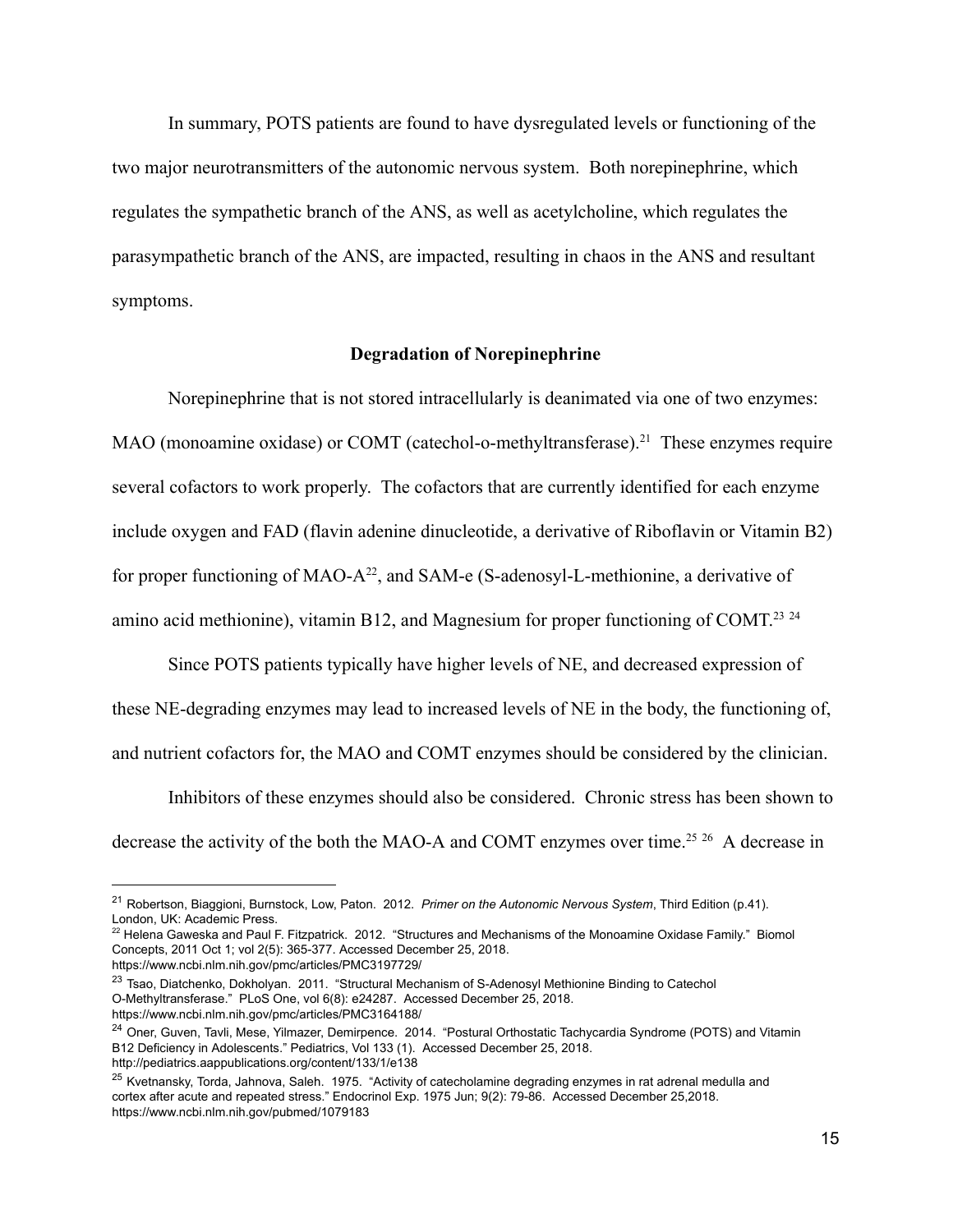ATP production in the brain may also inhibit the COMT enzyme.<sup>27</sup> High levels of estrogen have also been found to decrease COMT expression.<sup>28</sup>

Recent studies have also found that POTS may have (at least in some patients) an autoimmune component, whereby the adrenergic and cholinergic receptors (where norepinephrine and acetylcholine, respectively, are taken up into the cell) are being attacked by the body<sup>29</sup>. This will be discussed later in more detail.

### **NET** Protein

It was previously discussed how POTS patients have a lack of vasoconstriction in the lower extremities, causing blood pooling and resultant decreased overall volume and tachycardia. It was also discussed how norepinephrine (NE) constricts vessels, yet many POTS patients have too much circulating NE. This may, at first, seem like a contradiction, however, this is where NET protein comes into play.

Researchers have uncovered that many POTS patients have issues with their norepinephrine transporter (NET) function. "The norepinephrine transporter (NET) is responsible for the neuronal reuptake of norepinephrine (NE) and is located presynaptically on noradrenergic nerve terminals. Reuptake of NE by the NET contributes to the termination of noradrenergic transmission (Barker and Blakely, 1995)." $30$ 

<sup>&</sup>lt;sup>26</sup> Armando, Lemoine, Segura, Barontini. 1993. "The stress-induced reduction in monoamine oxidase (MAO) A activity is reversed by benzodiazepines: Role of peripheral benzodiazepine receptors." Cellular and Molecular Neurobiology, vol 13(6): p. 593-600. Accessed December 25,2018. https://link.springer.com/article/10.1007/BF00711559

<sup>&</sup>lt;sup>27</sup> Osiezagha, Ali, Freeman, Barker, Jabeen, Maitra, Olagbemiro, Richie, Bailey. 2013. "Thiamine Deficiency and Delirium." Innov Clin Neurosci, vol 10(4): 26-32. Accessed December 25,2018.

https://www.ncbi.nlm.nih.gov/pmc/articles/PMC3659035/

<sup>&</sup>lt;sup>28</sup> Hart, Charkoudian, Miller. 2010. "Sex, Hormones and Neuroeffector Mechanisms." Acta Physiol (Oxf). 2011 Sep; 203(1): 155-165. Accessed December 31, 2018. https://www.ncbi.nlm.nih.gov/pmc/articles/PMC3025263/

<sup>&</sup>lt;sup>29</sup> Ruzieh, Batizy, Dasa, Oostra, Grubb. 2017. "The role of autoantibodies in the syndromes of orthostatic intolerance: a systemic review." Scandinavian Cardiovascular Journal 51, no. 5. Accessed May 25, 2018. https://doi.org/10.1080/14017431.2017.1355068.

<sup>&</sup>lt;sup>30</sup> Zhu, Shamburger, Li, Ordway. 2000. "Regulation of the Human Norepinephrine Transporter by Cocaine and Amphetamine." The Journal of Pharm., vol 295(3): 951-959. Accessed January 25, 2019. https://pdfs.semanticscholar.org/540c/adb62a994cf194a9115149aefad7298a13b9.pdf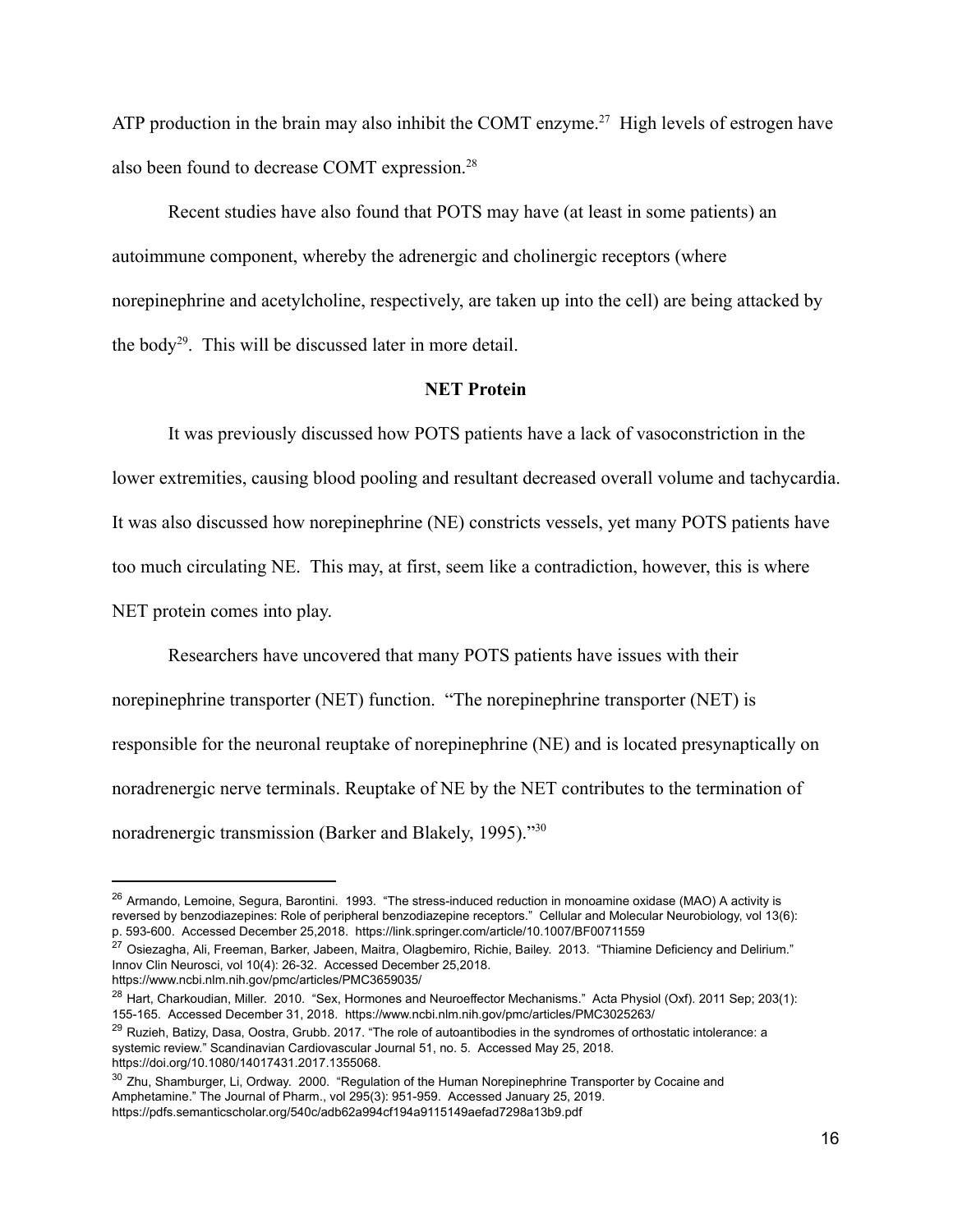The role of NET protein is to reuptake and recycle NE back into the synapse. When NET protein is not functioning properly, there is insufficient recycling of NE with higher levels of NE flowing out into the bloodstream. The effect of this is a decrease in the function of NE in being able to sufficiently constrict blood vessels (thereby leading to blood pooling), while also leaving an excessive amount of NE in the circulating bloodstream (also called "norepinephrine" spillover"). This excessive NE or noradrenaline coursing through the bloodstream increases sympathetic dominance symptoms which can include tachycardia, anxiety, sweating, and nausea.

Researchers have also demonstrated the importance of sufficient "functional" or usable NE in POTS by recreating a POTS patient phenotype in a laboratory by simply inhibiting NET protein, via pharmacological methods, in a 2012 research study.<sup>31</sup>

NET protein deficiency is evident in  $POTS<sup>32</sup>$ , but studies to pinpoint genetic mutations have been inconclusive, with genetic mutations in the SLC6A2 gene found only in one familial group in a POTS study.<sup>33</sup> However, in a small POTS study, researchers found that epigenetic expression of this NET gene, regardless of SLC6A2 genetic mutations, is being down-regulated to the point that it is not making sufficient levels of NET protein in the majority of POTS patients examined.<sup>34</sup> The downregulation or dysfunction of NET protein is also called "NET protein silencing."

<sup>31</sup> Robertson, Biaggioni, Burnstock, Low, Paton. 2012. *Primer on the Autonomic Nervous System*, Third Edition (p.522). London, UK: Academic Press.

<sup>32</sup> E. Lambert, Eikelis, Esler, Dawood, Schlaich, Bayles, Socratous, Agrotis, Jennings, G. Lambert, Vaddadi. 2008. "Altered Sympathetic Nervous Reactivity and Norepinephrine Transporter Expression in Patients with Postural Tachycardia Syndrome." Circulation: Arrhythmia and Electrophysiology. 2008; 1: 103-109. Accessed May 25, 2018. https://doi.org/10.1161/CIRCEP.107.750471

<sup>33</sup> Khan, Corcoran, Esler, Osta. 2015. "Epigenomic changes associated with impaired norepinephrine transporter function in postural tachycardia syndrome." Neuroscience & Biobehavioral Reviews Volume 74, Part B, 342-355. Accessed May 25, 2018. https://doi.org/10.1016/j.neubiorev.2016.06.015

<sup>34</sup> Khan, Ziemann, Corcoran, K.N, Okabe, Rafehi, Maxwell, Esler, El-Osta. 2017. "NET silencing by let-7i in postural tachycardia syndrome." JCI Insight volume 2, issue 6. Accessed May 25, 2018. https://insight.jci.org/articles/view/90183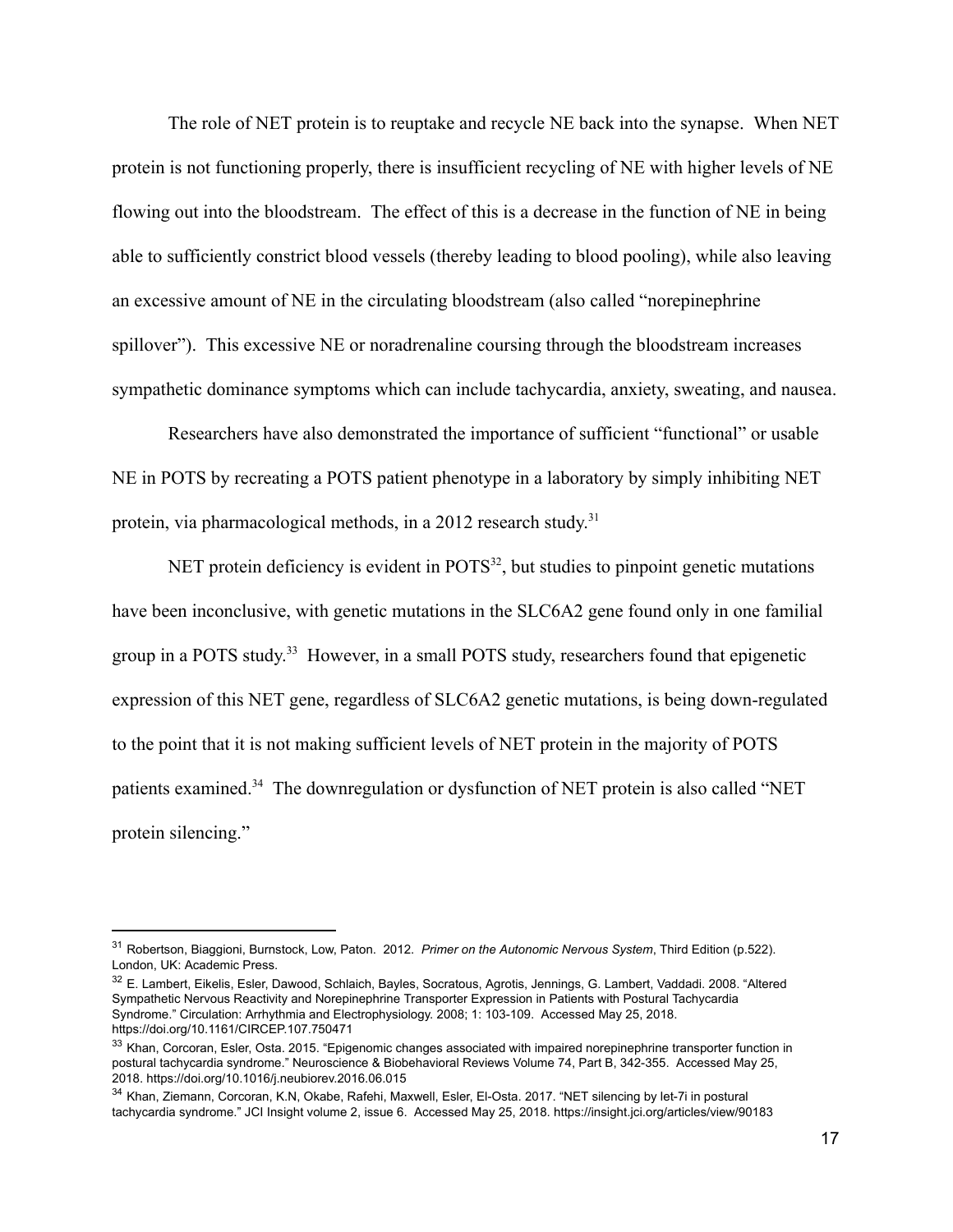The book *Primer on the Autonomic Nervous System (3rd Ed)* further discusses NET

expression and its impact on  $NE:35$ 

"Modest decreases in NET expression might reset the synaptic content of NE to a lower level, thus lowering basal plasma levels, whereas, following activation of the sympathetic nervous system and increased NE release, NET deficiency would contribute to an enhanced cardiovascular response. Small decreases in NET might also influence central NE neurons that regulate sympathetic outflow that, without dramatic changes in the periphery, might shift the balance to one of lower sympathetic tone. Overall, the consequences of NET SNPs associated with diminished NET activity are to alter NE homeostasis and cardiovascular responses, perhaps dependent upon the level of engagement of sympathetic nervous system activity.

The book goes onto explain how NET is the primary way that released NE may be terminated: $36$ 

"NE is inactivated mainly by uptake into cells, with subsequent intracellular metabolism or storage. Reuptake into nerve terminals - Uptake 1 - via the cell membrane NET is the predominant means of terminating the actions of released NE."

NET protein silencing was confirmed via epigenetic expression in a 2012 study. They also

discuss possible reasons why NET reuptake may be inhibited: $37$ 

"In the present study, we estimated the proportionality of norepinephrine spillover to plasma per burst of sympathetic activity as an index of norepinephrine uptake, noting that the amount of norepinephrine overflowing into the circulation per sympathetic burst was significantly higher in the POTS patients, in keeping with impaired norepinephrine reuptake. Although this may have arisen from a defect in norepinephrine reuptake, it could also occur if the quanta of norepinephrine released per action potential was elevated. Further, if norepinephrine reuptake is reduced, this might be the consequence to swamping of the transporter by high synaptic levels of the transmitter in POTS. Supporting this premise, in response to yohimbine, cardiac norepinephrine spillover was elevated to a greater extent in POTS patients compared with controls, and once cardiac norepinephrine spillover exceeded  $\approx$ 200 pmol/min, the cardiac extraction of tritiated norepinephrine declined appreciably, suggesting there was a diminution in the action of NET during periods of extreme sympathetic activation in POTS patients."

<sup>35</sup> Robertson, Biaggioni, Burnstock, Low, Paton. 2012. *Primer on the Autonomic Nervous System*, Third Edition (p. 441). London, UK: Academic Press.

<sup>36</sup> Robertson, Biaggioni, Burnstock, Low, Paton. 2012. *Primer on the Autonomic Nervous System*, Third Edition (p.39). London, UK: Academic Press.

<sup>&</sup>lt;sup>37</sup> Bayles, Harikrishnan, Lambert, Baker, Agrotis, Guo, Jowett, Esler, Lambert, El-Osta. 2012. "Epigenetic modification of the norepinephrine transporter gene in postural tachycardia syndrome." Arterioscler Thromb Vasc Biol. 2012 Aug; 32(8):1910-6. Accessed January 19, 2019. https://www.ahajournals.org/doi/pdf/10.1161/ATVBAHA.111.244343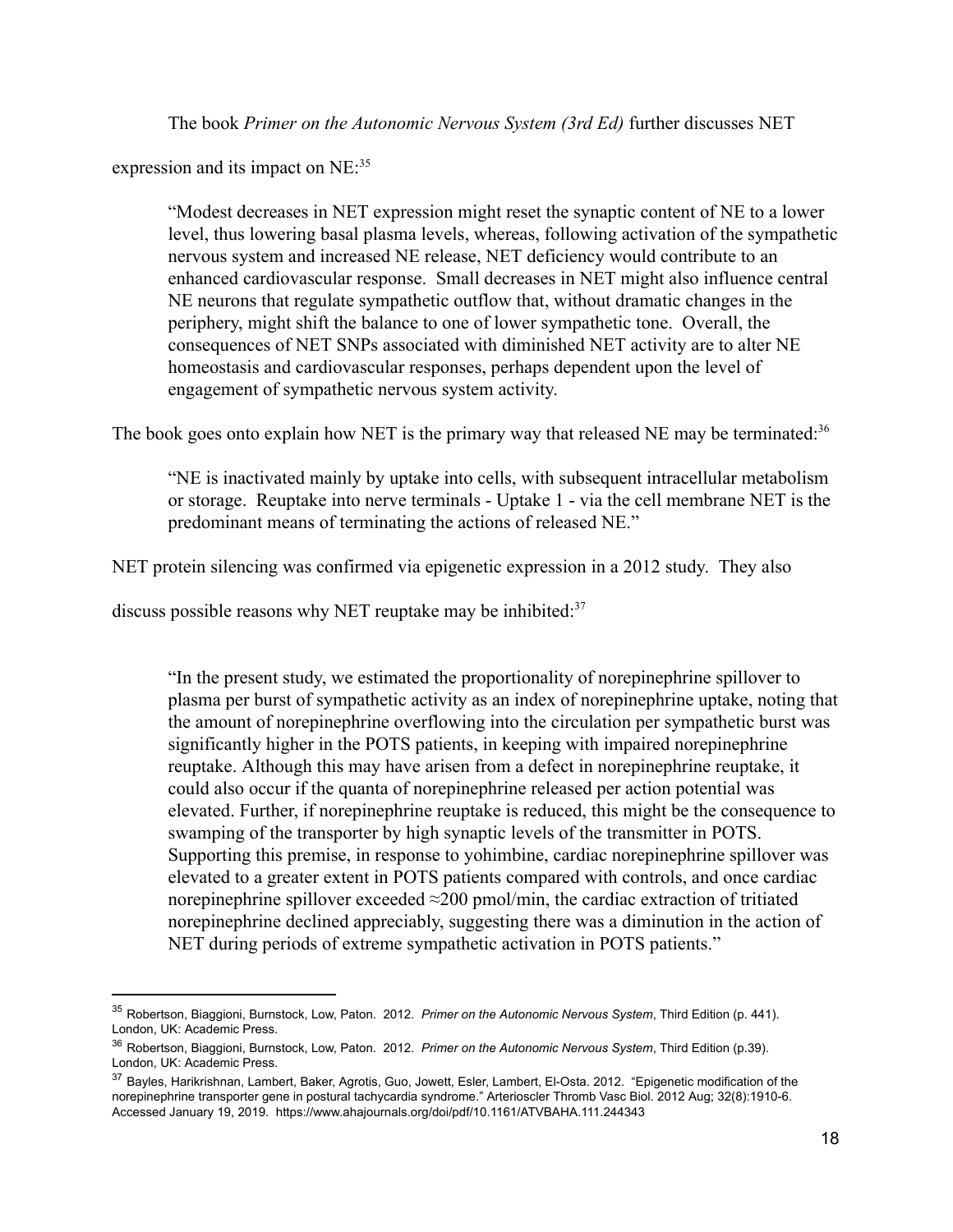"The findings presented are novel at least in 2 aspects that identify a role of epigenetic regulation of NET in POTS patients. First, they demonstrate that in the POTS individuals, the promoter sequence of the SLC6A2 gene is subject to significant alterations of histone modifications that are associated with gene-suppressive transcriptional events."

"Studies by our group and others have shown that gene regulating events involve transcription factors, remodeling enzymes, and chromatin modifications. Why the SLC6A2 gene in the leukocytes of POTS patients is suppressed is poorly understood. In noradrenergic cell types, the transcription factors Hand2 and Gata3 are regulated by cytokines and associated with SLC6A2 expression. Hand2 interacts directly with the histone acetyltransferase  $p300$  to alter chromatin structure. We found reduced expression of p300 in POTS patients in this study. The dysregulation of transcriptional networks in POTS in relation to inflammation may be an important area for future research, given that POTS often develops after prolonged febrile illness."

As discussed, NET protein may be silenced by excessive levels of NE being released,

"swamping" the transporter, or via other epigenetic modifications. NET protein can also be downregulated by oxidative stress<sup>38</sup>, cytokines<sup>39</sup>, and insulin<sup>40</sup>. Therefore, stress, diet, and inducers of inflammatory cytokines, including toxins or pathogenic infections, should also be carefully examined and considered in POTS patients. NET protein, being a sodium-dependent transporter, is also "absolutely dependent on extracellular  $Na+$  and  $Cl-$ ,"<sup>41</sup> therefore, the mineral status should also be examined in POTS patients.

## **Summary of Dysregulated Norepinephrine**

<sup>38</sup> Mao, Iwai, Qin, Liang. 2005. "Norepinephrine induces endoplasmic reticulum stress and downregulation of norepinephrine transporter density in PC12 cells via oxidative stress." American Journal of Physiology May 2005; 288(5); H2381-9. Accessed January 25, 2019. https://www.physiology.org/doi/full/10.1152/ajpheart.00904.2004

<sup>&</sup>lt;sup>39</sup> Pellegrino, Parrish, Zigmond, Habecker. 2011. "Cytokines inhibit norepinephrine transporter expression by decreasing Hand2." Mol Cell Neurosci. 2011 Mar; 46(3): 671-680. Accessed January 25, 2019. https://www.ncbi.nlm.nih.gov/pmc/articles/PMC3046314/

<sup>&</sup>lt;sup>40</sup> Robertson, Matthies, Owens, Sathananthan, Christianson, Kennedy, Lindsley, Daws, Galli. 2010. "Insulin Reveals Akt Signaling as a Novel Regulator of Norepinephrine Transporter Trafficking and Norepinephrine Homeostasis." Journal of Neuroscience. Aug 2010; 30(34): 11305-11316. Accessed January 25, 2019. http://www.jneurosci.org/content/30/34/11305

<sup>&</sup>lt;sup>41</sup> Bönisch, Hammermann, Brüss. 1997. "Role of Protein Kinase C and Second Messengers in Regulation of the Norepinephrine Transporter." Advances in Pharmacology, 1997; vol 42: 183-186. Accessed January 25, 2019. https://www.sciencedirect.com/science/article/abs/pii/S1054358908607231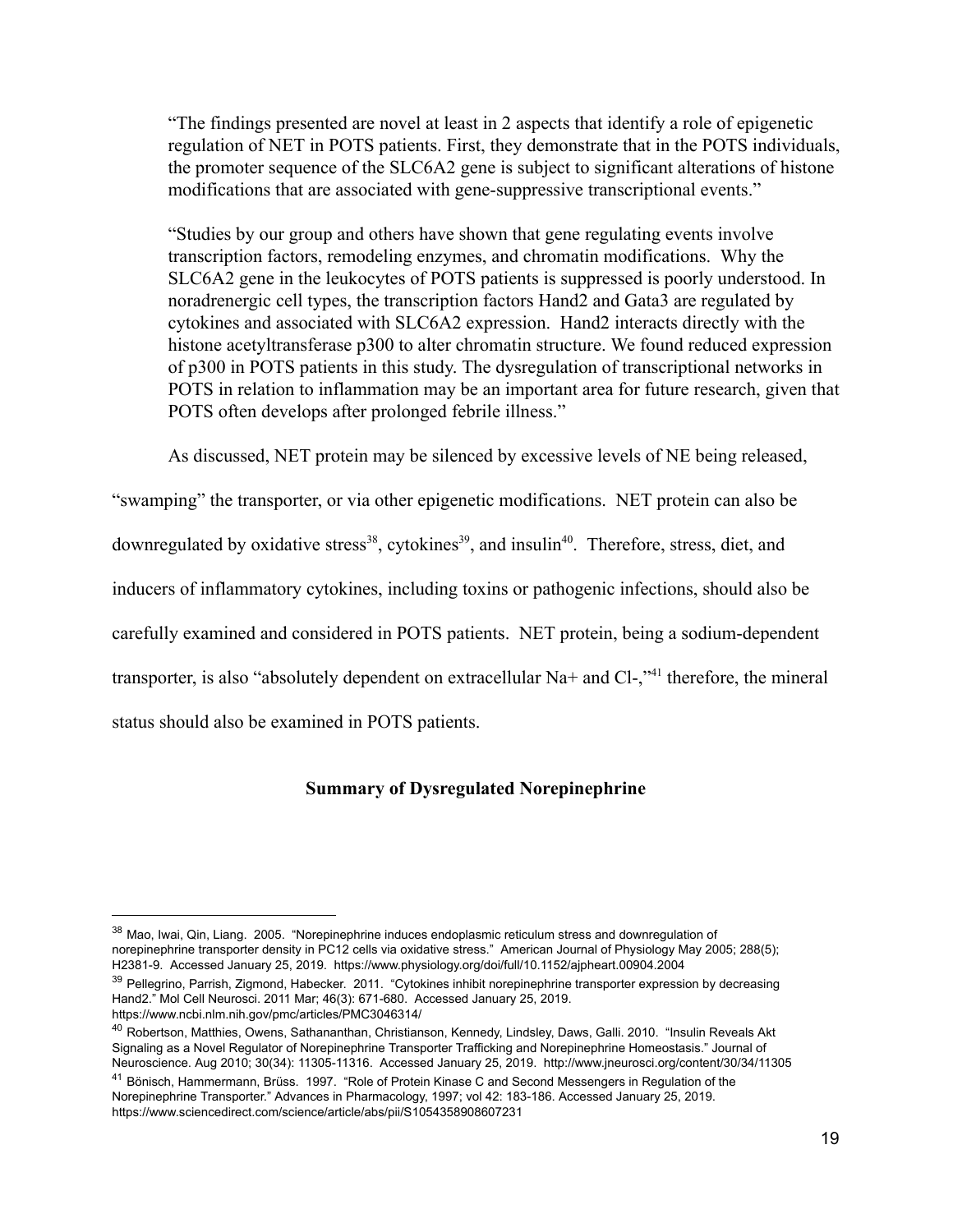Most, if not all, POTS patients have issues with norepinephrine via three insults: 1) too much norepinephrine being created and released due to an overactive sympathetic nervous system, especially during standing or exertion, 2) insufficient NET protein in order to efficiently recycle NE back into the synapse and decrease the amount of NE circulating in the bloodstream (and possibly also decrease excessive NE release in the first place, via feedback mechanisms), and, as briefly mentioned, 3) the adrenergic receptors on the cells are being attacked by the body via autoantibodies, so the patient is unable to use NE efficiently, for functions such as energy, alertness, and constricting blood vessels upon standing.

This lack of "functional NE," where NE is too high in the serum, yet too low in the cells to initiate normal functions, can cause the excessive sympathetic symptoms which include postural tachycardia as well as the feeling of being simultaneously "wired yet tired."

#### **Autoimmune Basis for POTS**

Both acetylcholine receptor antibodies (AChR-ab) and adrenergic (norepinephrine) autoantibodies have been found in POTS patients. One study<sup>42</sup> found that almost  $25\%$  of POTS patients studied showed positive AChR-ab. These patients also had more severe symptoms than those who were AChR-ab negative, including higher rates of syncope and fatigue. The AChR-ab positive patients also had higher rates of infection preceding POTS.

 $^{42}$  Li, Zhang, Liao, Zhang, Hao, Du. 2015. "The value of acetylcholine receptor antibody in children with postural tachycardia syndrome." Pediatr Cardiol. 2015 Jan; 36(1):165-70. Accessed January 25, 2019. https://www.ncbi.nlm.nih.gov/pubmed/25087056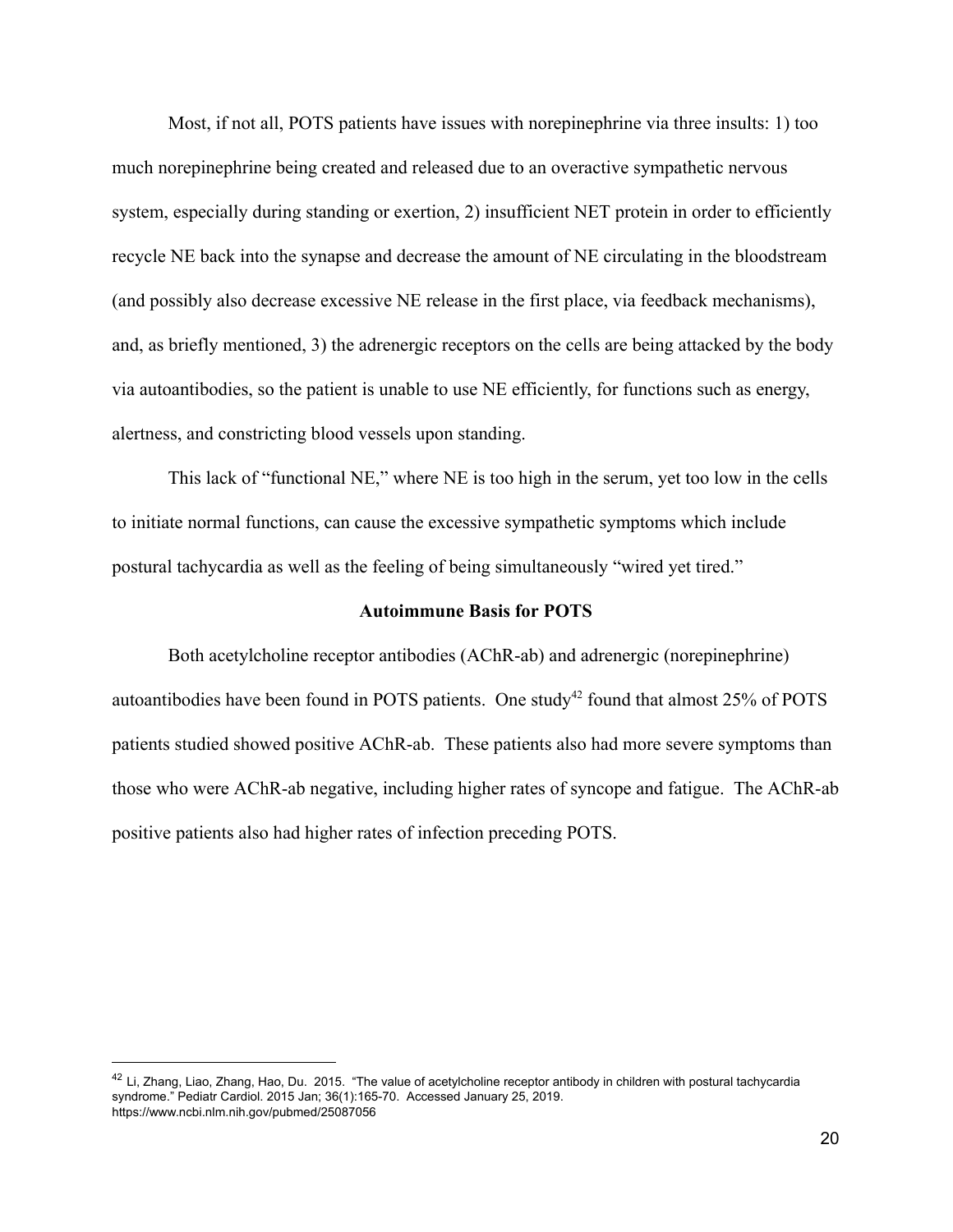Another study from 2018 found that 29% of POTS patients studied were positive for circulating anti-ganglionic acetylcholine receptor  $(gAChR)$  antibodies.<sup>43</sup> The researchers also noted:<sup>44</sup>

"Antecedent infections were frequently reported in patients in POTS patients. Moreover, autoimmune markers and comorbid autoimmune diseases were also frequent in seropositive POTS patients. Anti-gAChR antibodies were detectable in significant number of patients with POTS, and POTS entailed the element of autoimmune basis."

"We found that anti-gAChR antibodies were detected more frequently in patients with POTS compared to NMS and controls, suggesting that anti-gAChR antibodies may be associated with POTS and its underlying autonomic dysfunction."

"Anti-gAChR antibodies may impair autonomic ganglionic synaptic transmission, and antibodies that interfere with ganglionic transmission may contribute to dysautonomia in patients with POTS. Although POTS is pathophysiologically categorized into four subtypes (neuropathic, hyperadrenergic, volume dysregulation, and physical deconditioning), it is not clear which subtype corresponds to gAChR autoimmunity-related POTS, or whether anti-gAChR antibodies have stimulatory functions that produce overactivity of sympathetic ganglia (i.e., type V hypersensitivity)."

A study from 2014 examined fourteen POTS patients for autoimmune antibodies.<sup>45</sup> The

results showed that all POTS patients studied demonstrated a possible alpha-1 adrenergic

receptor  $(a1AR)$  autoimmune response and also had beta-1 adrenergic receptor  $(b1AR)$ 

autoantibodies present. Beta-2 adrenergic receptor antibodies were found in one-half of the

subjects. Also of note is that Five of the  $14(36%)$  POTS subjects reported a viral-like illness in

<sup>43</sup> Watari, Nakane, Mukaino, Nakajima, Mori, Maeda, Masuda, Takamatsu, Kouzaki, Higuchi, Matsuo, Ando. 2018. "Autoimmune postural orthostatic tachycardia syndrome." Ann Clin Transl Neurol. 2018 Feb 28; 5(4):486-492. Accessed January 25, 2019. https://www.ncbi.nlm.nih.gov/pubmed/29687025

<sup>44</sup> Watari, et al. 2018. "Autoimmune postural orthostatic tachycardia syndrome." Ann Clin Transl Neurol. Vol 5(4): 486-492. Accessed December 25,2018. https://www.ncbi.nlm.nih.gov/pmc/articles/PMC5899914/

<sup>&</sup>lt;sup>45</sup> Li, Yu, Liles, Khan, Vanderlinde-Wood, Galloway, Zillner, Benbrook, Reim, Collier, Hill, Raj, Okamoto, Cunningham, Aston, Kem. 2014. "Autoimmune basis for postural tachycardia syndrome." J Am Heart Assoc. 2014 Feb; 3(1):e000755. Accessed January 25, 2019. https://www.ncbi.nlm.nih.gov/pubmed/24572257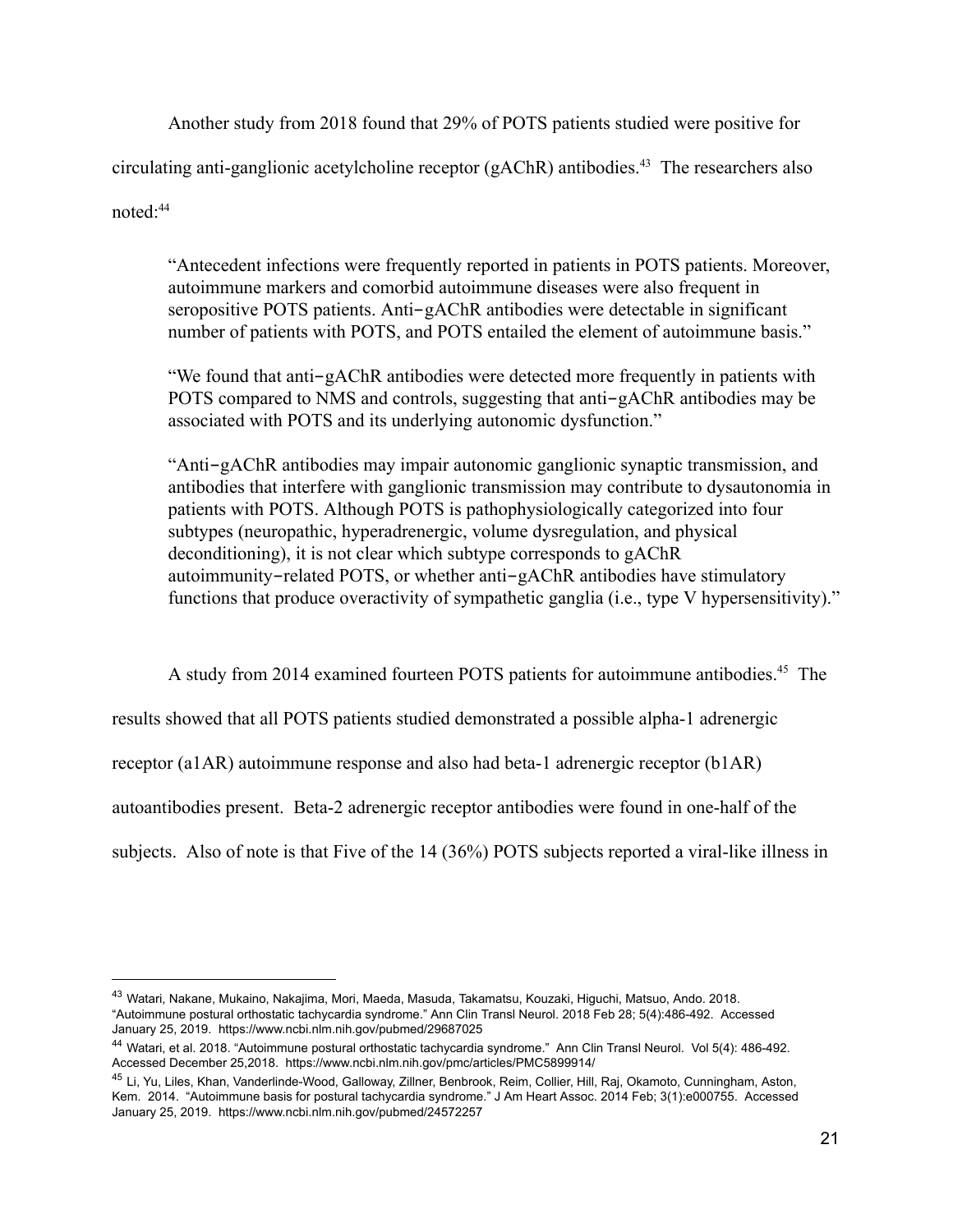the 6 months prior to the onset of POTS symptoms. Another study from  $2017<sup>46</sup>$  found that of the  $17$  POTS patients studied, "Eight,  $11$ , and  $12$  of the  $17$  POTS patients possessed autoantibodies that activated a1AR, b1AR and b2AR, respectively." This means that 47% of the patients showed a1AR autoantibodies, 65% showed b1AR autoantibodies, and 71% showed b<sub>2</sub>AR autoantibodies.

Some Chronic Fatigue Syndrome (CFS) patients have also been shown to have antibodies to both beta adrenergic and muscarinic cholinergic receptors.<sup>47</sup> The study that found this also mentions: "What are potential mechanisms leading to induction of  $\beta$  AdR and M AChR antibodies in CFS patients? There is evidence that a subset of patients experienced major distressing life events before CFS onset and that CFS is frequently triggered by an infection. Thus it is tempting to speculate that chronic adrenergic stimulation may lead to conformational changes of receptors resulting in more immunogenic epitopes and that infection-triggered immune activation induces the autoantibody response."

So, why might the body attack its own adrenergic receptors? One study from 2010 proposed that it could be related to the HLA (or Human Leukocyte Antigen) genes. Per the NIH's Genetics database,<sup>48</sup> "The HLA gene family provides instructions for making a group of related proteins known as the human leukocyte antigen (HLA) complex. The HLA complex helps the immune system distinguish the body's own proteins from proteins made by foreign

<sup>46</sup> Fedorowski, Li, Yu, Koelsch, Harris, Liles, Murphy, Quadri, Scofield, Sutton, Melander, Kem. 2017. "Antiadrenergic autoimmunity in postural tachycardia syndrome." European Society of Cardiology, vol 19: 1211-1219. Accessed January 25, 2019. https://www.ncbi.nlm.nih.gov/pubmed/27702852

<sup>47</sup> Loebel, Grabowski, Heidecke, Bauer, Hanitsch, Wittke, Meisel, Reinke, Volk, Fluge, Mella, Scheibenbogen. 2016. "Antibodies to β adrenergic and muscarinic cholinergic receptors in patients with Chronic Fatigue Syndrome." Brain, Behavior, and Immunity, Feb 2016; 52: 32-39. Accessed January 25, 2019. https://www.sciencedirect.com/science/article/pii/S0889159115300209

<sup>&</sup>lt;sup>48</sup> "Histocompatibility complex." NIH Genetics Home Reference, 2009, https://ghr.nlm.nih.gov/primer/genefamily/hla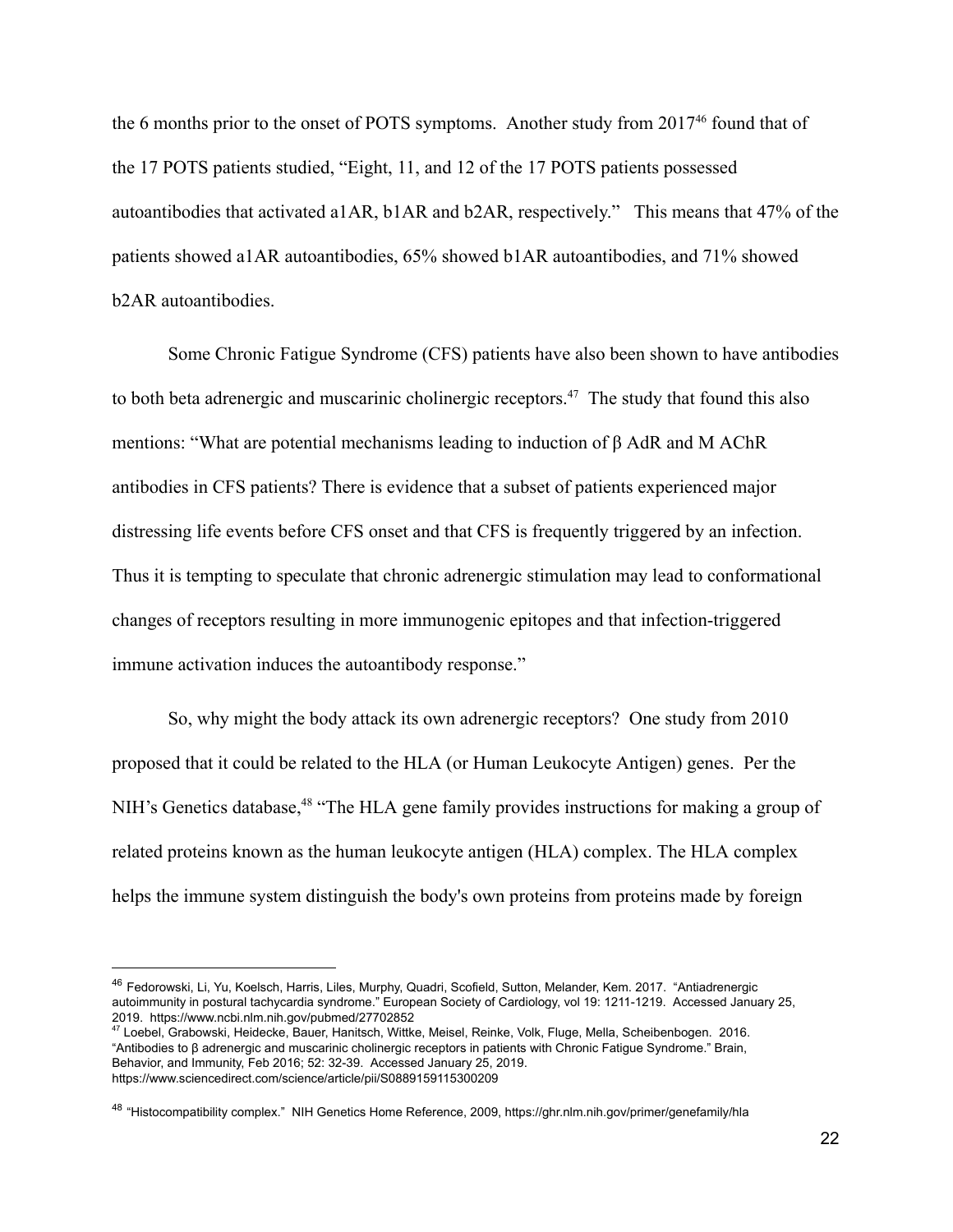invaders such as viruses and bacteria." The referenced study regarding HLA and autoimmunity stated $\cdot$ <sup>49</sup>

"The auto-antibodies against  $\alpha(1)$ -adrenergic receptors  $(\alpha(1)$ -AAs) with agonist activity likes norepinephrine have been discovered in patients with essential hypertension but the mechanism of  $\alpha(1)$ -AA production remains unclear. We supposed the  $\alpha(1)$ -AAs be correlated to the HLA-DQB1 and DRB1 alleles."

Another Japanese study looked at the prevalence of HLA alleles in patients with autoimmune hepatitis and anti-ganglionic nicotinic acetylcholine receptor (gAChR) antibodies. They concluded that "particular HLA class II molecules might control the development of anti-gAChR antibodies in the autoimmune response to gAChR." $50$ 

As previously discussed, there have been some significant findings connecting acetylcholine and NE receptor antibodies to some POTS patients. Therefore, it may be worthwhile to consider HLA gene alleles as a factor in the autoimmune basis of some phenotypes of POTS. Some HLA genes are strongly correlated with autoimmune diseases. It seems that those with certain types of HLA genes may have a more difficult time distinguishing self from pathogen.

More research is required to study HLA genes and POTS. Dr. Ritchie Shoemaker has found a connection between those with certain HLA gene alleles and susceptibility toward mold illness. He theorizes that these patients may have immune systems that are not able to properly "tag" and remove certain pathogens or toxins, including mycotoxins from mold exposure. It is possible that, if there is indeed a correlation with certain HLA genes and POTS patients, that an

<sup>49</sup> Sun, Zhu, Wang, Ma, Liao. 2010. "Association analysis about HLA-DRB1, -DQB1 polymorphism and auto-antibodies against α(1)-adrenergic receptors in Chinese patients with essential hypertension. Clinical and Experimental Hypertension Vol 32 (8). Accessed July 1, 2018. https://doi.org/10.3109/10641963.2010.496520

<sup>50</sup> Maeda, et al. 2016. "Association between Anti-Ganglionic Nicotinic Acetylcholine Receptor (gAChR) Antibodies and HLA-DRB1 Alleles in the Japanese Population." PLoS One, vol 11(1): e0146048. https://www.ncbi.nlm.nih.gov/pubmed/26807576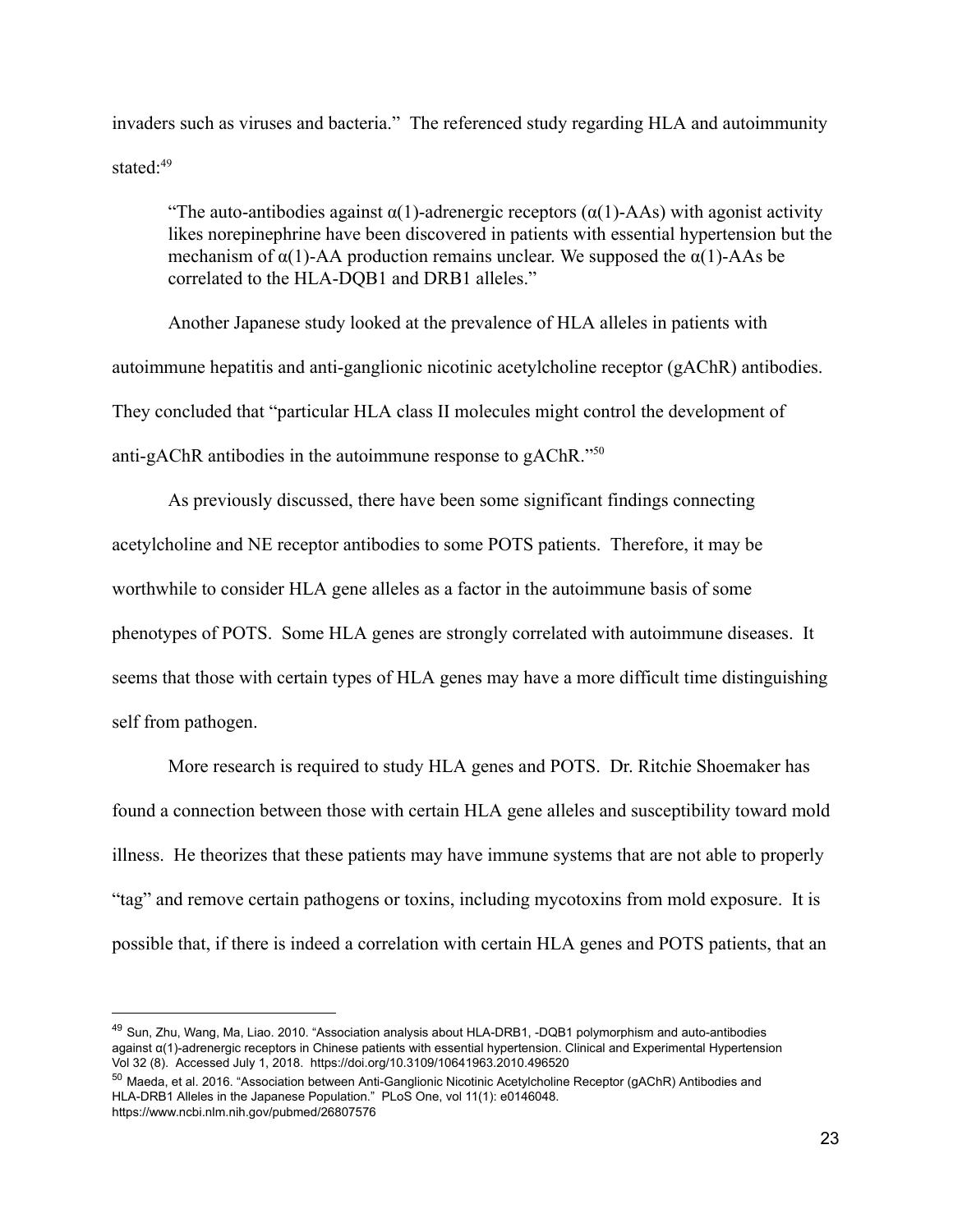exposure to mold (which has been noted by many POTS patients on social media as a possible trigger for their POTS symptoms) may allow an infiltration of mycotoxins from mold, with the inability to properly detoxify these mycotoxins due to HLA gene variants, and thereby causing immune dysregulation.<sup>51</sup>

When looking at data for POTS, one may also look at research conducted on CFS, as there is a significant overlap with POTS and CFS. CFS patients have been shown to also have POTS in greater than 60% of cases. Those with POTS have also been shown to have CFS in up to  $77\%$  of cases.<sup>52</sup>

There are currently no known studies on POTS and mycotoxins. However, some studies have found a link between mycotoxin levels and patients with CFS. This study from 2013 documented a significant correlation between positive mycotoxin levels and those with CFS (93% of subjects were positive for at least one of the mycotoxin types tested), with noted

exposure to water damaged buildings in over  $90\%$  of cases:<sup>53</sup>

"Over the past 20 years, exposure to mycotoxin producing mold has been recognized as a significant health risk. Scientific literature has demonstrated mycotoxins as possible causes of human disease in water-damaged buildings (WDB). This study was conducted to determine if selected mycotoxins could be identified in human urine from patients suffering from chronic fatigue syndrome (CFS). Patients  $(n = 112)$  with a prior diagnosis of CFS were evaluated for mold exposure and the presence of mycotoxins in their urine. Urine was tested for aflatoxins  $(AT)$ , ochratoxin A  $(OTA)$  and macrocyclic trichothecenes (MT) using Enzyme Linked Immunosorbent Assays (ELISA). Urine specimens from 104 of  $112$  patients  $(93%)$  were positive for at least one mycotoxin (one in the equivocal range). Almost 30% of the cases had more than one mycotoxin present. OTA was the most prevalent mycotoxin detected  $(83%)$  with MT as the next most common  $(44%)$ . Exposure histories indicated current and/or past exposure to WDB in over 90% of cases. Environmental testing was performed in the WDB from a subset of these patients. This

https://www.survivingmold.com/diagnosis/the-biotoxin-pathway

<sup>51</sup> "The Biotoxin Pathway." *Surviving Mold*, Accessed December 25,2018.

<sup>52</sup> Robertson, Biaggioni, Burnstock, Low, Paton. 2012. *Primer on the Autonomic Nervous System*, Third Edition (p. 533). London, UK: Academic Press.

<sup>53</sup> Brewer, Thrasher, Straus, Madison, Hooper. 2013. "Detection of Mycotoxins in Patients with Chronic Fatigue Syndrome." Toxins (Basel), 2013 Apr; 5(4):605-617. Accessed December 25, 2018. https://www.ncbi.nlm.nih.gov/pmc/articles/PMC3705282/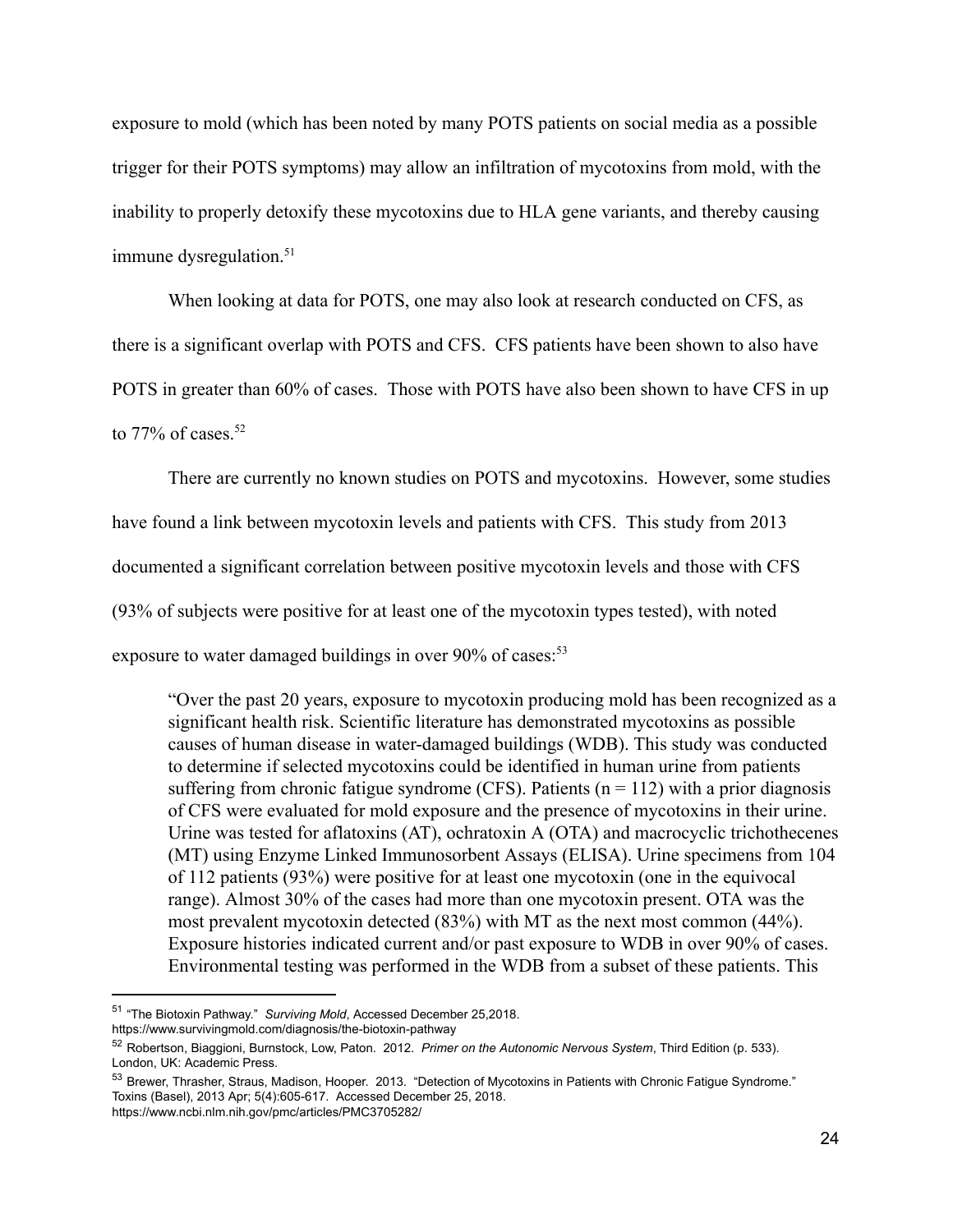testing revealed the presence of potentially mycotoxin producing mold species and mycotoxins in the environment of the WDB. Prior testing in a healthy control population with no history of exposure to a WDB or moldy environment  $(n = 55)$  by the same laboratory, utilizing the same methods, revealed no positive cases at the limits of detection."

## **Possible Triggers**

Based on the correlation found between mold mycotoxins and CFS patients, and due to the high overlap between POTS and CFS, providers should consider exposure to mold as a possible significant factor in POTS.

Antecedent viral illness has also been noted in numerous studies and articles on POTS.

Many of those notes have already been documented earlier in this paper. Therefore, viral illness seems to be a likely trigger.

Lyme Disease has also been linked to POTS in two case studies described in an article entitled: "A Tale of Two Syndromes: Lyme Disease Preceding Postural Orthostatic Tachycardia Syndrome." In this article, a case is described of a female with POTS who had a history of Lyme Disease contracted 6 months prior to onset of POTS symptoms. A second case of a female with a history of Lyme Disease is described, whose POTS symptoms began approximately 3 months after contracting Lyme. The authors postulate on the connection between Lyme Disease and  $POTS.54$ 

"Borrelia burgdorferi, the spirochete responsible for the tick-borne illness LD [Lyme] Disease], results in a multisystem disorder that frequently begins with erythema migrans and may later involve the nervous, musculoskeletal, and cardiovascular systems. While LD usually responds to antibiotic treatment, there is a subgroup of patients who later develop PLDS [Post-Lyme Disease Syndrome]. The syndrome describes patients who experience prolonged subjective symptoms of myalgias, headache, fatigue, irritability, and cognitive dysfunction following treated LD. This condition of subjective complaints is defined by a Borrelia-associated infection adequately treated with antibiotics while

<sup>54</sup> Noyes, Adam M. and Kluger, Jeffrey. 2015. "A Tale of Two Syndromes: Lyme Disease Preceding Postural Orthostatic Tachycardia Syndrome." Ann Noninvasive Electrocardiol 2015; 20(1):82-86. Accessed December 29, 2018. https://doi.org/10.1111/anec.12158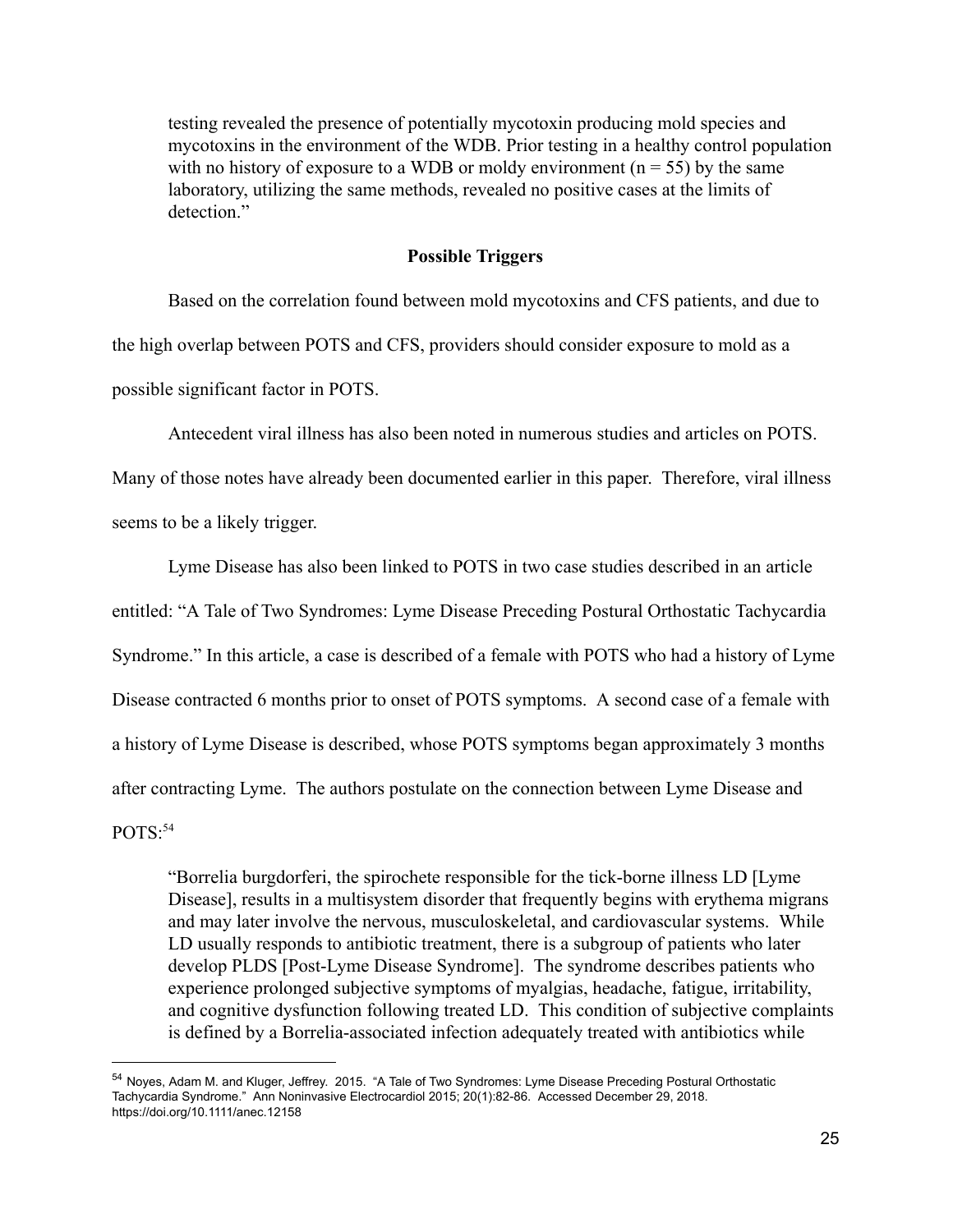objective findings of other diseases are absent. These patients initially improve with the use of antibiotics and have resolution of physical symptoms and signs of LD. However, after a quiescent period, they again develop symptoms of fatigue, pain, and cognitive dysfunction. Interestingly, these symptoms usually develop within 6 months following successful treatment with antibiotics. The exact etiology of this syndrome remains unclear. The best estimates of the prevalence of PLDS come from studies of patients with erythema migrans who received appropriate antibiotic treatment, of which 10-20% of such patients have persistent or intermittent subjective symptoms of mild to moderate intensity 12 months after completion of therapy.

There are approximately 500,000 patients in the United States known to suffer from POTS, with the majority of cases showing a female predominance of 5:1, and ages between 20 and 50 years. The symptoms of POTS frequently include palpitations, fatigue, weakness, and impaired quality of life in more than 50% of patients. Many of these symptoms can be vague and may overlap with the symptoms seen in other diseases, but importantly with PLDS. The etiopathogenesis between the two syndromes may have a common immunological connection, though remains theoretical at this time. Theories suggest bacterial persistence or autoimmune phenomena such as molecular mimicry causing antibody reactivity to borrelial antigens from the original spirochetal infection that may exist in PLDS. Antineural antibody reactivity was found to be significantly higher in the patients suffering from PLDS  $(49%)$  as compared to post-Lyme healthy individuals (18.5%) or healthy individuals without a history of LD (15%) with a  $P < 0.01$ . The relationship between PLDS and POTS may be explained by this interaction.

Primary neuropathic and secondary type POTS is commonly reported to be precipitated by a febrile illness, often viral, and peripheral autonomic deinnervation, and has been observed with medical illnesses and autoimmune diseases. Studies suggest that the pathophysiology in some POTS patients is related to the production of enzyme-linked immunosorbent assay positive autoantibodies that block the acetylcholine receptor, and against muscarinic and  $\beta$ 1/2-adrenergic receptors. The activation of autoantibodies to these receptors produce vasodilation of the vasculature that may contribute to the autonomic changes seen in POTS. Additionally, patients with LD have shown evidence of lymphoplasmoceullular infiltrates in the autonomic ganglia, resulting in sympathetic denervation in the lower extremities and kidneys causing significant sympathetic stimulation related to prolonged orthostatic stress. Consequently, the increased redistribution of blood in the peripheral circulation and relative hypovolemia, cause venous return to the heart to abruptly fall leading to a reflex tachycardia and sympathetic cardiac activity without vasoconstriction."

Another study examined five patients with a history of Lyme disease who later developed

POTS. The onset of POTS after contracting Lyme disease ranged from three to twelve years.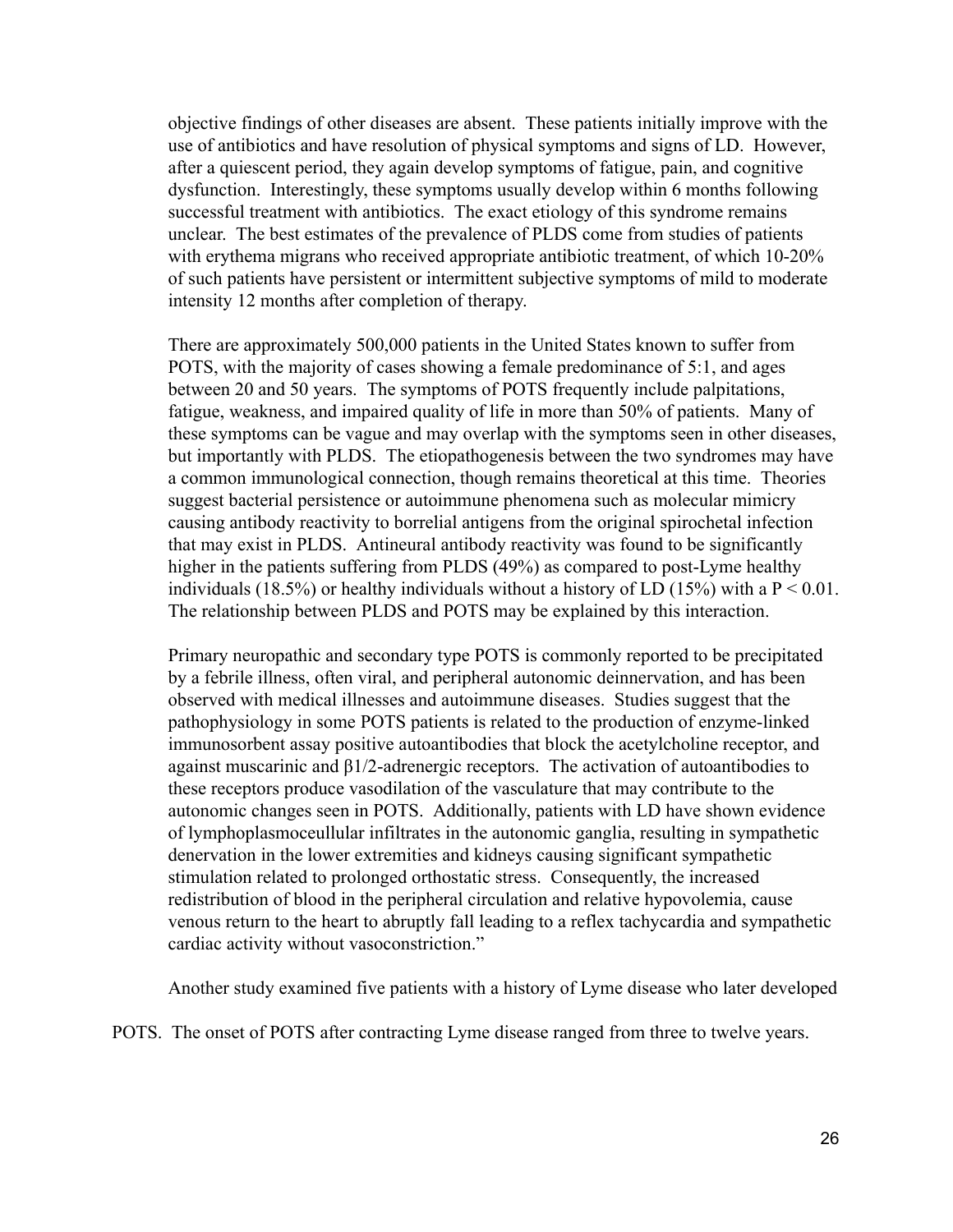They noted that all patients showed a benefit from receiving a pharmacological medication

targeted toward increasing acetylcholine  $a$ vailability:<sup>55</sup>

"Pyridostigmine augments the availability of acetylcholine at the synaptic cleft by inhibiting acetylcholinesterase, an enzyme that causes hydrolysis of acetylcholine. Pyridostigmine has been shown to improve symptoms in patients suffering from POTS or OI. Clinical symptoms of post LD syndrome are debilitating and have been reported to impair quality of life. In our patients, symptoms of fatigue, orthostatic palpitations, cognitive dysfunction and syncope had resulted in substantial impairment of the quality of life in each patient. After diagnosis and initiation of the treatment, all but one patient reported a marked improvement in their symptoms and quality of life. While there is no proven therapy for symptom control in patients suffering from post-treatment LD syndrome, it is possible that some of these patients might have OI as a contributor to their symptoms. Recognition of orthostatic intolerance in this subset of patients may lead to the initiation of appropriate treatment earlier, with subsequent improvement in their symptoms and quality of life. Physicians need to have a high index of suspicion for OI in patients suffering from post-treatment LD syndrome."

A reverse correlation of POTS patients with Lyme Disease may also be found. In the

study published in 2018 "Precision Medicine: The Role of the MSIDS Model in Defining,

Diagnosing, and Treating Chronic Lyme Disease/Post Treatment Lyme Disease Syndrome and

Other Chronic Illness: Part 2," researchers found that, of 200 Lyme Disease patients studied, a

significant amount of patients  $(41.5\%)$  showed evidence of POTS or dysautonomia.<sup>56</sup>

Whether mold, viruses, or pathogens such as *B. burgdorferi*, which causes Lyme Disease, are triggers in POTS has yet to be determined. However, there are correlations with all of these factors. It is also likely that POTS may not have only one identifiable trigger, but may be the result of an accumulation of several factors or triggers.

# Norepinephrine, Acetylcholine, and the Immune System

<sup>55</sup> Kaniwal, Karabin, Kanjwal, Grubb. 2011. "Postural orthostatic tachycardia syndrome following Lyme disease." Cardiology Journal, 2011: 18(1), pp. 63-66. Accessed December 29, 2018. https://www.ncbi.nlm.nih.gov/pubmed/21305487

<sup>&</sup>lt;sup>56</sup> Richard I. Horowitz and Phyllis R. Freeman. 2018. "Precision Medicine: The Role of the MSIDS Model in Defining, Diagnosing, and Treating Chronic Lyme Disease/Post Treatment Lyme Disease Syndrome and Other Chronic Illness: Part 2." Healthcare 2018; 6(4):129. Accessed January 25, 2019. https://www.mdpi.com/2227-9032/6/4/129/htm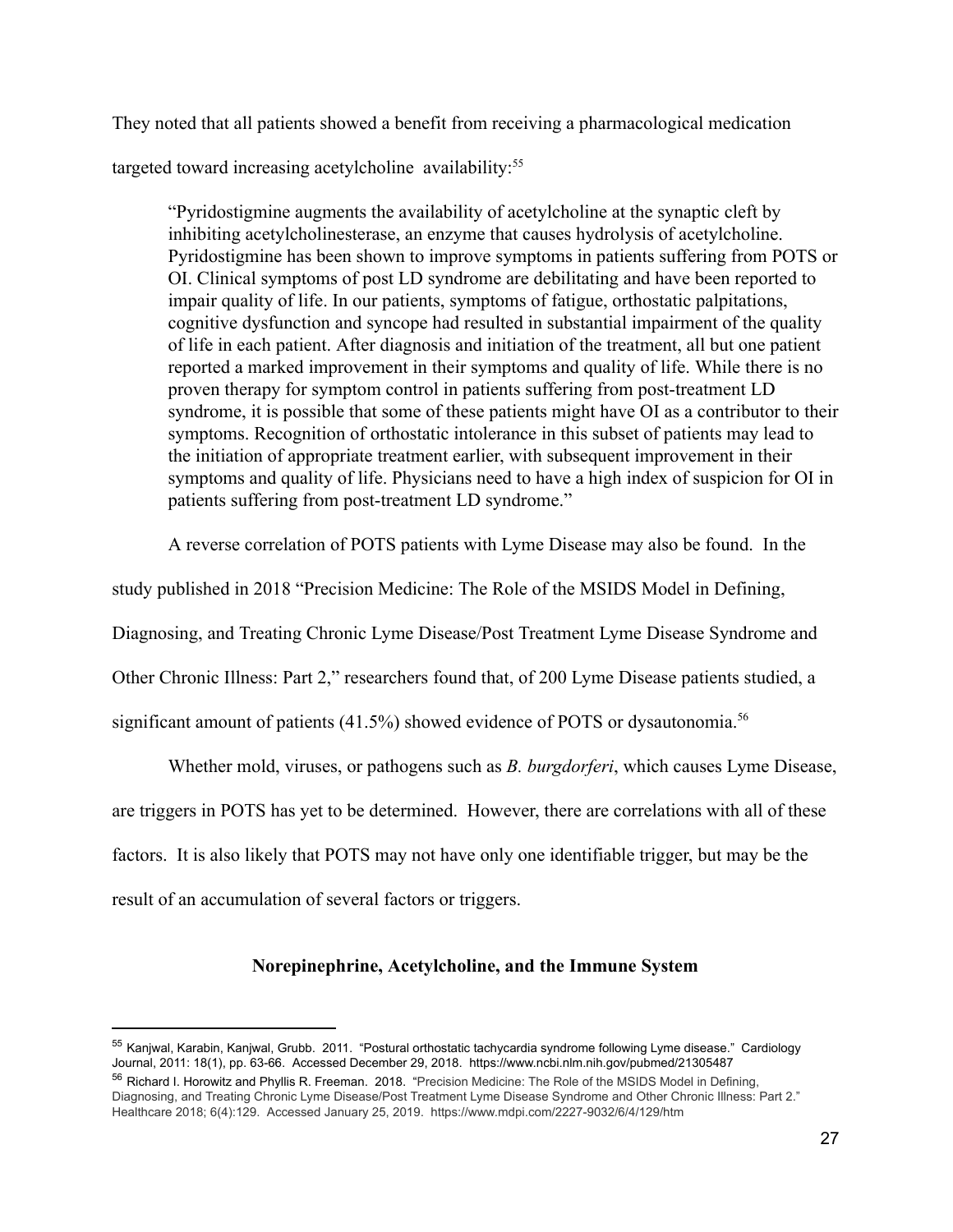Neurotransmitters are now being recognized as having a role in the body that is more complex than "only" regulating nervous system activity. Neurotransmitters have also been found to play an important role in the regulation of the immune system. As previously briefly mentioned, norepinephrine plays not only a role in regulating the autonomic nervous system, but it is also important within the immune system.

Norepinephrine has been shown in animal models to be immunosuppressive. It may

compromise the host's ability to fight infection, and may also increase bacterial growth.<sup>57</sup>

One study looked at the effects of various neurotransmitters on T-cell function, and

concluded:<sup>58</sup>

"These results suggested that neurotransmitters can substantially affect various cytokine-dependent T-cell activities. As a whole, our studies suggest an important and yet unrecognized role for neurotransmitters in directly dictating or modulating numerous T-cell functions under physiological and pathological conditions."

In the paper "Nerve Driven Immunity: Noradrenaline and Adrenaline," the authors

discuss termination and degradation of norepinephrine, as well as the importance of

noradrenaline in the immune system:

"2.3.3 Mechanisms for Removal

Signal termination of noradrenaline and adrenaline as neurotransmitters and hormones is the result of reuptake through specific membrane transporters and/or of degradation, mainly through monoamine oxidase (MAO)- and catechol-O- methyltransferase (COMT)-mediated pathways (Fig. 2.2).

In the synapse of noradrenergic neurons, termination of the action of noradrenaline is brought about by NET (NorEpinephrine Transporter) (see e.g. Mandela and Ordway  $2006$ )."

<sup>57</sup> Stolk, van der Poll, Angus, van der Hoeven, Pickkers, Kox. 2016. "Potentially Inadvertent Immunomodulation: Norepinephrine Use in Sepsis. American Journal of Respiratory and Critical Care Medicine, vol 194(5). Accessed December 25,2018. https://www.atsjournals.org/doi/full/10.1164/rccm.201604-0862CP

<sup>58</sup> Levite, M. 2000. "Nerve-driven immunity. The direct effects of neurotransmitters on T-cell function." Ann N Y Acad Sci. 2000;917:307-21. Accessed December 25, 2018. https://www.ncbi.nlm.nih.gov/pubmed/11268358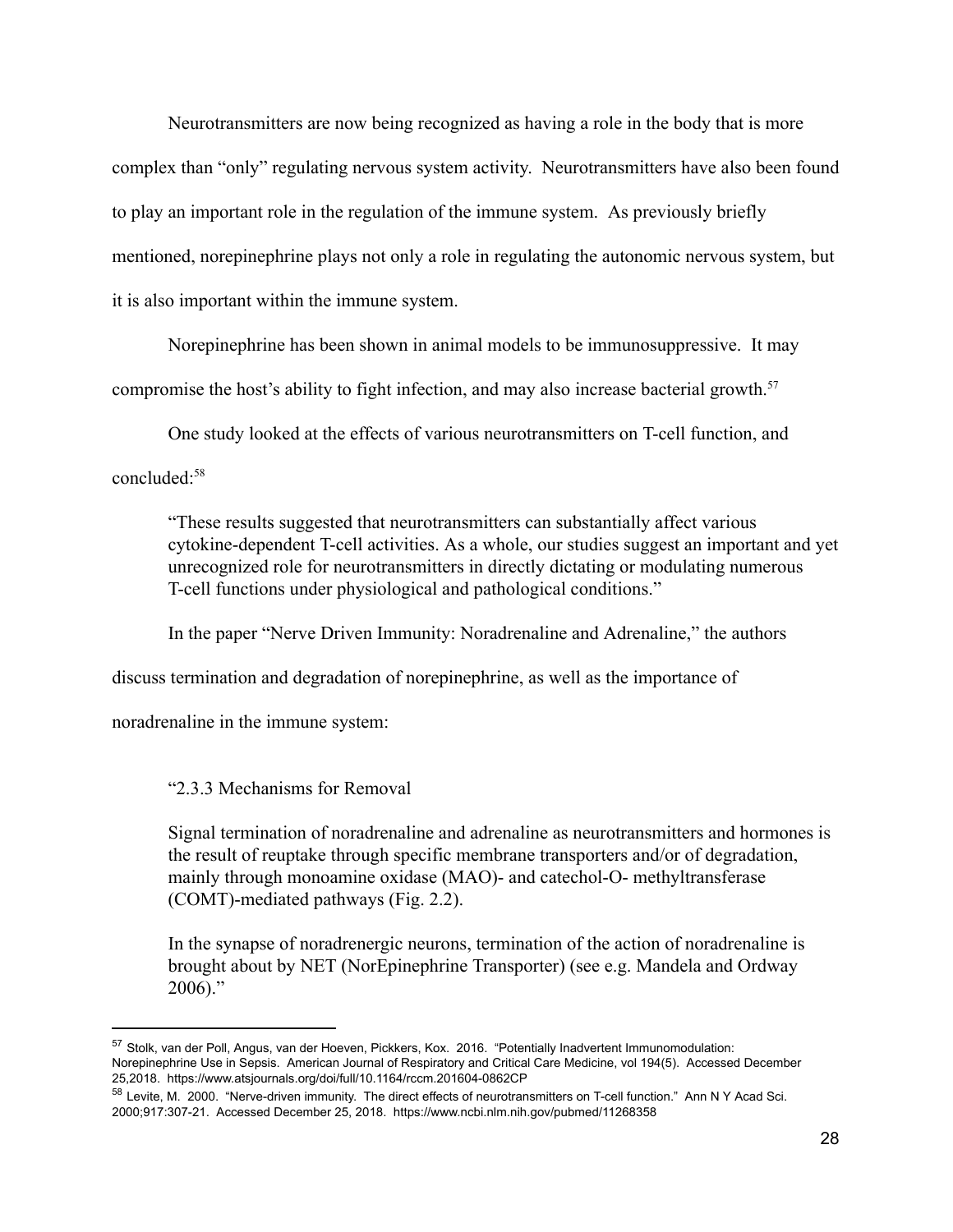"Possible strategies to study the role and the functional relevance of endogenous noradrenaline and adrenaline production in immune cells include:

- Effect of AR [adrenergic receptor] antagonists
- Interference with synthesis/degradation
- Interference with intracellular storage/release/uptake"<sup>59</sup>

"It is thus suggested that noradrenaline and adrenaline directly activate NFkB at least in rodent phagocytes, causing enhanced release of proinflammatory cytokines such as tumor necrosis factor-a, IL-1b and IL-6, resulting in amplification of the acute inflammatory response via a2-ARs (Flierl et al. 2009)."

"In summary, at least circumstantial evidence exists for each of the criteria needed to establish the role of noradrenaline and adrenaline as transmitters in immune cells."

"Noradrenaline and adrenaline exert extensive effects on innate immunity, as discussed in previous sections. Monocytes/macrophages as well as granulocytes are affected by catecholamines and can themselves produce and utilize these transmitters (reviewed by Flierl et al. 2008), which may have significant relevance for bacterial infections and sepsis. The therapeutic effects of a2-AR antagonism or pharmacological inhibition of catecholamine synthesis in rodent models of acute lung injury has been discussed previously (Flierl et al. 2007, 2009). Recently, it has been shown that the b-AR antagonist propranolol may control the susceptibility of severely burned patients to opportunistic pathogens by reducing the occurrence of immunosuppressive M2 monocytes (Kobayashi et al. 2011).

Evidence exists that highly stressful events may promote viral infections (e.g. herpes simplex virus type-1 and varicella zoster virus) through activation of the sympathetic nervous system. For instance, catecholamines directly stimulate the human cytomegalovirus immediate-early (IE) enhancer/promoter in monocytic cells via beta-2 adrenergic receptors, possibly leading to the development of an active human cytomegalovirus infection in latently infected patients (Pr $\epsilon$ osch et al. 2000). Noradrenaline has also been shown to accelerate human immunodeficiency virus (HIV) replication in quiescently infected PBMC via b-AR and PKA activation (Cole et al. 1998). In the central nervous system, HIV coat protein gp120 may interfere with the b-AR-mediated regulation of astrocytes and microglia and may alter astroglial 'reactivity' thus promoting neuroinflammation and impairing defense against viral and opportunistic infections (Levi et al. 1993)."

<sup>59</sup> Cosentino, Marco and Marino, Franca. "Nerve Driven Immunity: Noradrenaline and Adrenaline." *Nerve-Driven Immunity*, edited by M. Levite. Wien: Springer-Verlag, 2012, pp. 47-96.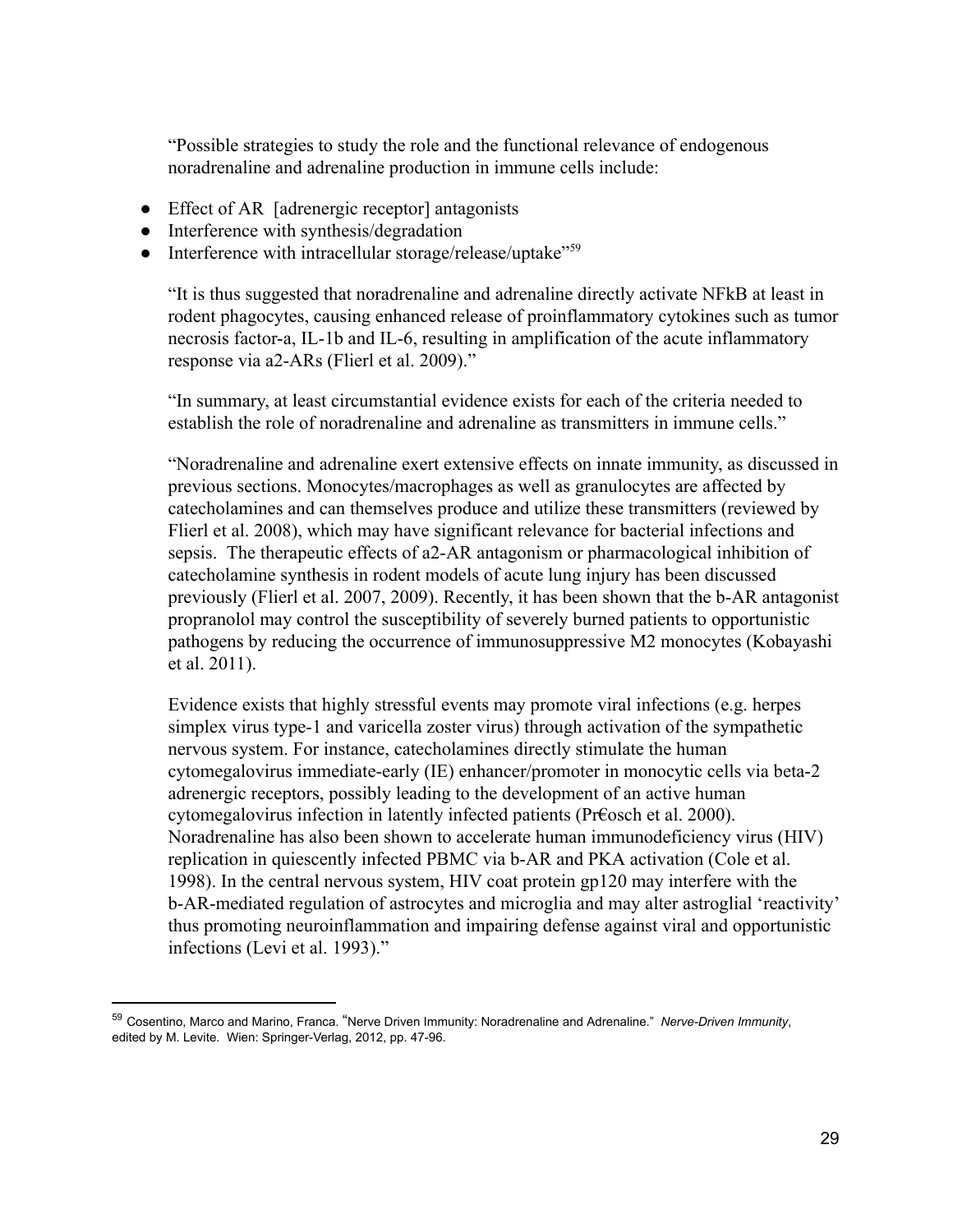"Sympathoadrenergic mechanisms represent the main channel of communication between the nervous system and the immune system, and the origins of neuroimmunology itself can be traced back to the understanding of the role of noradrenaline and adrenaline in the modulation of the immune response."<sup>60</sup>

Note that noradrenaline receptor blockers may decrease susceptibility to pathogenic infections in susceptible patients. The authors also have discussed how stressful events may increase the proliferation of viral infections and reactivation of latent viral infections.

### **Microbial Endocrinology**

The neurotransmitters norepinephrine and acetylcholine are very important to more than just the functioning of humans or mammalian species. These neurotransmitters, that are so important to us, are also used by the bacteria and other microbes that live inside of us. Researchers are discovering that these neurotransmitters, along with many other chemicals in the human body, are necessary for certain microbes to be able to reproduce, adapt, and communicate with each other. Exactly how these microbes use our neurotransmitters and other chemicals is an area of research that is still relatively new. We do not yet fully understand how microbes may use the chemicals we generate and circulate, or how the analogous chemicals they generate affect us, but we do have some documented research beginning to emerge. Much more focus, resources, and research is needed in this area of study, which has been termed "Microbial Endocrinology." Mark Lyte, Editor of the textbook *Microbial Endocrinology: The Microbiota-Gut-Brain Axis in Health and Disease further expands upon this subject:* 

"Microbial endocrinology is defined as the study of the ability of microorganisms to both produce and recognize neurochemicals that originate either within the microorganisms themselves or within the host they inhabit. As such, microbial endocrinology represents

<sup>60</sup> Cosentino, Marco and Marino, Franca. "Nerve Driven Immunity: Noradrenaline and Adrenaline." *Nerve-Driven Immunity*, edited by M. Levite. Wien: Springer-Verlag, 2012, pp. 47-96.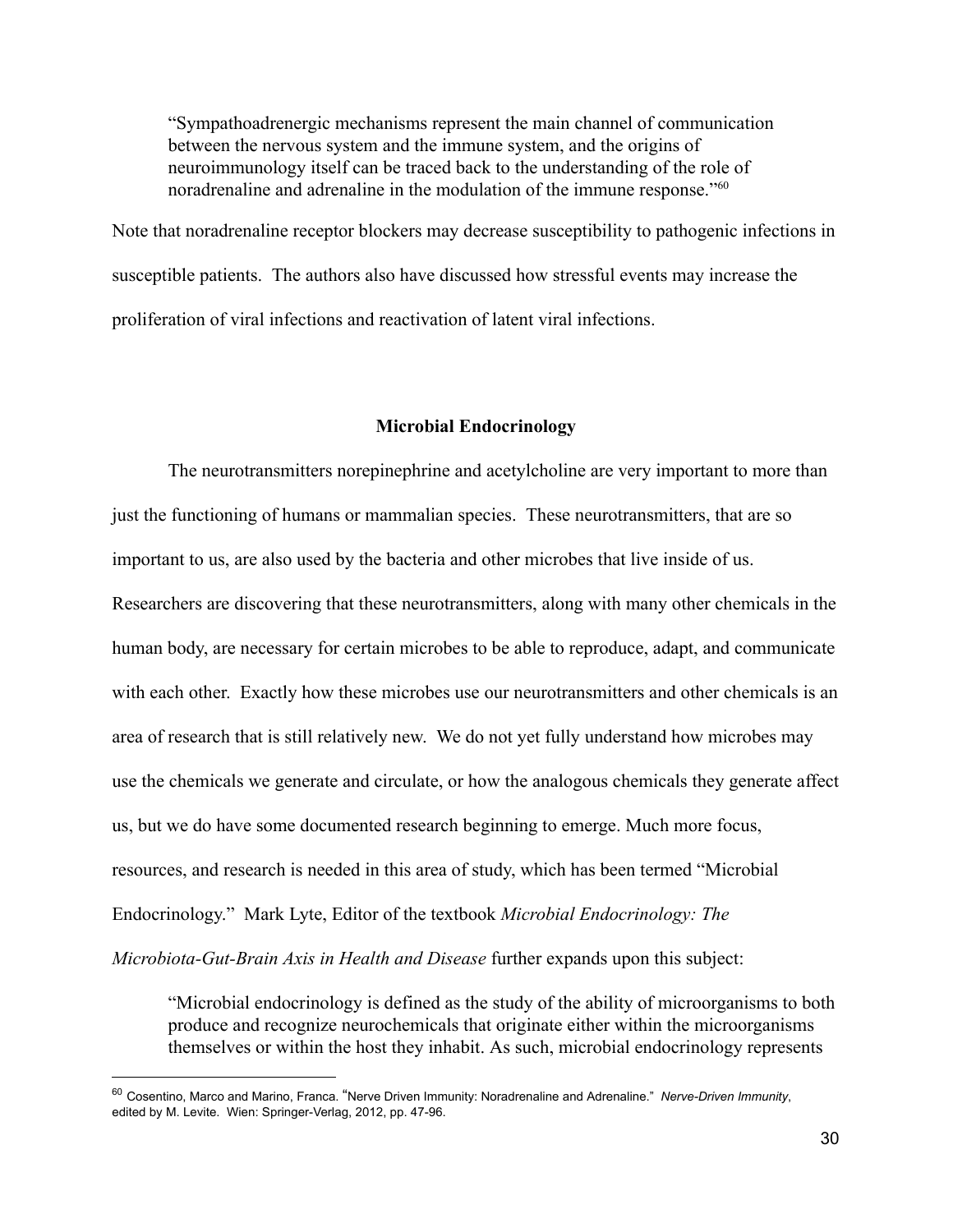the intersection of the fields of microbiology and neurobiology. The acquisition of neurochemical-based cell-to-cell signaling mechanisms in eukaryotic organisms is believed to have been acquired due to late horizontal gene transfer from prokaryotic microorganisms. When considered in the context of the microbiota's ability to influence host behavior, microbial endocrinology with its theoretical basis rooted in shared neuroendocrine signaling mechanisms provides for testable experiments with which to understand the role of the microbiota in host behavior and as importantly the ability of the host to influence the microbiota through neuroendocrine-based mechanisms." <sup>61</sup>

In another article, Dr. Lyte explains how bacteria may interact with a host's neuroendocrine

system, and can even produce chemicals that are similar to our own: $62$ 

"The ability of bacterial pathogens to influence behavior has been recognized for decades, most notably bacteria that directly invade the nervous system. However, increasing evidence is mounting that microorganisms may directly interact with elements of the host's neurophysiological system in a noninvasive manner that ultimately results in modification of host behavior. This ability of microorganisms contained within the microbiome to influence behavior through a noninfectious and possibly non-immune-mediated route may be due to their ability to produce and recognize neurochemicals that are exactly analogous in structure to those produced by the host nervous system. This form of interkingdom signaling, which is based on bidirectional neurochemical interactions between the host's neurophysiological system and the microbiome, was introduced two decades ago and has been termed microbial endocrinology."

"The ability of bacteria to produce neuroendocrine hormones suggests that the interaction of the microbiome with the host may go far beyond the role of such host neuroendocrine-bacterial interactions in infectious disease. It is perhaps underappreciated by most microbiologists that the gut is a highly innervated organ that possesses its own nervous system known as the enteric nervous system (ENS) that is in constant communication with the central nervous system (CNS) through nerves such as the vagus, which directly connect portions of the gut to the brain..."

"We are just at the beginning of comprehending the meaning of gut-to-brain microbiome interactions and what it ultimately means for host homeostasis including behavior. Recently, the role of bacteria in determining appetite and food preference was proposed. It is intriguing to speculate that microbes play a far larger role in normal homeostasis than previously imagined."

<sup>61</sup> Lyte, Mark. 2014. "Microbial endocrinology and the microbiota-gut-brain-axis." Adv Exp Med Biol, 2014; 817:3-24. Accessed January 1, 2019. doi: 10.1007/978-1-4939-0897-4\_1.

 $62$  Lyte, Mark. 2013. "Microbial Endocrinology in the Microbiome-Gut-Brain Axis: How Bacterial Production and Utilization of Neurochemicals Influence Behavior." PLoS Pathog. 2013 NO; 9(11): e1003726. Accessed January 1, 2019. https://www.ncbi.nlm.nih.gov/pmc/articles/PMC3828163/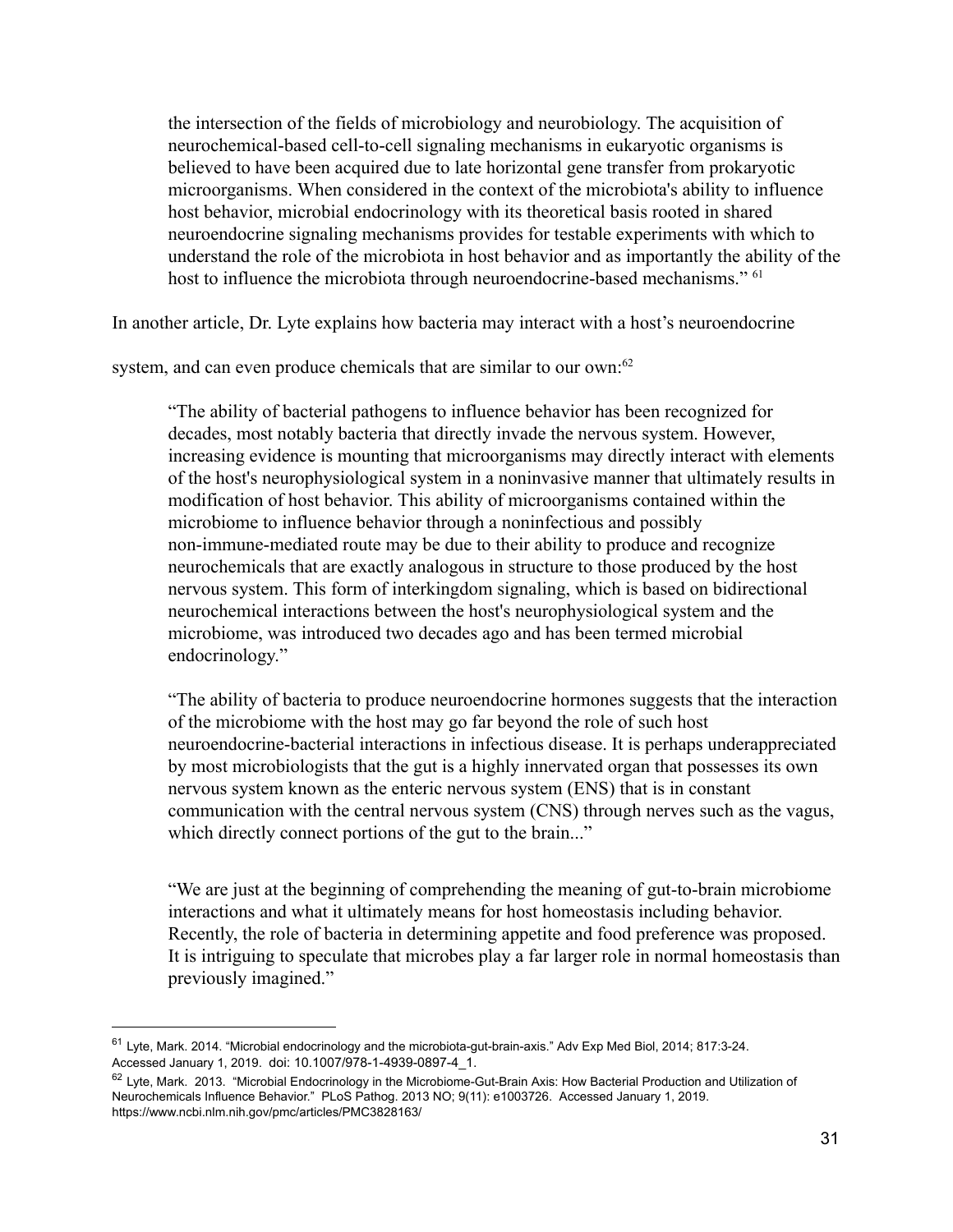Norepinephrine is one of the neurotransmitters that has been found to be very important to certain bacteria. Norepinephrine has actually been found to potentiate the growth of many different kinds of bacteria. Paul Everest explains in his article "Stress and bacteria: microbial endocrinology" how stress and norepinephrine affect the host, as well as potentiates the growth of certain bacteria:<sup>63</sup>

"Thus, ill human patients in hospital—whether due to acute illness, infection, any form of accidental/induced trauma or animals reared and transported under some food production conditions—have a neurophysiological response to stress by the local (enteric) and systemic release of catecholamine hormones and, in particular, norepinephrine (noradrenaline) by the enteric nervous system.

It has been recognised for some time that norepinephrine potentiates bacterial growth both in vivo and in vitro and induces expression of virulence determinants in enteric pathogens, particularly *Escherichia coli*. In this issue of *Gut*, Cogan *et al* provide evidence that norepinephrine also regulates virulence in the important intestinal food-borne pathogen *Campylobacter jejuni*. Norepinephrine, in the presence of iron-limiting conditions, increases *C jejuni* growth, motility and bacterial invasion into cultured intestinal  $(Caco-2)$  cells and decreases the time taken for the organism to affect Caco-2 cell tight junction barrier function. The implications for animal husbandry in particular and the physiological state of the organism for transmission and disease causation in a human host are intriguing."

He goes on to discuss how norepinephrine may be used by bacteria to assist in their signaling

and communication:

"It has recently been shown that epinephrine/norepinephrine is involved in the quorum sensing of bacteria. Quorum sensing is a cell to cell signalling mechanism in which bacteria respond to hormone-like molecules called autoinducers (AIs) produced by other growing bacteria of the same species in the same environment."

Further into the paper, he discusses the response of the bacteria *E. coli* to norepinephrine:

"Use of an ex vivo tissue culture model has shown that norepinephrine or dopamine stimulation of enteric nerves in the tissue increases the adhesion of *E coli* 0157 to caecal epithelium which could be prevented by prior treatment with adrenergic receptor antagonists."

<sup>63</sup> Everest, Paul. 2007. "Stress and bacteria: microbial endocrinology." Gut, Vol 56(8). Accessed June 29, 2018. https://www.ncbi.nlm.nih.gov/pmc/articles/PMC1955526/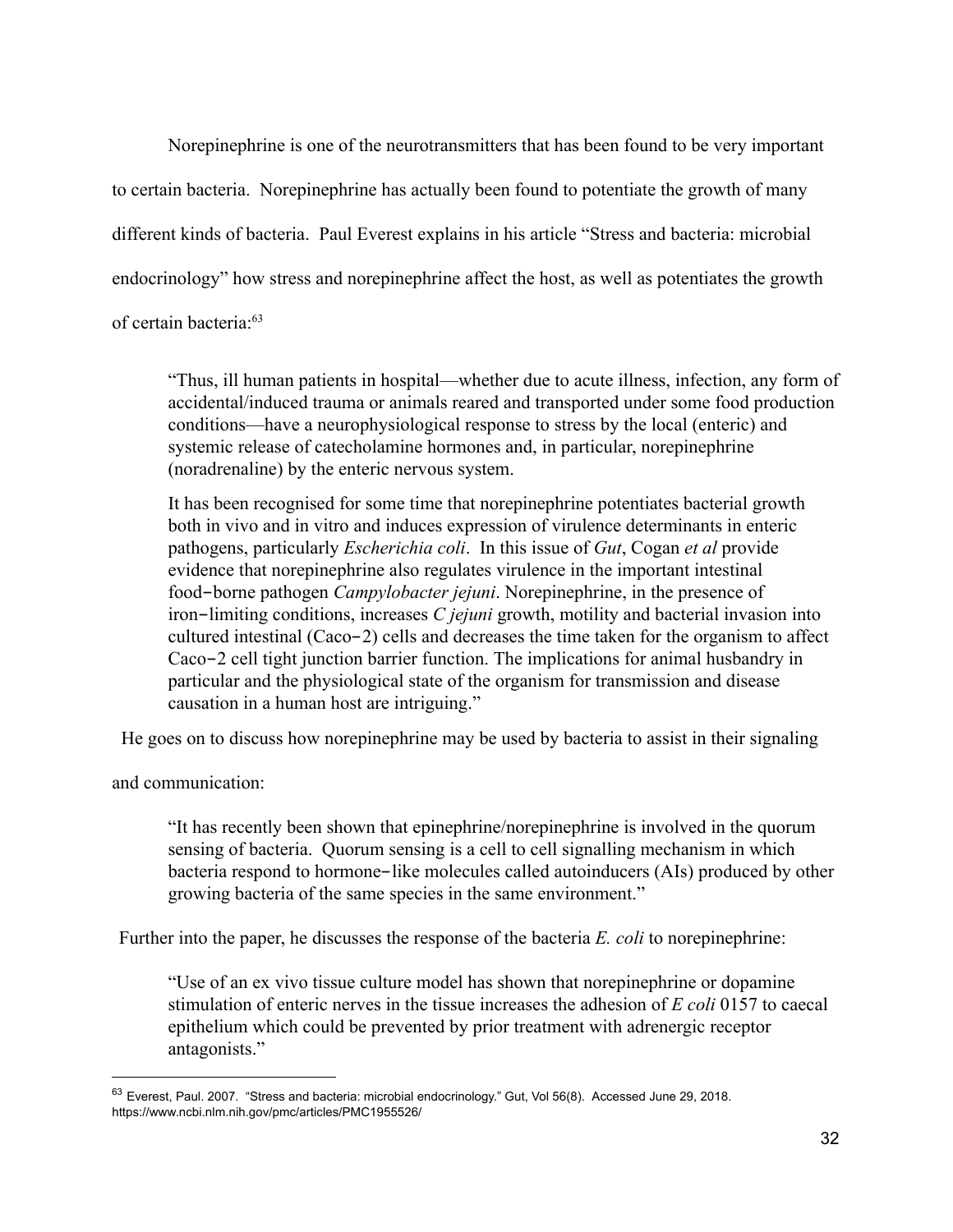In his summary, he makes an important observation regarding the potential impact that stress has on our health:

"All of us are 'stressed' at some time, and it is intriguing to speculate whether that translates into a particular susceptibility to gastrointestinal or, indeed, any type of infection due to increased production of enteric norepinephrine."

These findings give us a glimpse into the potential consequences of stress. The increased norepinephrine released during a stressful period can increase the growth of pathogenic bacteria, which can cause or proliferate an infection within the host. This may have even deeper impacts if one has prolonged periods of stress (or "chronic stress"), as is becoming the norm for many in the 21st century.

Other researchers are documenting similar findings to what Paul Everest stated regarding

norepinephrine and certain bacteria. In a study published in 2007, it was found that epinephrine

and norepinephrine increase *E.Coli* infection and virulence, by increasing motility, biofilm

formation, upregulating gene expression, and increasing attachment to epithelial cells.<sup>64</sup>

The effect of NE on several microbes was also noted in a study performed in 2002:<sup>65</sup>

"Norepinephrine and dopamine had the greatest enhancing effects on growth of cultures of Pseudomonas aeruginosa and *Klebsiella pneumoniae*, while epinephrine and isoproterenol also enhanced growth to a lesser extent. The growth of *Escherichia coli* in the presence of norepinephrine was greater than growth in the presence of the three other neurochemicals used in the study. Growth of *Staphylococcus aureus* was also enhanced in the presence of norepinephrine, but not to the same degree as was the growth of gram negative bacteria. Addition of culture supernatants from *E. coli* cultures that had been grown in the presence of norepinephrine was able to enhance the growth of  $K$ . *pneumoniae* ."

<sup>&</sup>lt;sup>64</sup> Bansal, Englert, Lee, Hegde, Wood, Jayaraman. 2007. "Differential Effects of Epinephrine, Norepinephrine, and Indole on *Escherichia coli* O157:H7 Chemotaxis, Colonization, and Gene Expression." Infection and Immunity Vol 75(9). Accessed June 29, 2018. https://www.ncbi.nlm.nih.gov/pmc/articles/PMC1951185/

<sup>65</sup> Belay, T. and Sonnenfeld, G. 2002. "Differential effects of catecholamines on in vitro growth of pathogenic bacteria." Life Sci, 2002 Jun 14; 71(4):447-56. Accessed December 25, 2018. https://www.ncbi.nlm.nih.gov/pubmed/12044844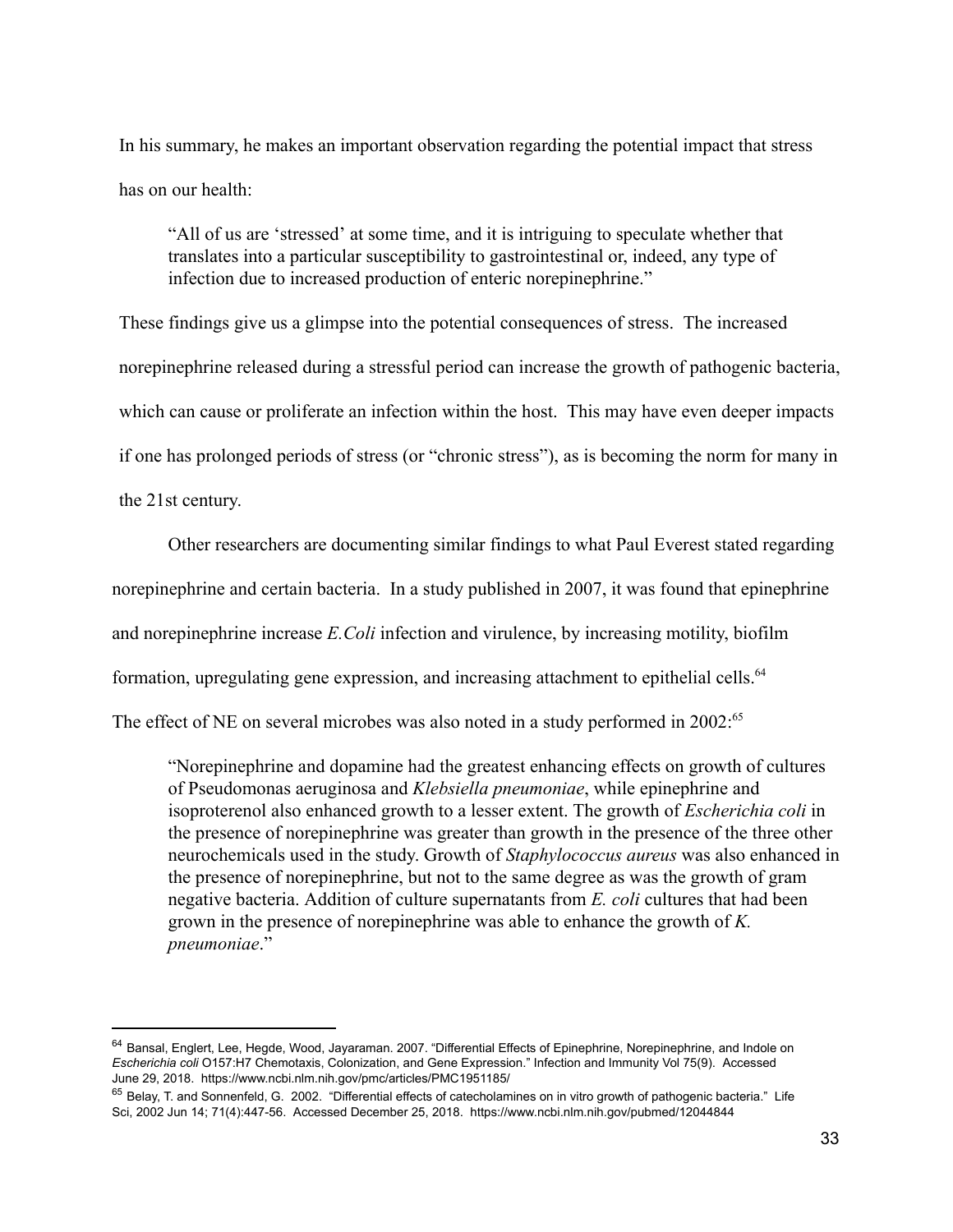This article titled "Communication between Bacteria and Their Hosts" summarizes how certain

bacteria may use their host's norepinephrine:<sup>66</sup>

"The epinephrine and norepinephrine neurotransmitters play important roles in gut physiology and motility. Of note, epinephrine and norepinephrine play a central role in stress responses in mammals, and stress has profound effects on GI function. Bacterial enteric pathogens exploit these neurotransmitters as signals to coordinate the regulation of their virulence genes."

The article goes further into the subject, explaining the affinity of bacteria for norepinephrine, in

particular, as well as mechanisms in which NE may stimulate bacterial growth as well as increase

the ability of bacteria to attach themselves to the host tissues: $67$ 

"This study found a distinct preference of all the bacteria for the gut catecholamines noradrenaline and dopamine over adrenaline. In the case of *Y. enterocolitica*, there was no growth responsiveness to adrenaline, and the adrenergic catecholamine actually competitively blocked *Y. enterocolitica* responses to noradrenaline and dopamine. These results suggest that bacteria have evolved catecholamine response systems specific for the hormone they will encounter within their particular host niche."

"Catecholamines are physiologically ubiquitous in terms of their signalling functions and they are utilised in organs and tissues throughout the mammalian body. Thus, it might be expected that bacteria occupying a variety of in vivo niches will at some point come into contact with cate cholamines and so have cause to evolve sensory systems for monitoring the stress hormone levels of their host. The fact that microbes inhabiting other regions of the body such as the lungs or skin are catecholamine responsive seems to support this hypothesis. In serum-based media, several log-fold increases in cell numbers of **Pseudomonas aeruginosa, Klebsiella pneumoniae, Bordetella pertussis, and B.** *bronchiseptica* have been reported. Although no effects on growth were observed, O'Neal et al. used microarrays to show that noradrenaline upregulated expression of genes required for host tissue attachment in *Mycoplasma hyopneumoniae*"

"Noradrenaline, adrenaline, dopamine, and the synthetic catecholamine inotropes dobutamine and isoprenaline, were all able to increase staphylococcal growth in blood or serum based media by up to 100,000-fold over controls."

"Blood or serum containing media are bacteriostatic through the sequestration of free Fe by high affinity ferric iron binding proteins such as transferrin and lactoferrin. Because

<sup>66</sup> Moreira, Russell, Mishra, Narayanan, Ritchie, Waldor, Curtis, Winter, Weinshenker, Sperandio. 2016. "Bacterial Adrenergic Sensors Regulate Virulence of Enteric Pathogens in the Gut." mBio vol 7(3) e00826-16. Accessed December 25, 2018. https://mbio.asm.org/content/7/3/e00826-16.full

<sup>67</sup> Freestone, Primrose. 2013. "Communication between Bacteria and Their Hosts." Scientifica, vol 2013, article ID 361073, 15 pages. Accessed December 25,2018. https://www.hindawi.com/journals/scientifica/2013/361073/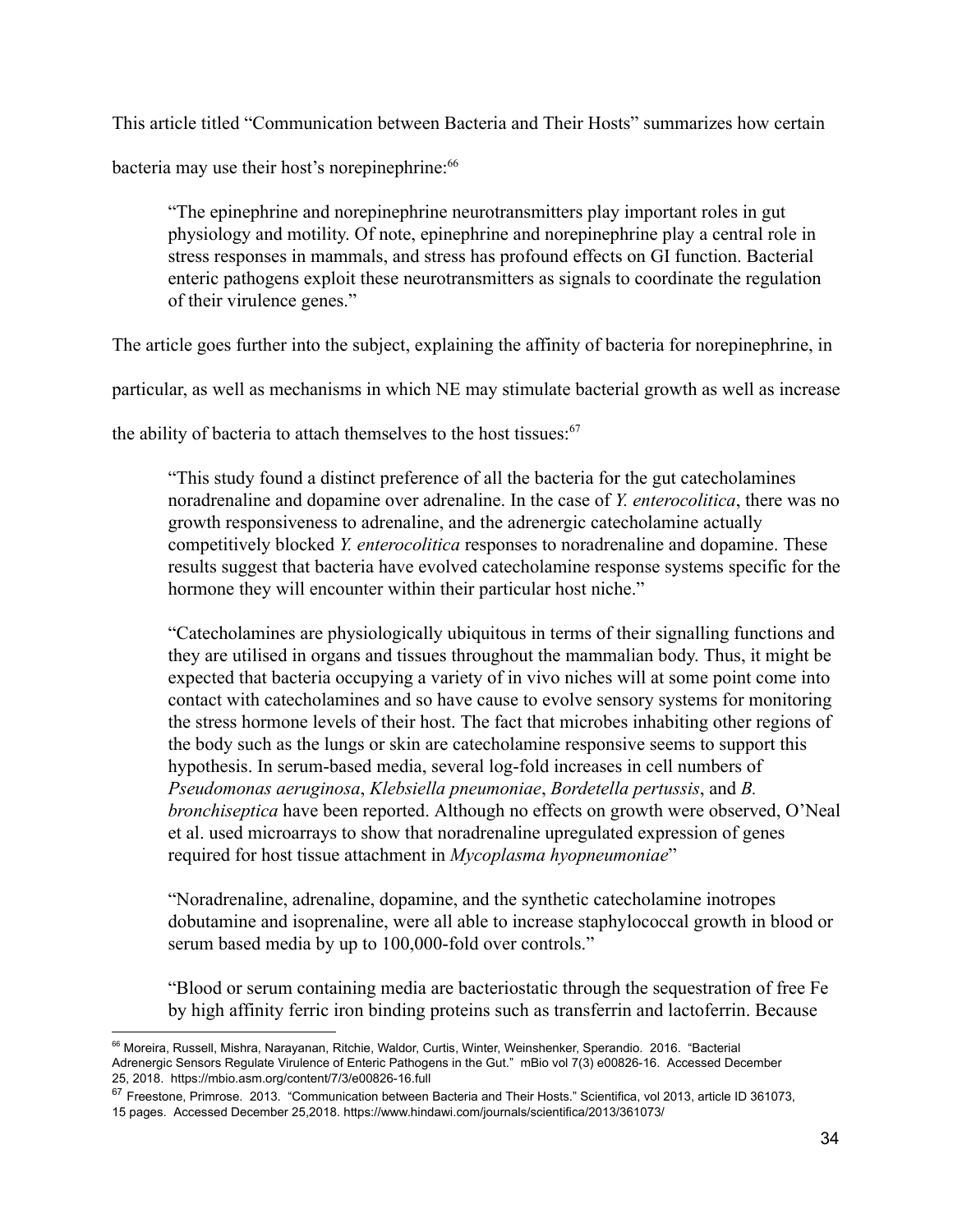iron is so essential for the in vivo proliferation of bacterial pathogens, its limitation by transferrin and lactoferrin is a key innate immune defence against infection. In terms of how catecholamine stress hormones induce growth, it has been shown that catecholamines can act as a kind of siderophore which enables bacteria to access the normally unavailable Fe within transferrin and lactoferrin. Mechanistically, adrenaline, noradrenaline, and dopamine have been shown to form a complex with the ferric Fe present within transferrin and lactoferrin. The use of electron paramagnetic resonance spectroscopy and biochemical analyses showed that catecholamines reduce the ferric iron to ferrous, a valency for which the iron binding proteins have a much lower affinity. The  $Fe(III)$  to  $Fe(II)$  reduction weakens the bond between the iron and transferrin and lactoferrin, causing Fe release which can then be taken up by bacteria. This bacterial hijacking of host hormones to steal normally secure host Fe is highly relevant to the infectious disease process, as in less than 24 hours the growth enhancement in serum or blood resulting from the addition of catecholamines can be  $>100,000$ -fold over control cultures."

"Another mechanism by which catecholamines can induce growth of Gram-negatives involves the production of a bacterial stimulator of growth. This growth stimulator was termed the noradrenaline-induced autoinducer (NE-AI) because it induces its own synthesis and also to distinguish it from the homoserine lactone AIs involved in quorum sensing. The NE-AI is principally produced by Gram-negative enteric bacteria; it is heat stable and has broad cross-species functionality, inducing increases in growth in blood or serum to a level similar to that obtained with the catecholamines. The mechanism by which the NE-AI stimulates growth is unclear but is independent of transferrin or lactoferrin. The NE-AI may have a role in bacterial pathogenicity as it was found to revive viable but nonculturable E. coli and Salmonella. In terms of induction of the NE-AI production, Lyte et al. showed that only a single 4–6 hour exposure to the catecholamines is needed after which the activity induces its own synthesis. This suggests that enteric bacteria are able to retain a 'memory' of even a transient encounter with their host's stress hormones and that catecholamine release during a short-term acute stress could have lasting and widely acting effects on different species of the gut microflora even after stress hormone levels in their host have returned to normal."

"During stress, as well as catecholamines (which are released by the sympathetic nervous system) the hypothalamic-pituitary adrenal axis also induces glucocorticoid stress hormone release by the adrenal gland. It is therefore interesting that exposure to adrenocorticotropic hormone increased attachment of E. coliO157:H7 to colonic mucosa. A study by Verbrugghe et al. showed pig social stress and starvation result in elevated serum cortisol levels and that cortisol increased intracellular proliferation of Salmonella in primary porcine alveolar macrophages."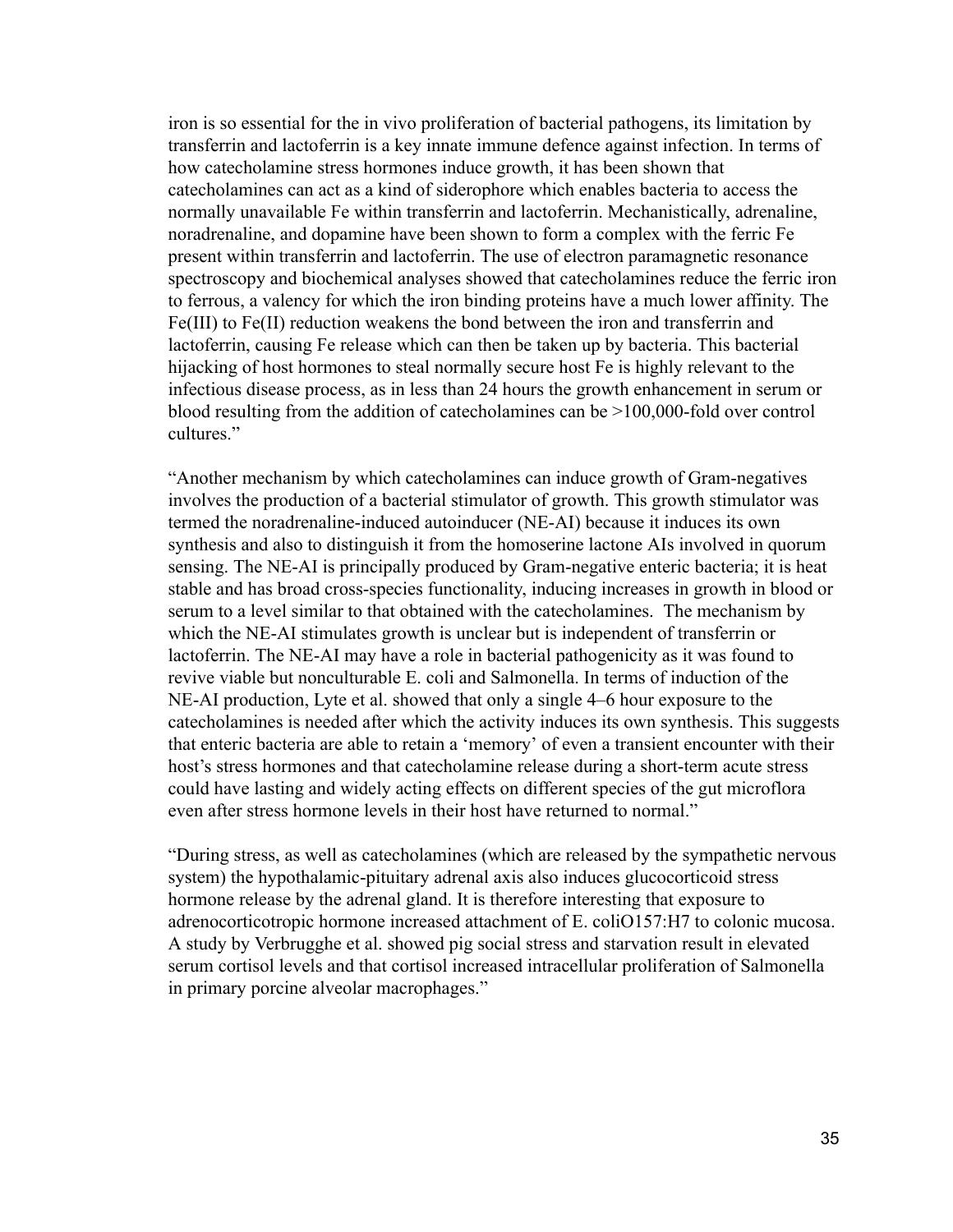Another scientific article discusses a specific link and affinity of *Borrelia burgdorferi* for

epinephrine (adrenaline) and norepinephrine (noradrenaline): $68$ 

*"B.* burgdorferi specifically binds the neuroendocrine stress hormones adrenaline and noradrenaline; it has been proposed that OspA expression is upregulated in response to the production of these hormones in the skin, which is in turn induced by the combined mechanical and pharmacological assault of larval feeding. OspA-deficient spirochaetes cannot bind to tick receptor for OspA (TROSPA) on tick midgut epithelial cells and are eventually expelled from the larval digestive tract with the blood meal waste."

Scientists have also discovered that several pathogens can disrupt neurotransmitters in

their hosts. One article discusses how the Lyme Disease pathogen Borrelia burgdorferi can alter

these neurotransmitters and cause symptoms that lead to illness: $69$ 

"What this means is that *Borrelia burgdorferi* toxins are strongly attracted to fatty cells (such as those of the nervous system), and exert effects that disrupt normal functioning of these cells. These bio-toxins are thought to alter various specific sites in the brain on molecular, structural and chemical levels, interfering with all the major neurotransmitters (dopamine, serotonin, norepinephrine, acetylcholine, GABA). In this way they can cause all manner of neurological and psychiatric symptoms that mimic (or cause) many illnesses, from degenerative diseases such as Parkinson's Disease and Alzheimer's (2), to depression  $(3)$  and autistic disorders. Indeed, Dr. Paul Fink, a former president of the American Psychiatric Association, has acknowledged that Lyme disease can contribute to every single psychiatric disorder in the Diagnostic Symptoms Manual IV (DSM-IV), the manual used to diagnose psychiatric disorders."

In the article titled "Microbial Endocrinology," the affinity of and interaction with certain

microbes for specific host neurotransmitters is discussed: $70$ 

"Microbial Endocrinology has as its foundation the tenet that through their long co-existence with animals and plants, micro-organisms have evolved detection systems for detecting host-associated chemicals such as hormones."

<sup>68</sup> Radolf, Caimano, Stevenson, Hu. 2012. "Of ticks, mice and men: understanding the dual-host lifestyle of Lyme disease spirochetes." Nat Rev Microbiol. Vol 10(2): 87-99. Accessed December 25, 2018. https://www.ncbi.nlm.nih.gov/pmc/articles/PMC3313462/

<sup>&</sup>lt;sup>69</sup> "Lyme Disease." The Environmental Illness Resource. Accessed December 25,2018.

http://www.ei-resource.org/illness-information/related-conditions/lyme-disease/

<sup>&</sup>lt;sup>70</sup> Sharaff, Fathima and Freestone, Primrose. 2011. "Microbial Endocrinology." Central European Journal of Biology, vol 6(5): 685-694. Accessed December 28, 2018. DOI: 10.2478/s11535-011-0067-z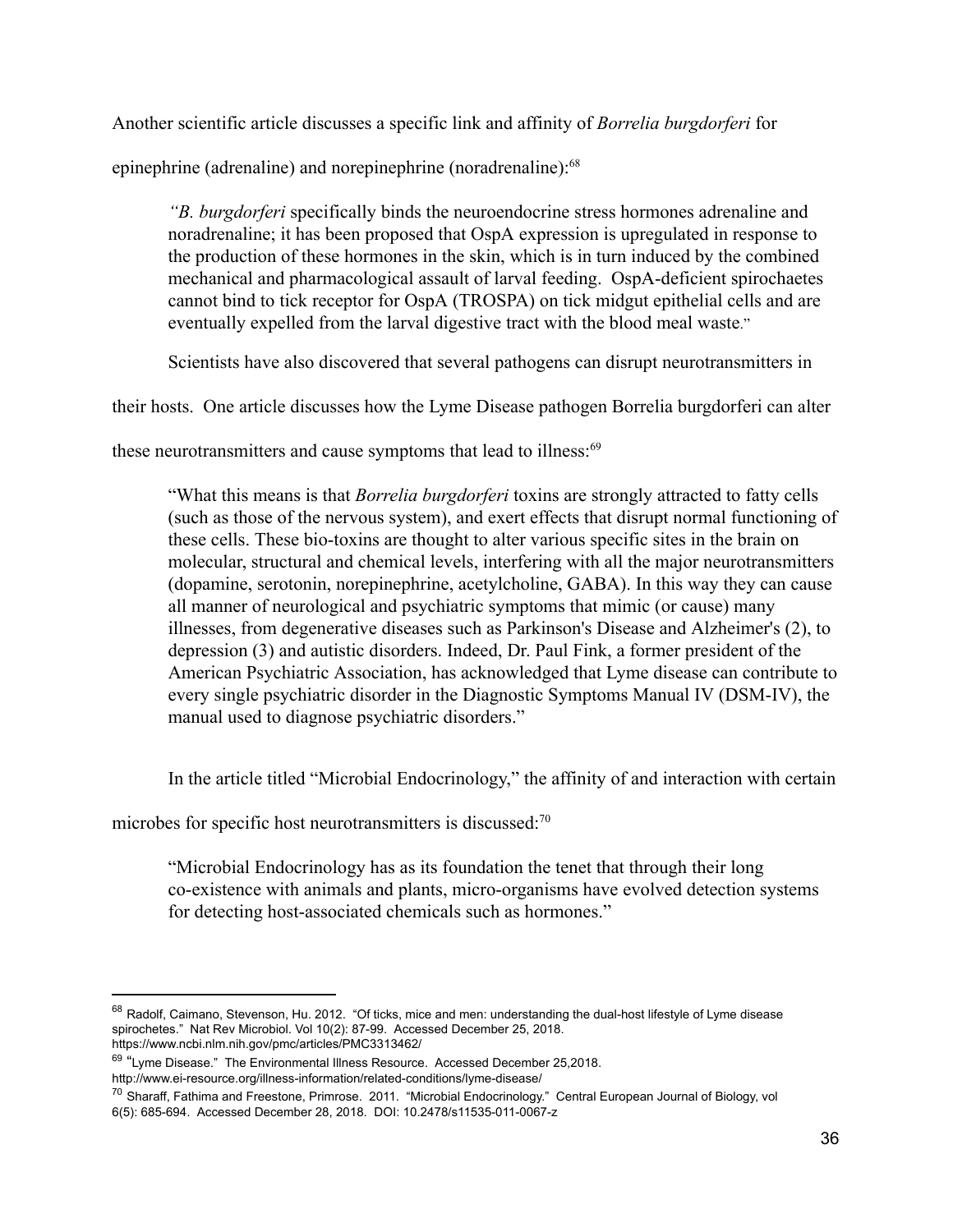"Most Microbial Endocrinology investigations have concentrated on the interaction of bacteria with the hormones released during stress, such as the catecholamine fight and flight hormones adrenaline, noradrenaline and dopamine."

"While hormones released during stress (principally adrenaline and noradrenaline) have been shown to significantly reduce cell based immune function, Microbial Endocrinology takes the broader view and considers the impact of the stress event from the perspective of the microbe causing the infection."

A table included in this paper lists dozens of pathogenic microbes and the catecholamines

documented to have an effect on the specific microbes (with noradrenaline being the most widely

listed catecholamine in the list). The paper goes on to discuss how catecholamines may

influence pathogen growth or virulence:

"An obvious question is what is the mechanism by which cate cholamines induce bacterial growth?"

"Iron is essential for growth of all bacterial pathogens, and its limitation in blood and mucosal secretions via transferrin and lactoferrin represents one of the most important innate immune defences against infection. Mechanistically, we have shown that catecholamines form complexes with transferrin and lactoferrin, weakening the normally high affinity ferric iron complex to the point of iron loss. This enables bacteria that lack specific systems for acquiring transferrin and lactoferrin sequestered iron to obtain the Fe needed for growth in serum or blood. Recent work from our laboratory used electron paramagnetic resonance spectroscopy used electron paramagnetic resonance spectroscopy and chemical analyses to show that catecholamine complex formation with transferrin and lactoferrin results in reduction of the iron, from ferric to ferrous, a valency for which transferrin and lactoferrin have a much lower affinity, resulting in rapid Fe loss. This iron theft process by catecholamines is significant, as the growth stimulation of bacteria resulting from addition of catecholamines to serum or blood can be over 5 log orders."

"Catecholamines therefore enable bacterial pathogens that lack siderophores or specific acquisition systems for transferrin and lactoferrin- Fe to acquire the iron needed for growth *in vivo*.

Another mechanism by which catecholamines can induce growth of Gram-negative bacteria, particularly enteric species, involves induction of a bacterial growth stimulator. This growth stimulator was termed the NE-AI (noradrenaline-induced autoinducer) to distinguish it from homoserine lactone type autoinducers. The NE-AI induces its own synthesis, is heat stable, and has cross-species functionality, inducing increases in bacterial growth to a magnitude similar to that seen with the catecholamines. The mechanism by which the NE-AI stimulates growth is unsure but has been shown to be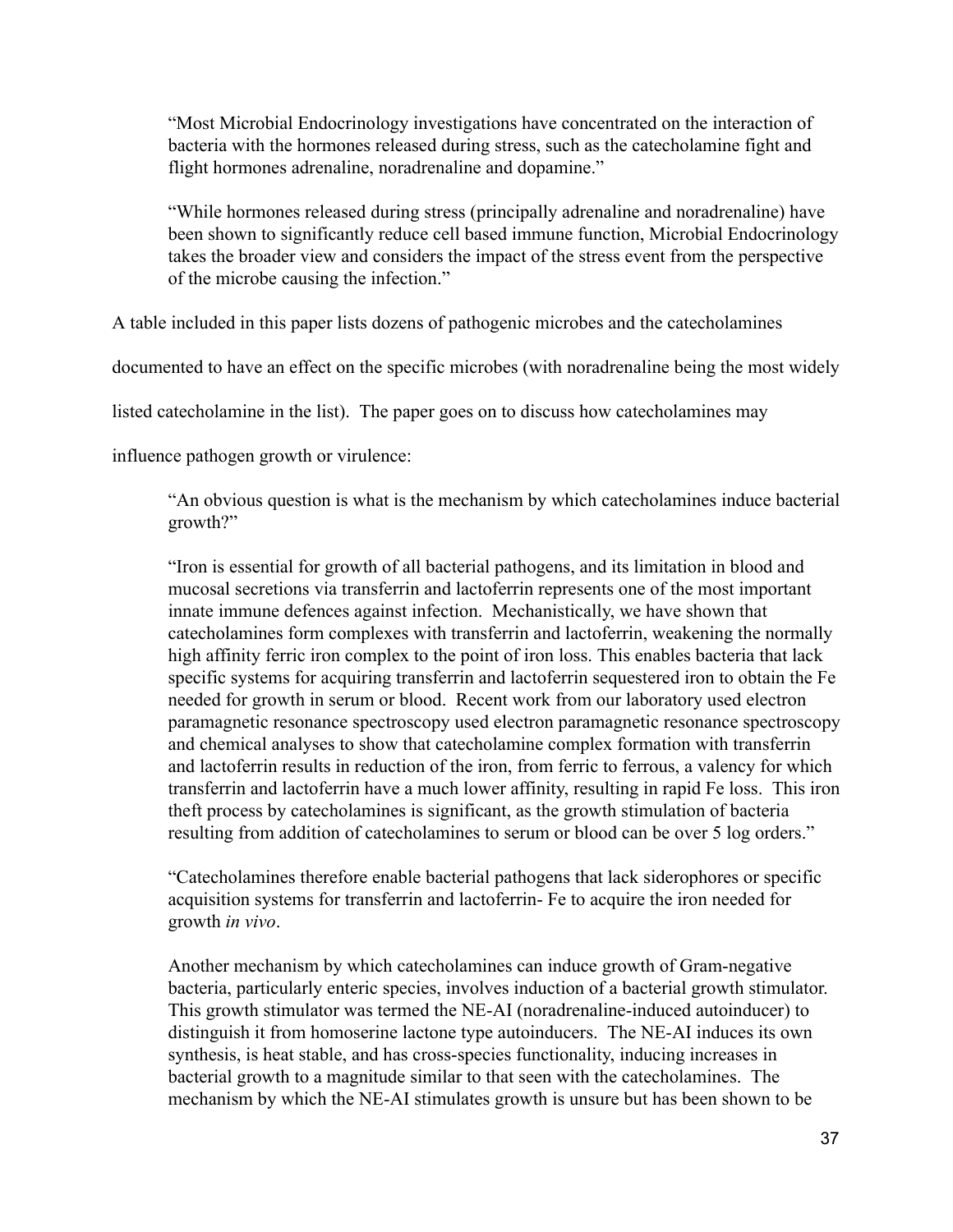independent of transferrin or lactoferrin. In terms of its production, investigations into the induction of the *E. coli* NE-AI suggest only a transient 4-6 hour exposure to catecholamines is needed after which the activity induces its own synthesis. This suggests that bacteria can retain a 'memory' of their encounter with their host's stress hormones, and that catecholamine release during a short term acute stress could have lasting and wide acting effects on the bacterial microflora long after catecholamine levels in their host have returned to normal."

"A number of in vitro reports have shown that stress hormones enhance bacterial attachment to gut tissues."

"Chicks directly given noradrenaline by crop instillation had elevated levels of S. enterica serovar Enteritidis in the caeca and liver compared to un-treated control animals. In addition to the catecholamines, glucocorticoid-type hormones are also released during stress which may be significant as the adrenocorticotropic hormone has been shown to significantly increase attachment of E. coli O157:H7 to colonic mucosa. "

A number of in vivo studies exist which show that stress can directly affect the microflora of an animal. Physical stress of mice caused by surgery (partial hepatectomy) or a short-term period of starvation induced significant increases in the number of E. coli adhering to the caecal mucosa of stressed mice compared to control animals. Overgrowth of commensal E. coli, which can cause serious systemic infection, has been shown to occur in the intestines of mice exposed to psychological stressors such as restraint. Recently, Bailey et al. showed that psychologically stressing mice altered the microbial diversity of the gut to such an extent that it directly increased the capacity for an invading enteric pathogen (Citrobacter rodentium) to establish an infection."

"Lyte and Bailey found that numbers of bacteria in the gastrointestinal tract (caeca) of the chemically stressed mice increased by up to 4 log-orders during the 24 hours following administration of the neurotoxin, with commensal E. coli showing the greatest increase. Binding of bacteria to the mouse caecal wall and translocation to the mesenteric lymph nodes (potentially the beginning of a gut-associated infection) were similarly increased."

The paper also discusses the effect of steroid hormones and estrogen on Candida albicans:

"Yeast can respond to, and bind, steroid hormones, while oestrogen can significantly enhance Candida infectivity, inducing the morphological switch from yeast to the invasive hyphal form. The presence of high affinity binding proteins for oestradiol in the pathogenic yeast C. albicans may provide some explanations for the observed increase in the susceptibility of pregnant women to fungal infections."

The authors also review how pathogens may have adapted, as well as the proven effect of

antagonists of catecholamine receptors on bacteria: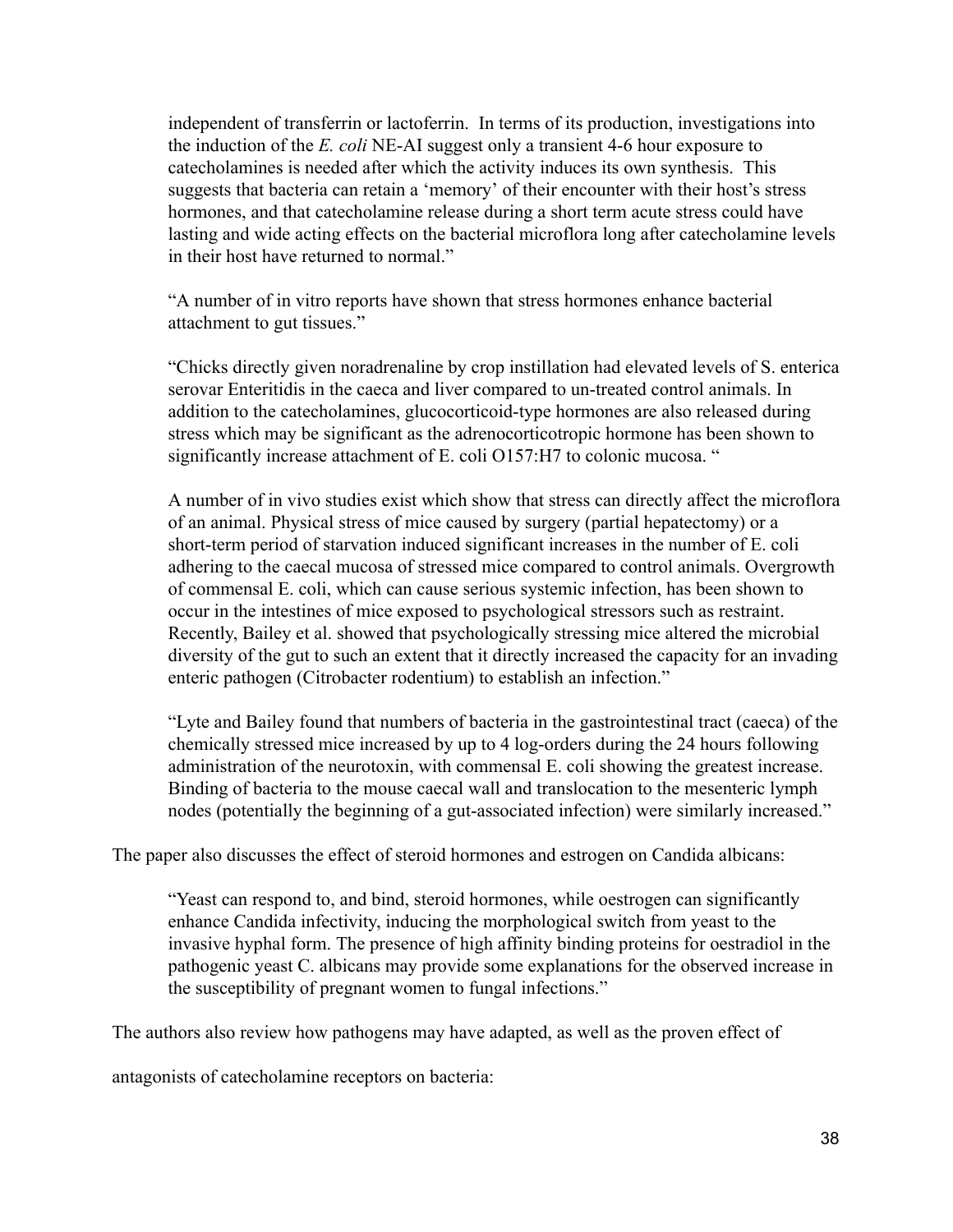"This ubiquitous distribution of catecholamines throughout nature suggests that microorganisms in general have had ample time preceding the evolution of plants and animals to come into contact with catecholamine-like hormones, and to develop mechanisms by which to recognize them as indicators they are within proximity of a suitable host."

"Interestingly, antagonists of mammalian adrenergic and dopaminergic receptors can also block catecholamine effects in bacteria. Addition of specific a- (but not b-) adrenergic receptor antagonists blocked bacterial growth responses to noradrenaline and adrenaline but did not affect growth stimulation by dopamine. Conversely, dopaminergic receptor antagonists could block growth responses to dopamine but not to either adrenaline or noradrenaline. This suggests that bacterial response systems exist for catecholamine recognition that possess a degree of specificity similar to that demonstrated for catecholamine receptors in animals. In terms of a bacterial catecholamine receptor, there is so far no genomic evidence for the existence of adrenergic or dopaminergic receptors in bacterial species. However, Clarke et al. used in vitro constructs to show that noradrenaline and adrenaline were recognised by the E. coli  $O157:H7$  two-component regulator sensor kinase QseC, leading to the proposal that this could be a bacterial receptor for these catecholamines."<sup>71</sup>

"On the other side, reversal of the inhibitory effects of noradrenaline and adrenaline on human monocytes may result in immunostimulation. In agreement with this hypothesis, recently the b2-AR antagonist propranolol has been shown to reduce circulating immunosuppressive M2b monocytes in severely burned children, suggesting that the increased susceptibility of severely burned patients to opportunistic pathogens might be controlled by propranolol (Kobayashi et al. 2011)."

These studies all show how chronic or frequent stress, and other causes of high NE and

cate cholamine release, has major implications in regard to host immune health as well as directly

impacting the proliferation and strength of certain pathogenic microbes within the human body.

Acetylcholine has also been shown to be very important to immunity against other

pathogens, parasites, and overall immune response<sup>72</sup>:

"Recent data indicate that acetylcholine (ACh), a neurotransmitter which regulates a variety of physiological functions, also influences the immune system, and that lymphocytes have the capacity to synthesise and release ACh, controlling local innate

<sup>&</sup>lt;sup>71</sup> Sharaff, Fathima and Freestone, Primrose. 2011. "Microbial Endocrinology." Central European Journal of Biology, vol 6(5): 685-694. Accessed December 28, 2018. DOI: 10.2478/s11535-011-0067-z

<sup>72</sup> Darby, Schnoeller, Vira, Culley, Bobat, Logan, Kirstein, Wess, Cunningham, Brombacher, Selkirk, Horsnell. 2015. "The M3 Muscarinic Receptor Is Required for Optimal Adaptive Immunity to Helminth and Bacterial Infection." PLoS Pathogens 11(3): e1004727. Accessed May 25, 2018. https://doi.org/10.1371/journal.ppat.1004636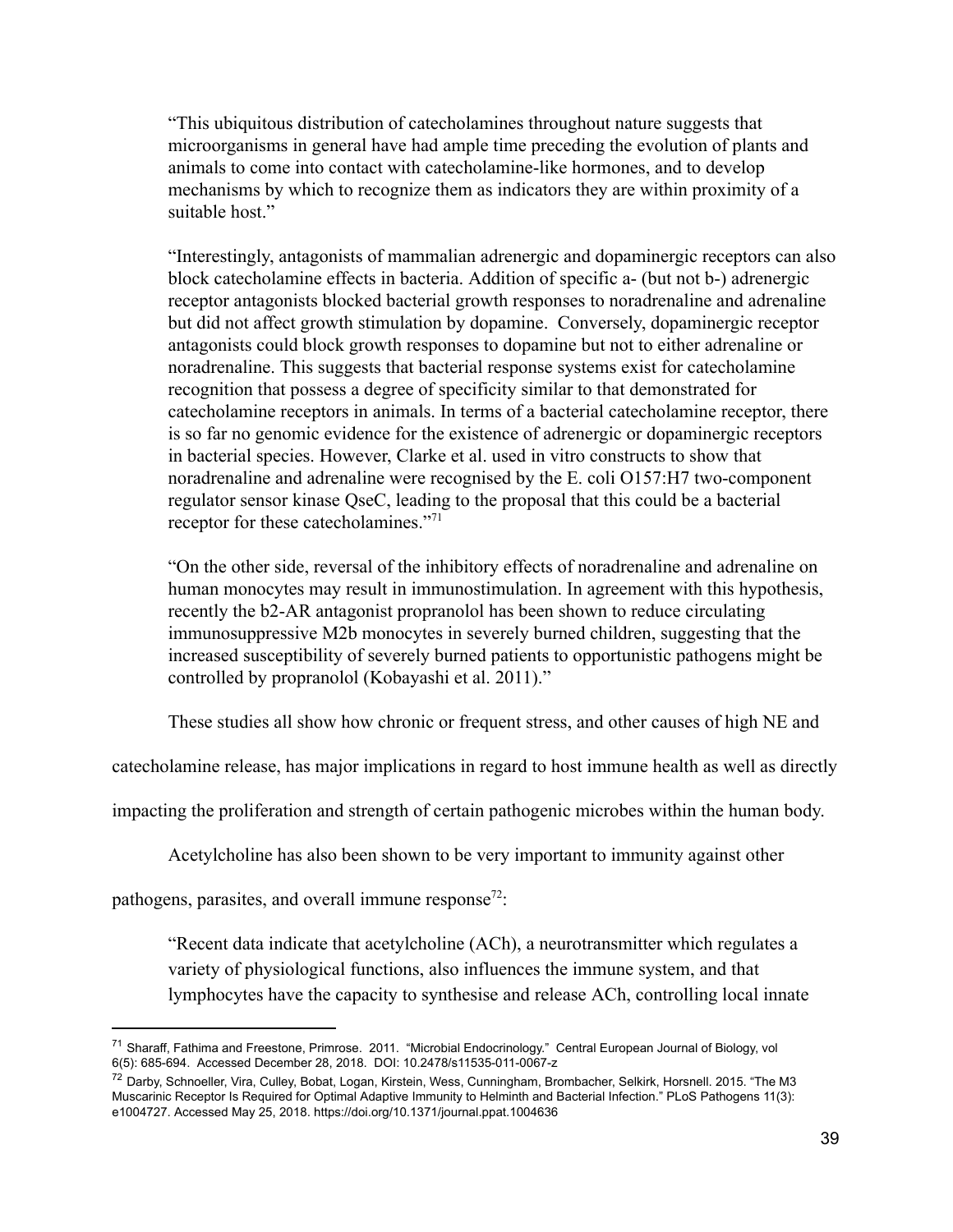immune responses and suppressing inflammation. Thus far however there has been little evidence to suggest that ACh influences adaptive immunity, characterised by activation and effector functions of lymphocytes. We show here that during the immune response to two different pathogens, ACh signals through muscarinic receptors, and the M3 receptor subtype specifically, resulting in enhanced activation and cytokine production by 'helper' T lymphocytes which protect the host against infection."

ACh also protects the body against pathogenic infection, including *Candida albicans*. This study

shows that acetylcholine modulates inflammatory responses, and inhibits Candida's biofilm:<sup>73</sup>

"Acetylcholine was shown to have the ability to inhibit *C. albicans* biofilm formation *in vitro* and *in vivo*. In addition, acetylcholine protected *G. mellonella* larvae from *C. albicans* infection mortality. The *in vivo* protection occurred through acetylcholine enhancing the function of hemocytes while at the same time inhibiting *C. albicans* biofilm formation. Furthermore, acetylcholine also inhibited inflammation-induced damage to internal organs. This is the first demonstration of a role for acetylcholine in protection against fungal infections, in addition to being the first report that this molecule can inhibit *C. albicans* biofilm formation. Therefore, acetylcholine has the capacity to modulate complex host-fungal interactions and plays a role in dictating the pathogenesis of fungal infections."

Candida, which produces acetaldehyde, has further been implicated as a possible factor in

causing autonomic imbalance via the potential blocking of acetylcholine:<sup>74</sup>

"Autonomic Imbalance Other frequently occurring symptoms are those characteristic of imbalance of the autonomic nervous system. Acetylcholine is the neurotransmitter at both sympathetic and parasympathetic synapses of the autonomic nervous system, and also mediates the action of post-ganglion parasympathetic neurons. Acetaldehyde is a potent synaptic blocking agent and could be responsible for the autonomic imbalance in these patients, perhaps in part by binding to the sulfhydryl group of CoA, thus affecting the availability of the acetyl group required for the synthesis of acetylcholine."

<sup>73</sup> Rajendran, Borghi, Falleni, Perdoni, Tosi, Lappin, O'Donnell, Greetham, Ramage, Nile. 2015. "Acetylcholine Protects against *Candida albicans* Infection by Inhibiting Biofilm Formation and Promoting Hemocyte Function in a *Galleria mellonella* Infection Model." Eukaryotic Cell Vol 14 no. 8. Accessed May 25, 2018. http://ec.asm.org/content/14/8/834.full <sup>74</sup> C. Orian Truss, M.D. 1984. "Metabolic Abnormalities in Patients with Chronic Candidiasis " Journal of Orthomolecular

Psychiatry, vol 13(2). Accessed January 25, 2019. http://orthomolecular.org/library/jom/1984/pdf/1984-v13n02-p066.pdf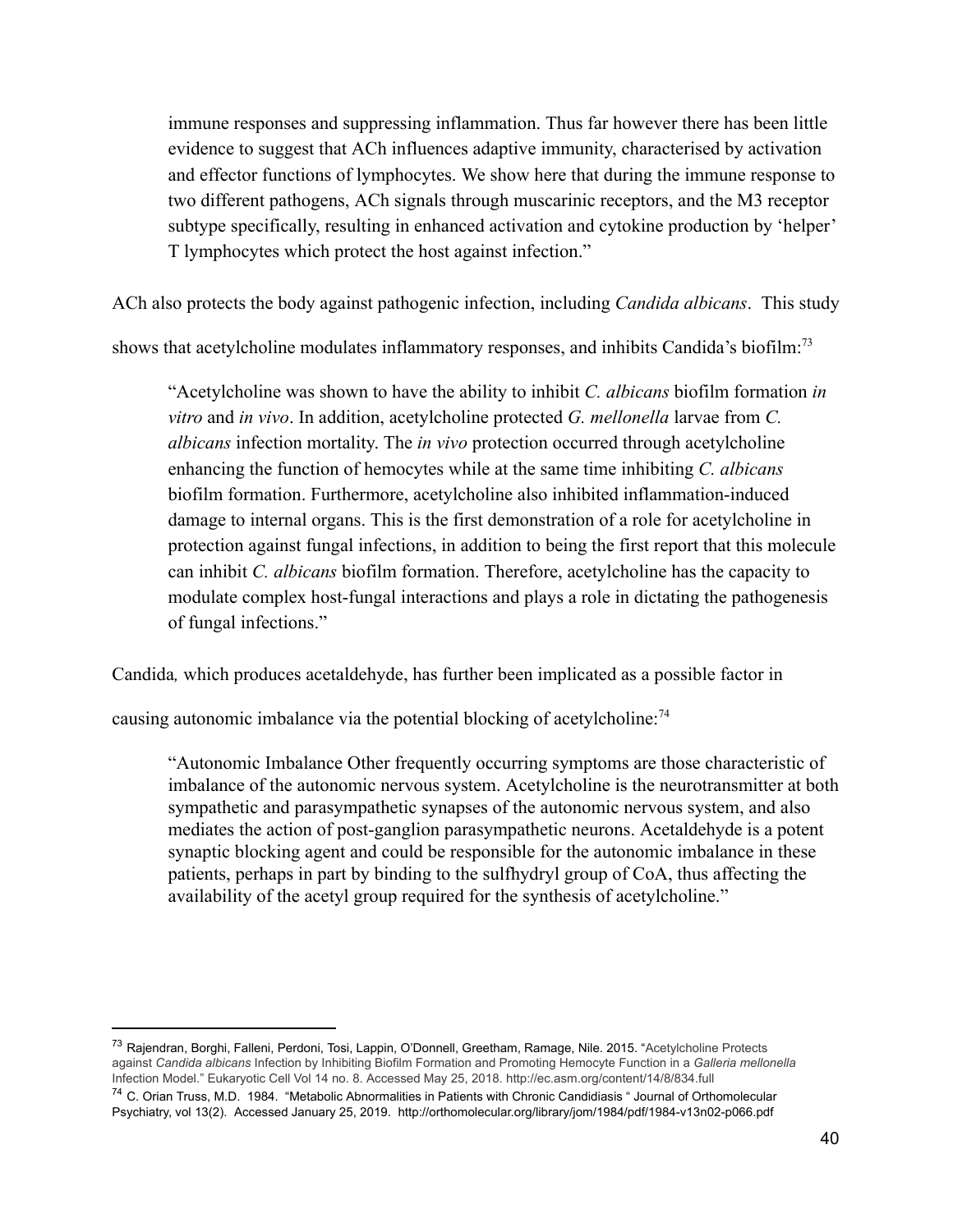Parasites have also been found to degrade acetylcholine. The relationship between parasites and

ACh is further explained in an article from  $2015^{75}$ .

"We started to look at these neurotransmitters in relation to the adaptive immune response because of work that we had been doing on helminth parasites," explained Professor Murray Selkirk, Head of the Department of Life Sciences at Imperial College London."

"These parasitic worms have sophisticated ways of suppressing the immune system of their host. They release an enzyme that degrades acetylcholine. We suspected that this must be benefitting them in some way, suggesting that the neurotransmitter is doing something which is detrimental to the parasite."

Candida has not only been linked to ACh, but also to NE. Studies have shown that

*Candida albicans*, and other fungi and bacteria, can directly inhibit beta-adrenergic receptor

binding:<sup>76</sup>

"Several fungi produce inhibitors of beta-adrenergic and dopaminergic binding. The inhibition is similar to that previously observed with bacteria, although the fungal inhibitor may be more potent than that produced by bacteria."

"Beta-adrenergic and dopaminergic receptor binding were both inhibited by products of *Fusarium sp.* And *E. coli* when tested in C6 and Y1 cells. Activation of adenylate cyclase secondary to beta-adrenergic hormone binding occurs in C6 cells, but not in Y1 cells. If binding had been inhibited in only one cell type, it could be possible that bacteria or fungal products, or both, affect the internal cell mechanisms first, and that such an alteration would then modify the external binding site as a secondary effect. Since this is not the case, it is likely that the inhibitor blocks binding directly."

The study summarized that "Strains of *Aspergillus flavus*, *Fusarium* sp., *Rhizopus* sp. and

*Candida albicans* all produced inhibitors of beta-adrenergic receptor binding."

Viruses have also been implicated in benefitting from host NE. A study from 2015

showed that plasma norepinephrine (NE) and epinephrine (EP) levels of patients with ANS

<sup>&</sup>lt;sup>75</sup> Gallagher, Laura. 2015. "Scientists uncover new role for neurotransmitter that helps fight infection." Imperial College London. Accessed May 25, 2018. http://www.imperial.ac.uk/news/164064/scientists-uncover-role-neurotransmitter-that-helps/ <sup>76</sup> Coleman, Donta. 1993. "Inhibition of beta-adrenergic binding by fungal metabolites." Journal of Medical Microbiology 38:

<sup>44-48.</sup> Accessed May 25, 2018. https://dx.doi.org/10.1099/00222615-38-1-44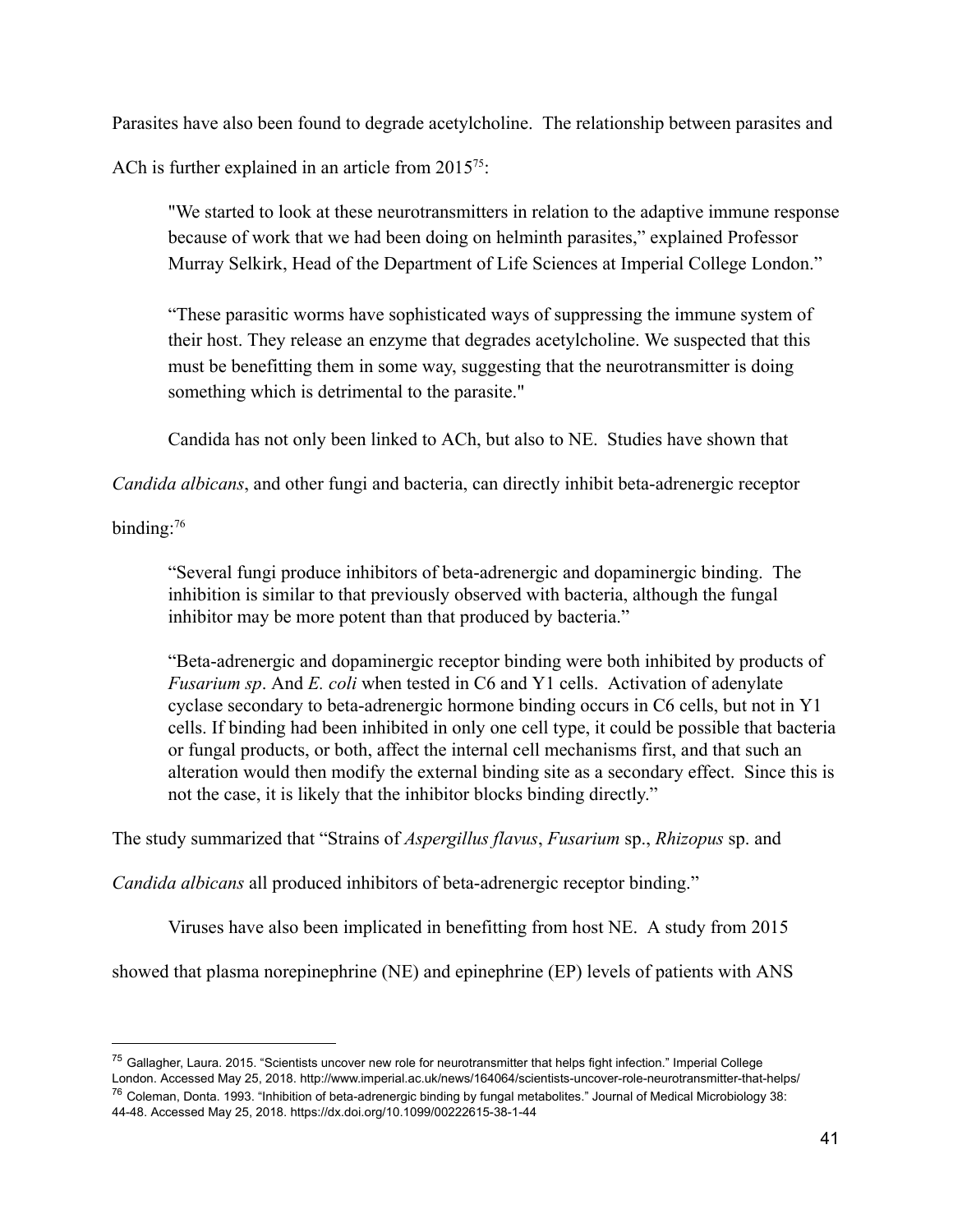dysregulation infected with a virus (EV71) were higher than controls. The study concluded:<sup>77</sup> "The plasma levels of  $NE$  and  $EP$  elevated in  $EV71$ -infected patients with ANS dysregulation and PE. Both NE and EP enhanced the percentages of infected cells and virus titers in EV71 infection *in vitro*. NE and EP may play a role in the pathogenesis of EV71 BE complicated with ANS dysregulation and PE."

In summary, the well-documented dysregulation of various neurotransmitters (norepinephrine and acetylcholine) in POTS may have a deeper role than currently recognized. These neurotransmitters may also be playing a role in immune system dysregulation as well as in the growth and virulence of various pathogens. These neurotransmitters may also be disrupted by certain pathogens.

#### **Mechanisms of Autoimmunity**

With the importance of the specific chemicals norepinephrine and acetylcholine to not only the host, but also to many pathogens (including bacteria, fungi, and viruses), as well as the documented link indicating a viral or other infection preceding POTS, and the patient creating auto-antibodies against the receptor sites for these chemicals, it begs the question: why is the body creating auto-antibodies against these receptors? And, is there a pathogenic influence?

Pathogens have been able to survive throughout history by using their ability to adapt and use various protective mechanisms. Is it therefore possible that certain pathogens may begin somehow attacking acetylcholine or adrenergic receptors? If so, then, perhaps the body recognizes this attack, and in an effort to target and remove the pathogen, also targets the body's own receptors in the process, thereby causing increased levels of acetylcholine or adrenergic

<sup>77</sup> Liao, S. Wang, J. Wang, Yu, Liu. 2015. "Norepinephrine and Epinephrine Enhanced the Infectivity of Enterovirus 71." PLoS ONE 10(8): e0135154. Accessed May 25, 2018. https://doi.org/10.1371/journal.pone.0135154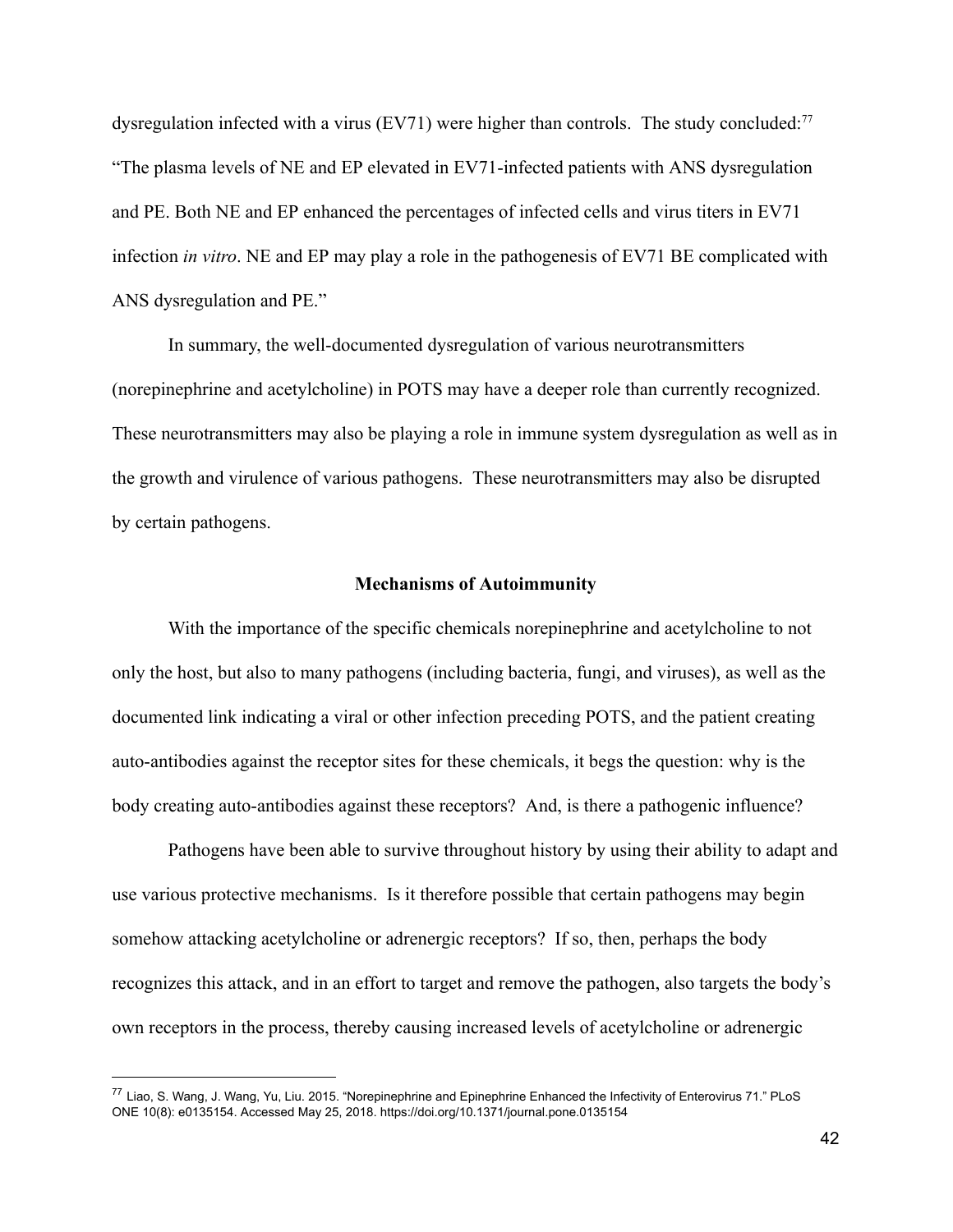receptor autoantibodies. There are currently no studies analyzing this theory, but this idea may warrant further research. It is currently widely accepted that the body may, instead, be "confused" or "misguided" when it creates auto-antibodies, but perhaps the idea that the body has a specific purpose for this activity should not be overlooked or ignored.

It is feasible that pathogens are "docking" on these receptor sites, possibly to either hijack the host's chemicals in order to strengthen their own viability, or to decrease the host's ability to use these chemicals in the support of immune system. If so, the body might be attempting to remove the pathogens docked at those receptor sites via auto-antibodies produced against those receptors. *Todar's Online Textbook of Bacteriology* explains how bacteria can interact directly with host cell receptors:<sup>78</sup>

"In its simplest form, bacterial adherence or attachment to a eucaryotic cell or tissue surface requires the participation of two factors: a receptor and an ligand. The receptors so far defined are usually specific carbohydrates or peptide residues on the eucaryotic cell surface. The bacterial ligand, called an adhesion, is typically a macromolecular component of the bacterial cell surface which interacts with the cell receptor."

It also states:

"Tissue tropism: particular bacteria are known to have an apparent preference for certain tissues over others "

"Mechanisms of Adherence to Cell or Tissue Surfaces

The mechanisms for adherence may involve two steps:

- 1. Nonspecific adherence: reversible attachment of the bacterium to the eucaryotic surface (sometimes called "docking")
- 2. Specific adherence: reversible permanent attachment of the microorganism to the surface (sometimes called "anchoring").

Specific adherence involves permanent formation of many specific lock-and-key bonds between complementary molecules on each cell surface. Complementary receptor and adhesin molecules must be accessible and arranged in such a way that many bonds form

<sup>78</sup> Kenneth Todar, PhD. "*Mechanisms of Bacterial Pathogenicity*." Todar's Online Textbook of Bacteriology. 2012. http://textbookofbacteriology.net/pathogenesis\_2.html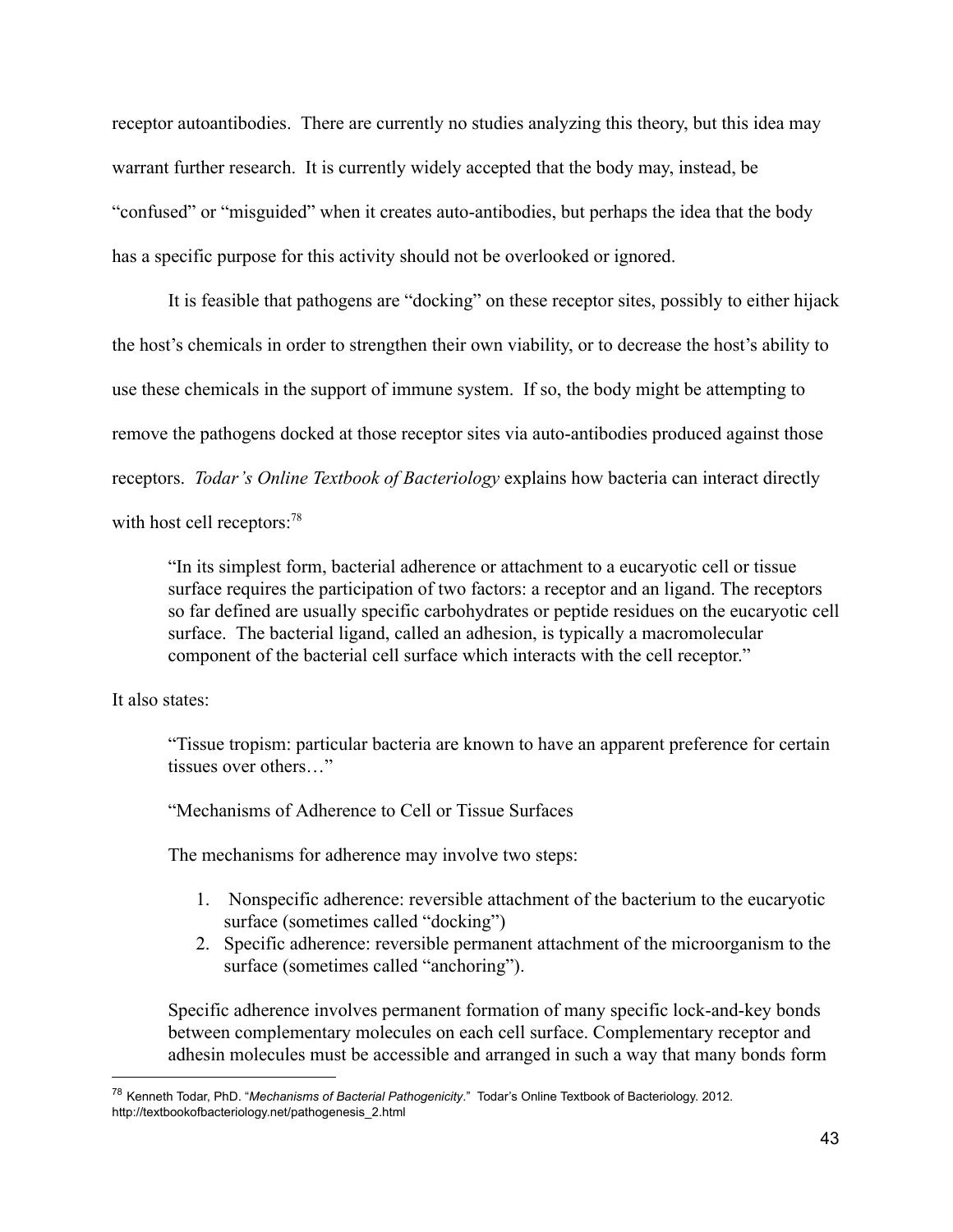over the area of contact between the two cells. Once the bonds are formed, attachment under physiological conditions becomes virtually irreversible.

The article also links bacteria receptor docking with receptor antibodies:

"Adhesion (of the bacterium to the eucaryotic cell surface) is inhibited by:

- a. Isolated adhesin or receptor molecules
- b. Adhesin or receptor analogs
- c. Enzymes and chemicals that specifically destroy adhesins or receptors
- d. Antibodies specific to surface components (i.e., adhesins or receptors)"

This information implies that one possible reason that a host body would create autoantibodies toward its own cell receptors is due to docking of a bacteria onto this specific type of receptor on a cell surface, in an attempt to remove the bacteria from the receptor.

There may be other mechanisms that link pathogens and receptor autoantibodies. Host-Pathogen Interactions (HPIs) is a newer area of research. In an article from 2018, different mechanisms by which pathogens can subvert the host immune system are discussed, including how pathogens may directly interfere with protein binding on cell surfaces:<sup>79</sup> "To evade host defense, pathogens hijack host proteins at different levels: sequence, structure, motif, and binding surface, i.e., interface. Interface similarity allows pathogen proteins to compete with host counterparts to bind to a target protein, rewire physiological signaling, and result in persistent infections, as well as cancer."

Another theory is that the pathogens themselves create proteins that the body then targets via autoantibodies. These proteins may be so similar to other proteins on the host receptor site that the receptors themselves also get targeted by the antibodies. This idea is termed "molecular" mimicry."

<sup>&</sup>lt;sup>79</sup> Guven-Maiorov, Tsai, Ma, Nussinov, 2018. "Interface-Based Structural Prediction of Novel Host-Pathogen Interaction." *Computational Methods in Protein Evolution* pp 317-335. Accessed January 4, 2019. https://www.ncbi.nlm.nih.gov/pubmed/30298406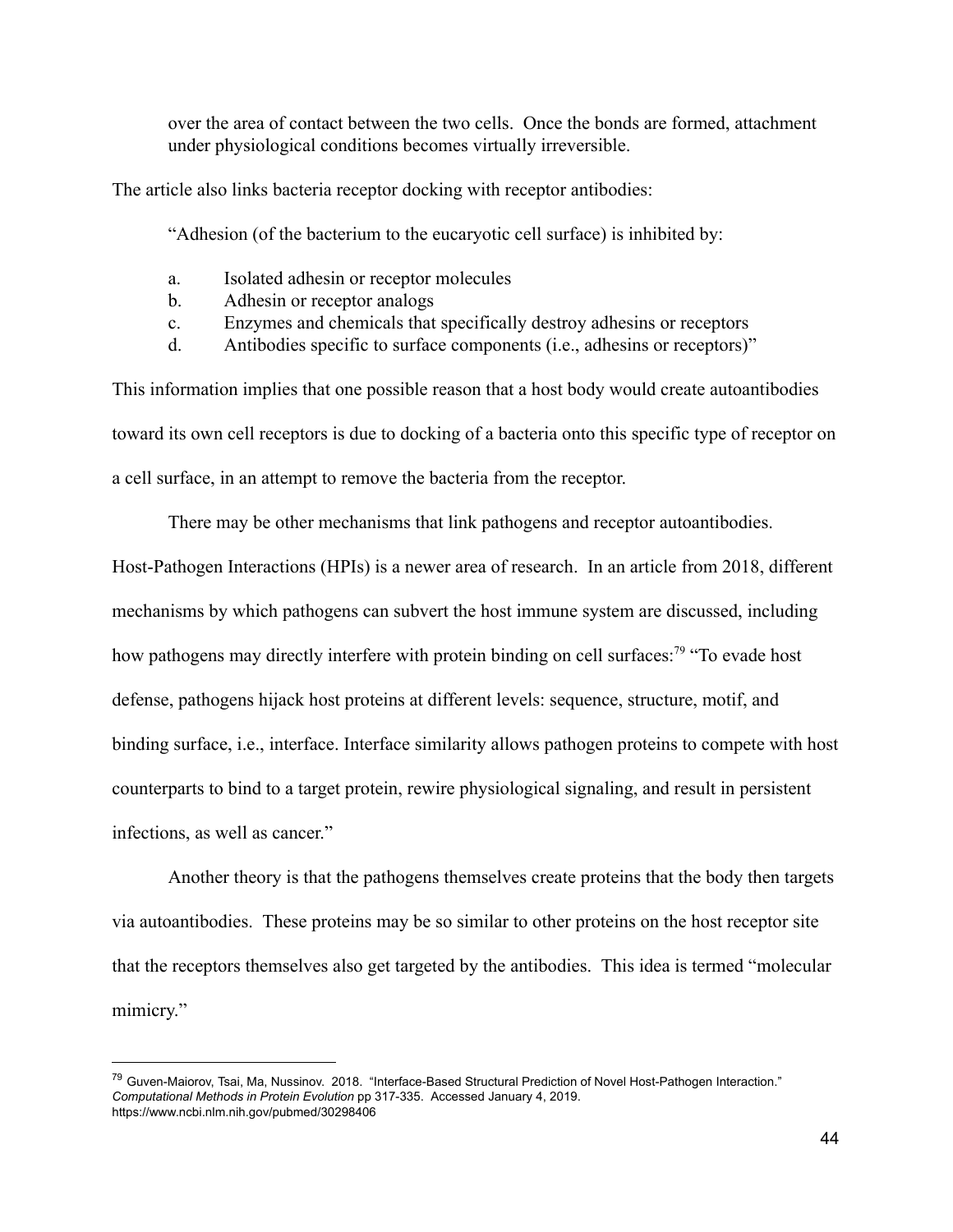Molecular mimicry has been documented as a possibility with another autoimmune

disease, myasthenia gravis  $(MG)$ , which, similar to POTS, is also linked to antibodies targeting

acetylcholine receptors (AChR). In MG, this molecular mimicry has been observed with

antibodies targeting both the AChR as well as peptides produced by the herpes simplex virus

 $(HSV):^{80}$ 

"We suggested the possibility that amino acid sequences shared between an infectious agent and a host protein (molecular mimicry) might enable the microbe to initiate an immunologic response that subsequently cross-reacts with the 'self' determinant, leading to an autoimmune disorder."

"Relatively little is known about the etiology of  $MG$ , although its pathogenesis is well understood and its autoantigens have been characterized. We have identified a sequence homology between HuAChR alpha-chain 160-167 [Human AChR amino acid residues 160-167] and HSV-1 GpD residues 286-293 [herpes simplex virus type 1 glycoprotein D amino acid residues 286-293] and shown immunochemically that the four shared amino acids are sufficient to induce significant cross-reactivity against both peptides and native proteins."

"Perhaps an immune response generated against a microbe like HSV could cross-react with host AChR. This could result in a virus induced autoimmune response leading to autoimmune disease. The disease- causing microbe may be cleared by the initial immune response and thus be difficult to detect or could persist in a latent state. Subsequent reactivation would enable the microbe to serve as a potent modulator of the autoimmune disease by antigenic stimulation."

"The ability of molecular mimicry to cause disease has been shown experimentally. Others have documented immunologic cross-reactivity with bacteria and AChR, further suggesting that several microbial agents may play a role in MG."

This claim has been substantiated in further studies, as in this article titled "Antigen"

Mimicry in Autoimmune Disease. Can immune responses to microbial antigens that mimic

acetylcholine receptor act as initial triggers of Myasthenia gravis?," which further states that

<sup>80</sup> Schwimmbeck, Dyrberg, Drachman, Oldstone. 1989. "Molecular Mimicry and Myasthenia Gravis. An autoantigenic site of the acetylcholine receptor alpha-subunit that has biologic activity and reacts immunochemically with herpes simplex virus." J Clin Invest. 1989 Oct; 84(4): 1174-1180. Accessed January 1, 2019. https://www.ncbi.nlm.nih.gov/pmc/articles/PMC329775/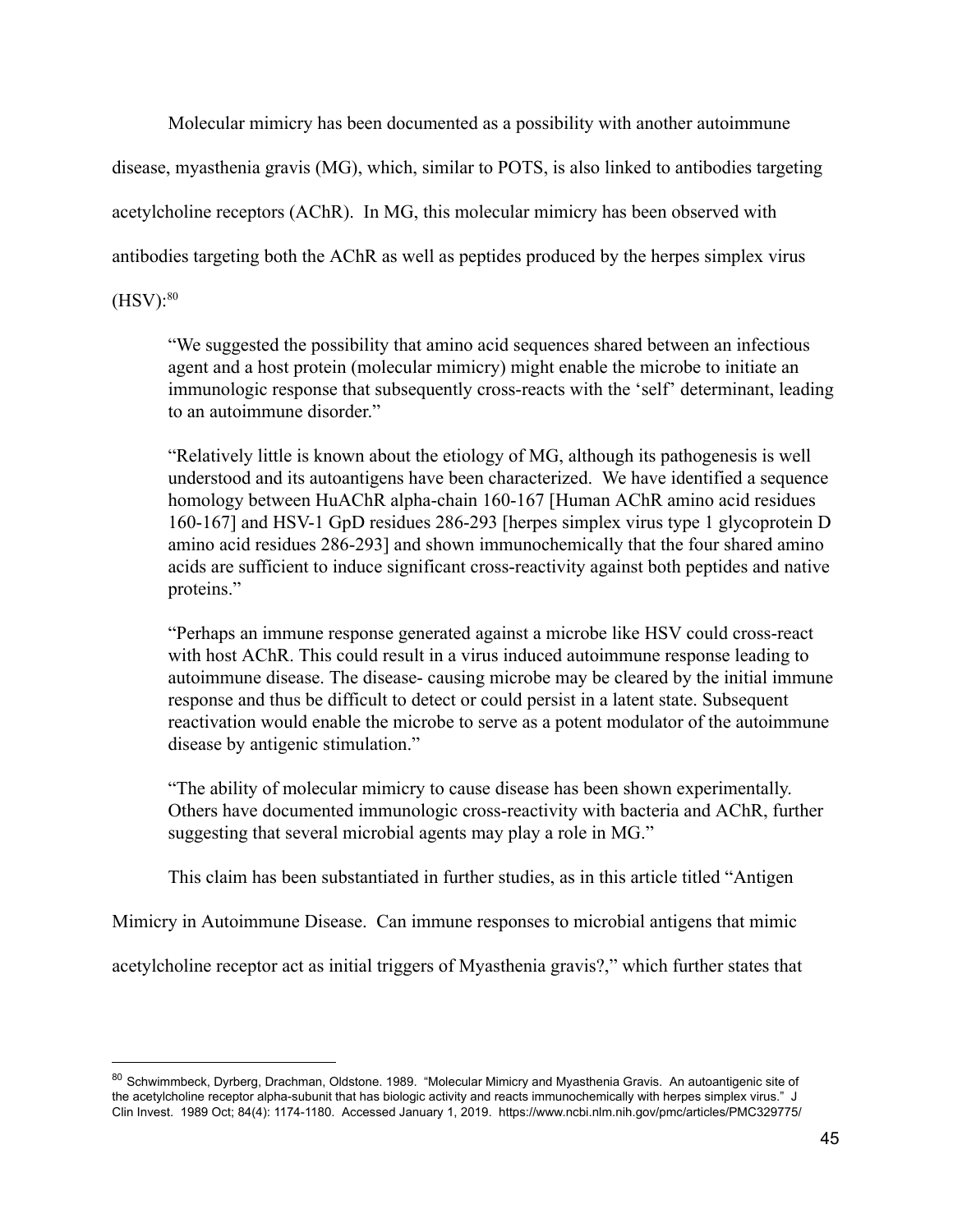several pathogens may cross-react with the human acetylcholine receptor and trigger

autoimmune disease:<sup>81</sup>

"Myasthenia gravis  $(MG)$  is an autoimmune disease caused by autoantibodies against self acetylcholine receptor (AChR). Although a great deal of information is known about the molecular and cellular parameters of the disease, its initial trigger is not known. In order to study the possibility of the involvement of microbial antigens that mimic AChR in triggering MG, we have searched the microbial proteins in the data bank for regions that are similar in structure to the regions of human  $(h)$  AChR alpha chain recognized by autoAbs in MG patients. Hundreds of candidate structures on a large number of bacterial and viral proteins were identified. To test the feasibility of the idea, we synthesized four microbial regions similar to each of the major autodeterminants of hAChR (alpha12-27, alpha111-126, alpha122-138, alpha182-200) and investigated their ability to bind autoAbs in MG and normal sera controls. It was found that MG sera recognized a significant number of these microbial regions. The results indicate that in some MG cases immune responses to microbial antigens may cross-react with self antigen (in this case hAChR) and could constitute initial triggers of the disease."

Another study from 2014 determined a link between West Nile Virus and Myasthenia Gravis,

specifically noting molecular mimicry as a possibility based on the details of the research study:

82

*"Introduction*: Viruses are commonly cited as triggers for autoimmune disease. It is unclear if West Nile virus (WNV) initiates autoimmunity. *Methods*: We describe 6 cases of myasthenia gravis (MG) that developed several months after WNV infection. All patients had serologically confirmed WNV neuroinvasive disease. None had evidence of MG before WNV. *Results*: All patients had stable neurological deficits when they developed new symptoms of MG 3 to 7 months after WNV infection. However, residual deficits from WNV confounded or delayed MG diagnosis. All patients had elevated acetylcholine receptor (AChR) antibodies, and 1 had thymoma. Treatment varied, but 4 patients required acetylcholinesterase inhibitors, multiple immunosuppressive drugs, and intravenous immune globulin or plasmapheresis for recurrent MG crises. *Conclusions*: The pathogenic mechanism of MG following WNV remains uncertain. We hypothesize that WNV-triggered autoimmunity breaks immunological self-tolerance to initiate MG, possibly through molecular mimicry between virus antigens and AChR subunits or other autoimmune mechanisms."

<sup>&</sup>lt;sup>81</sup> Deitiker, Ashizawa, Atasssi. 2000. "Antigen mimicry in autoimmune disease. Can immune responses to microbial antigens that mimic acetylcholine receptor act as initial triggers of myasthenia gravis?" Human Immunology, 2000 Mar; 61(3): 255-65. Accessed January 4, 2019. https://doi.org/10.1016/S0198-8859(99)00117-2

<sup>82</sup> Leis, Szatmary, Ross, Stokic. "West nile virus infection and myasthenia gravis." Muscle & Nerve. 2014 Jan; 49(1): 26-9. Accessed January 4, 2019. https://doi.org/10.1002/mus.23869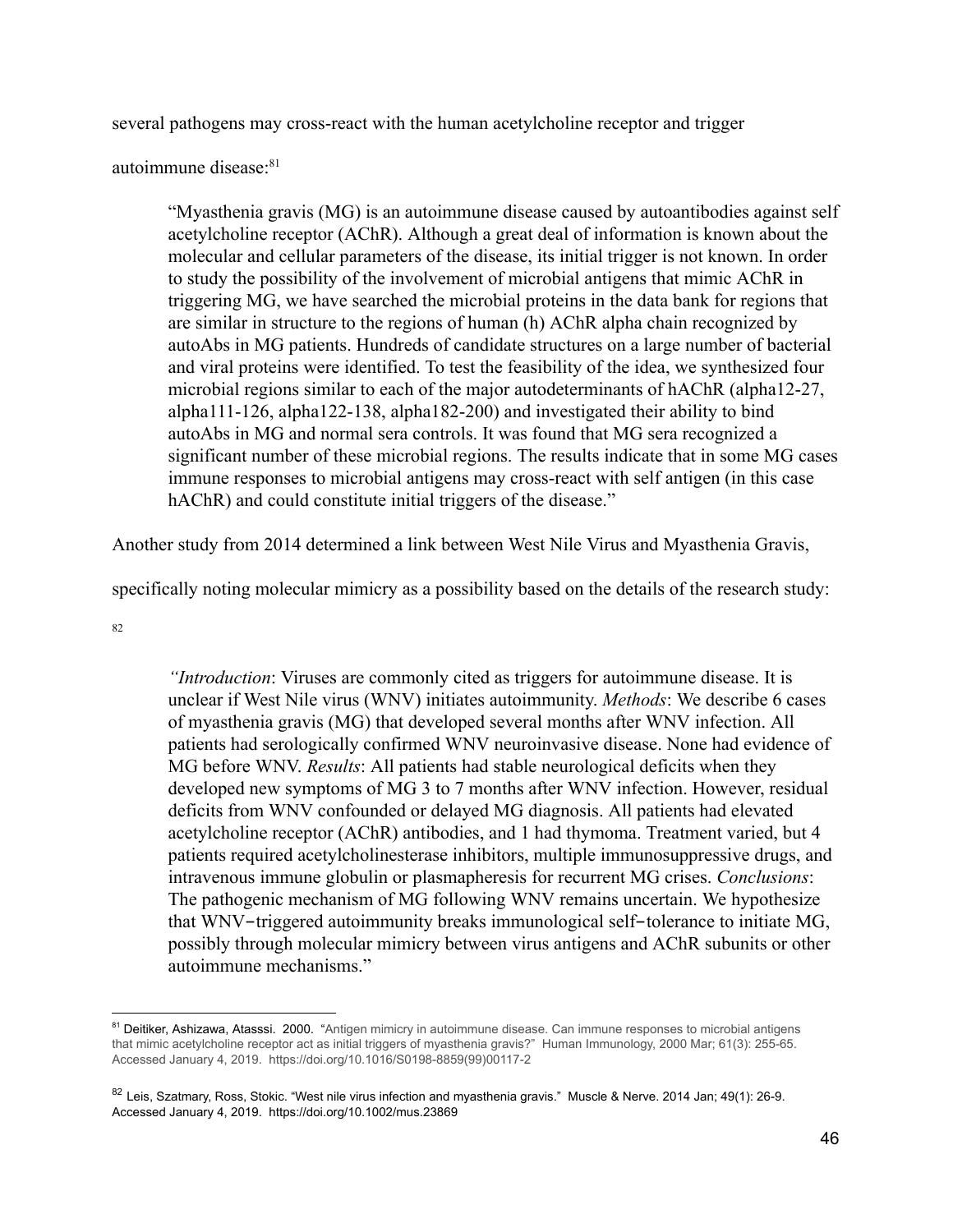Other studies have further determined the ability of viruses (such as  $HSV-1$ ) to

cross-react with the human acetylcholine receptor, such as this one titled, "Evidence for antigenic cross-reactivity between herpesvirus and the acetylcholine receptor." Summarizing the results of the study: "The results indicate that there are one or more antigenic epitopes shared by herpesvirus and the AChR. Studies are in progress to define the pathogenetic significance of this molecular mimicry."83

The following article discusses the evidence pointing to MG being a disease driven by a

pathogenic component: <sup>84</sup>

"Students of autoimmune diseases are witnessing a revolutionary movement that can be summarized by the difference between etiology and pathogenesis. Before the revolution, hazy images of 'forbidden clones' and a faulty understanding of immunologic tolerance led to the assumption that that autoimmunization was the etiology - the cause - of certain diseases. Now, however, the process of immunologic self-destruction seems better understood as a pathogenesis - i.e., as a mechanism that produces a lesion. The distinction that we draw is more than semantic. For example, there is abundant evidence from animal models that clinically silent, chronic viral infections can lead to deposits of antigen-antibody complexes that mimic all the features of an autoimmune disease. The essential feature in these models is that the immune response is unable to neutralize the infectious agent, which thus persistently stimulates the formation of antibody against itself"

"If the thymic abnormalities of myasthenia gravis do represent the effects of persistent stimulation by a virus, we would expect an increased number of B cells in the thymus and new antigenic determinants on the surface of thymocytes. Abdou and his colleagues, as they report elsewhere in this issue, have found both. The increased number of intrathymic B cells may reflect the presence of lymphoid follicles in the gland. The appearance of new antigenic determinants on cell membranes is typical of nonlytic infection with viruses, such as the Epstein-Barr and C-type RNA viruses. Such surface antigens can be recognized in vitro by sensitized lymphocytes that transform into lymphoblasts. Abdou et al. observed this reaction when cells from the hyperplastic thymuses of patients with myasthenia gravis were incubated with autologous blood

<sup>83</sup> Gebhardt, BM. 2000. "Evidence for antigenic cross-reactivity between herpesvirus and the acetylcholine receptor." Journal of Neuroimmunology, 2000 Jun 26; 105(2): 145-53. Accessed January 4, 2019. https://doi.org/10.1016/S0165-5728(00)00204-6

<sup>84</sup> Datta, Svamal K. and Schwartz, Robert S. 1974. "Infectious (?) Myasthenia." The New England Journal of Medicine. 1974; 291: 1304-1305. Accessed January 2, 2019. DOI: 10.1056/NEJM197412122912711.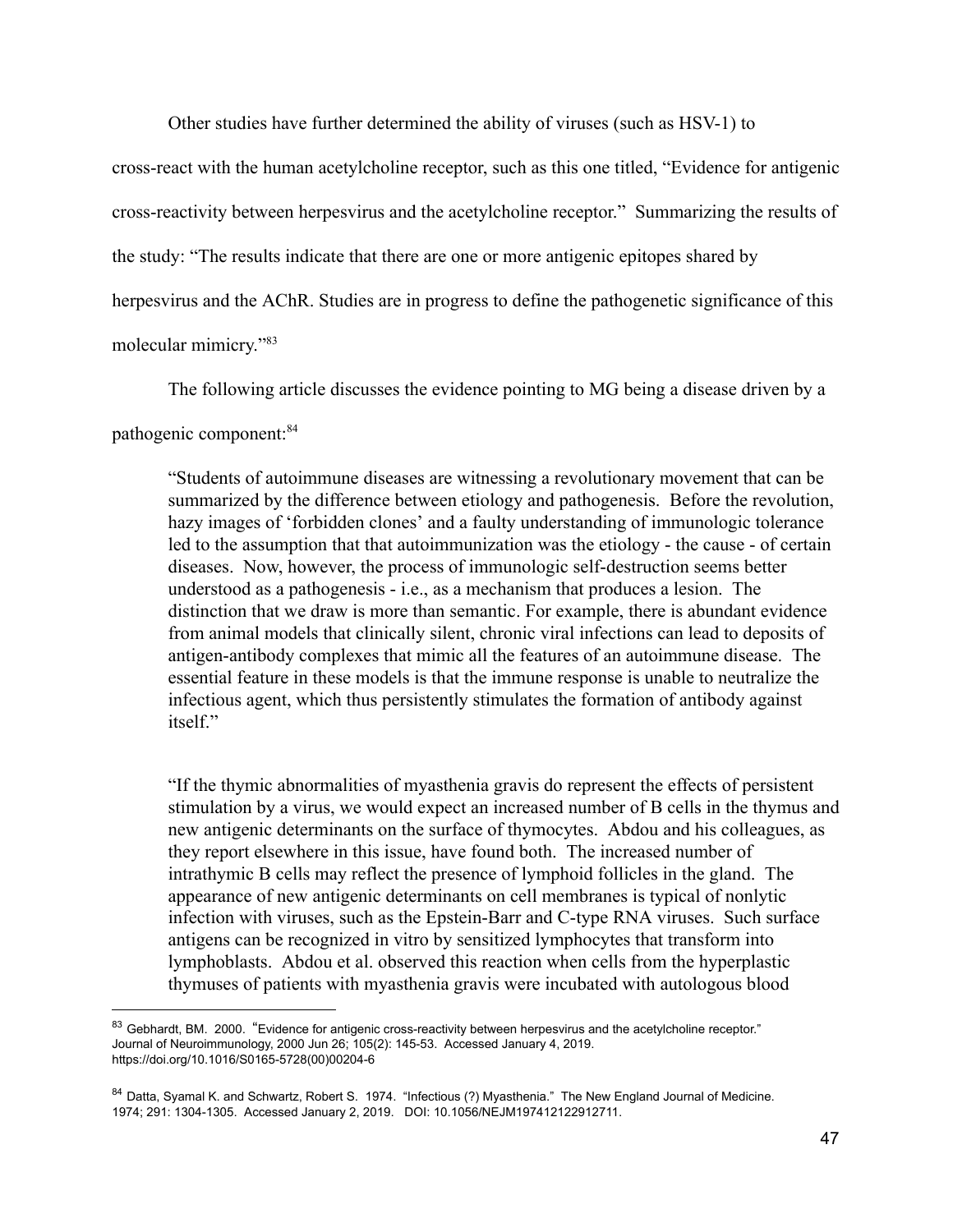lymphocytes. All the findings mentioned - thymic hyperplasia, intrathymic follicles, increased number of B cells and recognition by autologous lymphocytes of new surface antigens on thymocytes - are consistent with a local, persistent viral infection of the thymus."

In an article titled, "Sharing of Antigenic Determinants between the Nicotinic Acetylcholine

Receptor and Proteins in *Escherichia coli*, *Proteus vulgaris*, and *Klebsiella pneumoniae* -

Possible Role in the Pathogenesis of Myasthenia Gravis," the authors document cross-reactivity

between the acetylcholine receptor and several pathogens:<sup>85</sup>

"The causes of autoimmune diseases in human beings are in most instances unknown. There are, however, countless hypotheses about what may be responsible for an immunologic attack on autoantigens during autoimmune processes. Some of these hypotheses involve infectious agents. One popular notion is that many autoimmune diseases may be caused directly or indirectly by viral infections. Viruses may launch autoimmune processes by altering the host's immune system, by causing the release or expression of sequestered antigens, or through antigenic determinants shared by the virus and the host cells. There is now considerable published evidence that antigenic determinants are shared by viruses and mammalian cells. Herpes simplex virus and measles virus, for example, contain proteins that share antigenic determinants with human intermediate filaments. It has also been shown that the titer of autoantibodies is often increased both during and after viral infections. But viruses are not the only infectious agents that may be capable of eliciting an autoimmune attack. The sharing of antigenic determinants by proteins in neurons affected by Chagas' disease and by proteins of Trypanosoma cruzi is an example of how a parasitic infection may be responsible for an autoimmune process. The demonstration that in animals immunized with group A streptococcus, antibodies develop that react with myocardium provides an example from the bacterial sphere, when it is viewed in the context of an association between rheumatic heart disease and streptococcal infections."

"Since it has not been shown that myasthenia gravis is associated with any particular infectious disease, it is difficult, for the time being, to put the blame for immunization on an obligatory pathogen. However, in our search for an environmental antigen that may share epitopes with the acetylcholine receptor, we examined proteins from 10 species of bacteria for their reactivity with antibodies against the acetylcholine receptor. We raised monoclonal antibodies against the acetylcholine receptor and used them on Western blots

<sup>85</sup> Stefansson, Dieperink, Richman, Gomez, Marton. 1985. "Sharing of Antigenic Determinants between the Nicotinic Acetylcholine Receptor and Proteins in *Escherichia coli*, *Proteus vulgaris*, and *Klebsiella pneumoniae* - Possible Role in the Pathogenesis of Myasthenia Gravis." The New England Journal of Medicine. 1985; 312: 221-225. Accessed January 2, 2019. DOI: 10.1056/NEJM198501243120407.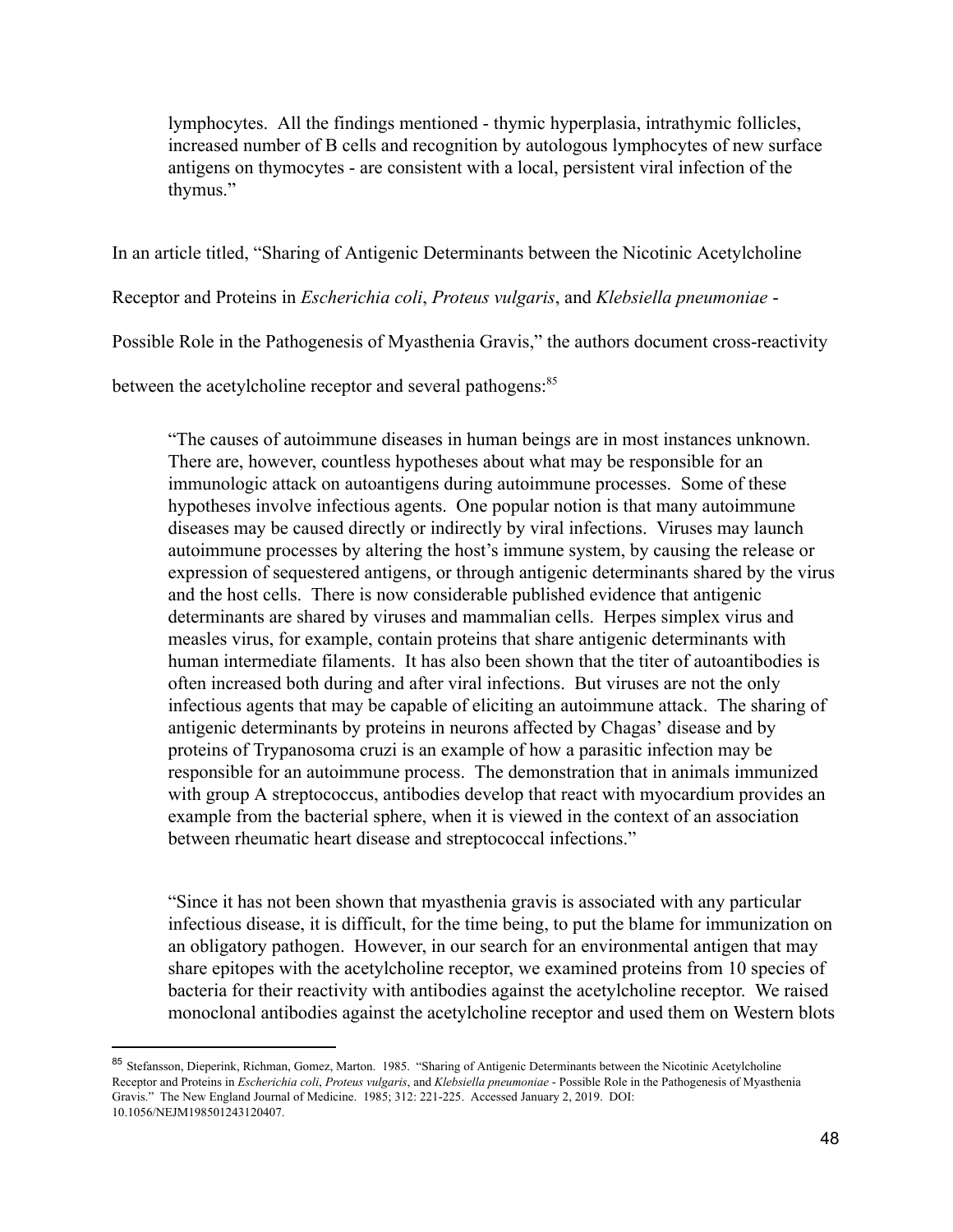to examine proteins from homogenates of *Escherichia coli*, *Proteus vulgaris*, *Staphylococcus aureus*, group A beta-hemolytic streptococcus, *Klebsiella pneumoniae*, *Shigella flexneri, Bacillus subtilis* , *Peptostreptococcus putridus* , P *seudomonas aeruginosa* , and *Clostrium perfringens* .

We report that the alpha-subunit of the acetylcholine receptor and two membrane proteins from *E. coli*, as well as two proteins from *K. pneumoniae*, share at least one antigenic determinant, and that the alpha-subunit of the acetylcholine receptor and a protein in *Prot. vulgaris* share at least two antigenic determinants."

"E. coli, K. pneumoniae, and Prot. vulgaris are all normal bacterial flora in the human gut. It also appears that they have all been in contact with the immune system of the host. The data presented here point to the possibility that the primary event in myasthenia gravis is an exposure to antigenic determinants shared by normal bacterial flora and the acetylcholine receptor. These determinants in the bacteria would have to be capable of inducing the formation of antibodies (immunogenic), whereas in the acetylcholine receptor they would merely cross-react with antibodies already formed (antigenic)."

There has been considerably more research completed on MG in comparison to POTS.

As of the date of this paper, there were approximately 24 articles on MG for every one article on POTS in PubMed. Therefore, in the effort to expand research on POTS, more consideration should be given to documented research which has already been completed on other conditions that share overlapping features, such as with acetylcholine antibodies found in both MG and in many POTS patients. The research on MG presented documents a clear link between pathogens and acetylcholine antibodies.

In the article "Molecular Mimicry as a Mechanism of Autoimmune Disease," the authors further discuss viral and bacterial pathogens as a trigger of autoimmune disease, as well as findings that several pathogens may cause autoimmunity: $86$ 

"Although host genetic background contributes to the induction of an immune response to self, epidemiological and molecular evidence implicates infectious agents (viral and

<sup>86</sup> Cusick, Libbey, Fujinami. 2012. "Molecular Mimicry as a Mechanism of Autoimmune Disease." Clin Rev Allergy Immunol. 2012 Feb; 42(1): 102-111. Accessed January 4, 2019. https://www.ncbi.nlm.nih.gov/pmc/articles/PMC3266166/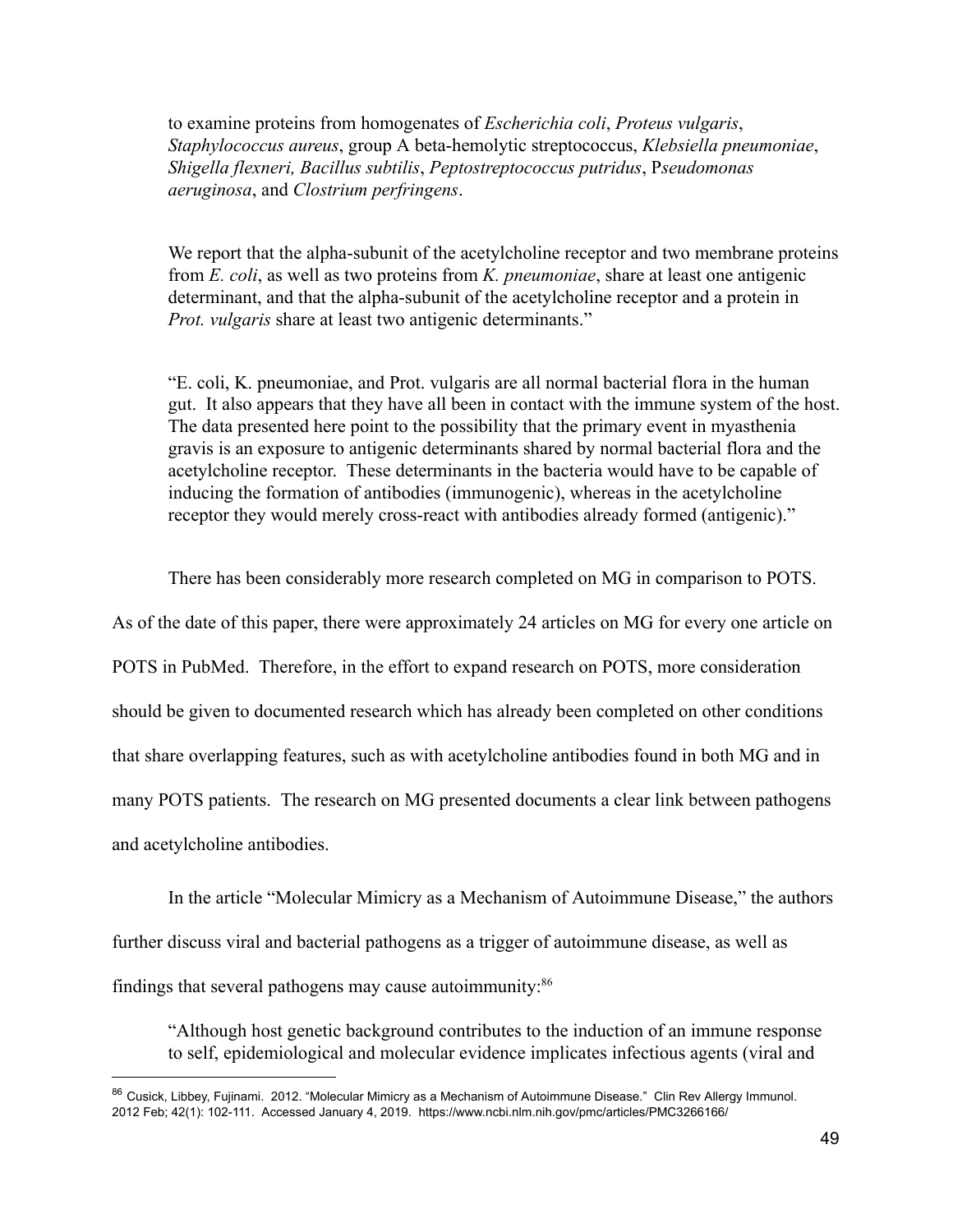bacterial) as the principal environmental insults responsible for the induction of autoimmune diseases."

"Prolonged proinflammatory responses to infections have been associated with the initiation and exacerbation of autoimmune diseases."

"Although a number of viruses and bacteria have been linked to the initiation of certain autoimmune diseases, identifying a particular virus or bacteria that is solely responsible for the induction of an autoimmune response is rare. This occurrence is due to the potential for multiple infections being involved in priming the immune system and other infections triggering disease, which could explain why no one viral infection has been conclusively linked to the development of immune mediated autoimmune diseases. However, there are a variety of examples of bacterial infections initiating and exacerbating autoimmune diseases. *Streptococcus pyogenes* is a gram-positive bacterium which causes group A streptococcal infection that is responsible for a number of diseases. The complications associated with *S. pyogenes* are rheumatic fever and glomerulonephritis. The infection causes the production of cross-reactive antibodies in response to the bacteria. Antibodies recognize the M protein (virulence factor) and the N-acetyl-β-D-glucosamine (GLcNAc) of *S. pyogenes* and cross-react with myosin leading to heart damage. Further evidence of molecular mimicry due to the production of cross-reactive antibody includes infection with gram-negative bacteria, such as *Klebsiella pneumonia* and *Campylobacter jejuni*. Infection with *K. pneumonia* or *C. jejunileads* to the production of cross-reactive antibodies able to recognize the self-antigens histocompatibility leukocyte antigen (HLA)-B27 and gangliosides, which induces ankylosing spondylitis and Guillan-Barre' syndrome, respectively. Examples of human autoimmune diseases with possible links with molecular mimicry are presented in Table 1."

A study done in 1995 proved that a parasite, *Trypanosoma cruzi*, was able to cause

autoimmunity against host beta1-adrenergic receptor (norepinephrine receptor) via molecular

mimicry in Chagas' disease:<sup>87</sup>

"A pentapeptide derived from the P0 ribosomal protein of *T. cruzi* showed high similarity with a pentapeptide in the receptor loop. The results presented here show not only that this peptide is a cross-reacting  $B$  cell epitope, but also that it is important for the functional activity of the autoantibodies on the receptor."

<sup>87</sup> Ferrari, Levin, Wallukat, Elies, Lebesgue, Chiale, Elizari, Rosenbaum, Hoebeke. 1995. "Molecular mimicry between the immunodominant ribosomal protein P0 of Trypanosoma cruzi and a functional epitope on the human beta 1-adrenergic receptor." J Exp Med. 1995 Jul 1; 182(1): 59-65. Accessed January 4, 2019. https://www.ncbi.nlm.nih.gov/pmc/articles/PMC2192084/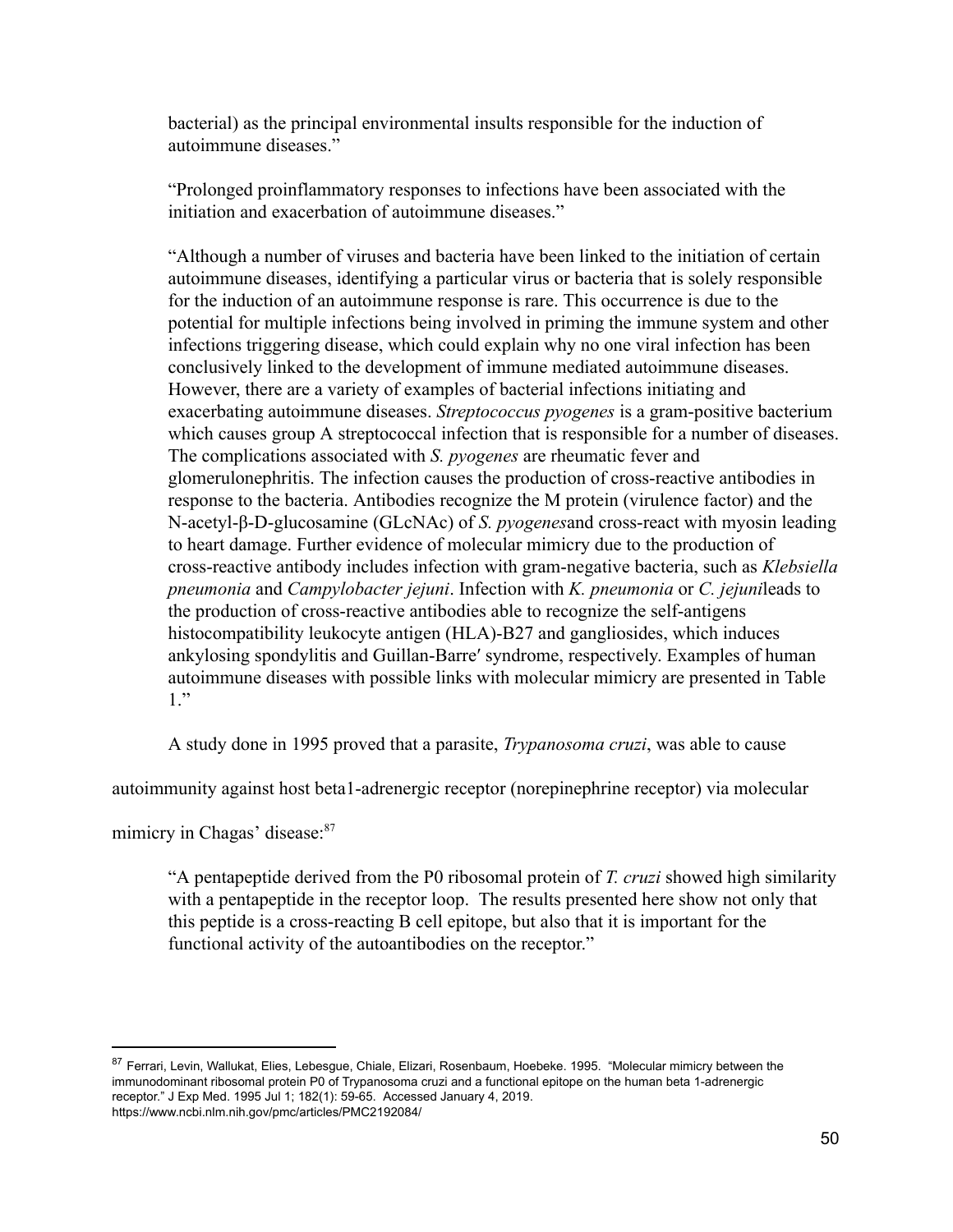"These results unambiguously prove that *T. cruzi* is able to induce a functional autoimmune response against the cardiovascular human beta 1-adrenergic receptor through a molecular mimicry mechanism."

In the article "Rethinking Molecular Mimicry in Rheumatic Heart Disease and Autoimmune Myocarditis: Laminin, Collagen IV, CAR, and B1AR as Initial Targets of Disease," it is proposed, again, that perhaps not one single pathogen causes autoimmune disease, but possibly a combination of pathogens may cause a specific autoimmune disease:<sup>88</sup>

"It is worth noting that the model suggested is predicated on a significant departure from Koch's postulates. Koch's postulates have, of course, been the standard for demonstrating disease causation for more than a century but assume that each disease has a single pathogenic cause. The proposition that RHD, AM, and perhaps other autoimmune diseases are due to specific combinations of pathogens runs contrary to the isolation of the single "causative" agent of disease. A multifactorial set of "disease postulates" will be required instead, in which it is demonstrated that more than one pathogen is associated with an autoimmune disease, that no single one of these pathogens can induce the autoimmune disease, but that a combination of the pathogens does induce autoimmune disease"

Based on the research presented, it seems that it is at least possible that the body detects pathogenic influence and then works to either remove or attack the pathogen that is blocking or inhibiting the receptor site, or via molecular mimicry, resulting in the host producing autoantibodies against the receptor site itself. It may, therefore, be beneficial in this scenario to further assist the body in removing the pathogen, via additional immune support or antimicrobials. Doing so may then calm the autoimmune response, and thus, allow the host's neurotransmitters to again be used and processed in an efficient and "normal" manner.

## **Comorbidities: MCAS and EDS**

<sup>88</sup> Root-Bernstein, Robert. 2014. "Rethinking Molecular Mimicry in Rheumatic Heart Disease and Autoimmune Myocarditis: Laminin, Collagen IV, CAR, and B1AR as Initial Targets of Disease." Front Pediatr. 2014; 2: 85. Accessed January 4, 2019. https://www.ncbi.nlm.nih.gov/pmc/articles/PMC4137453/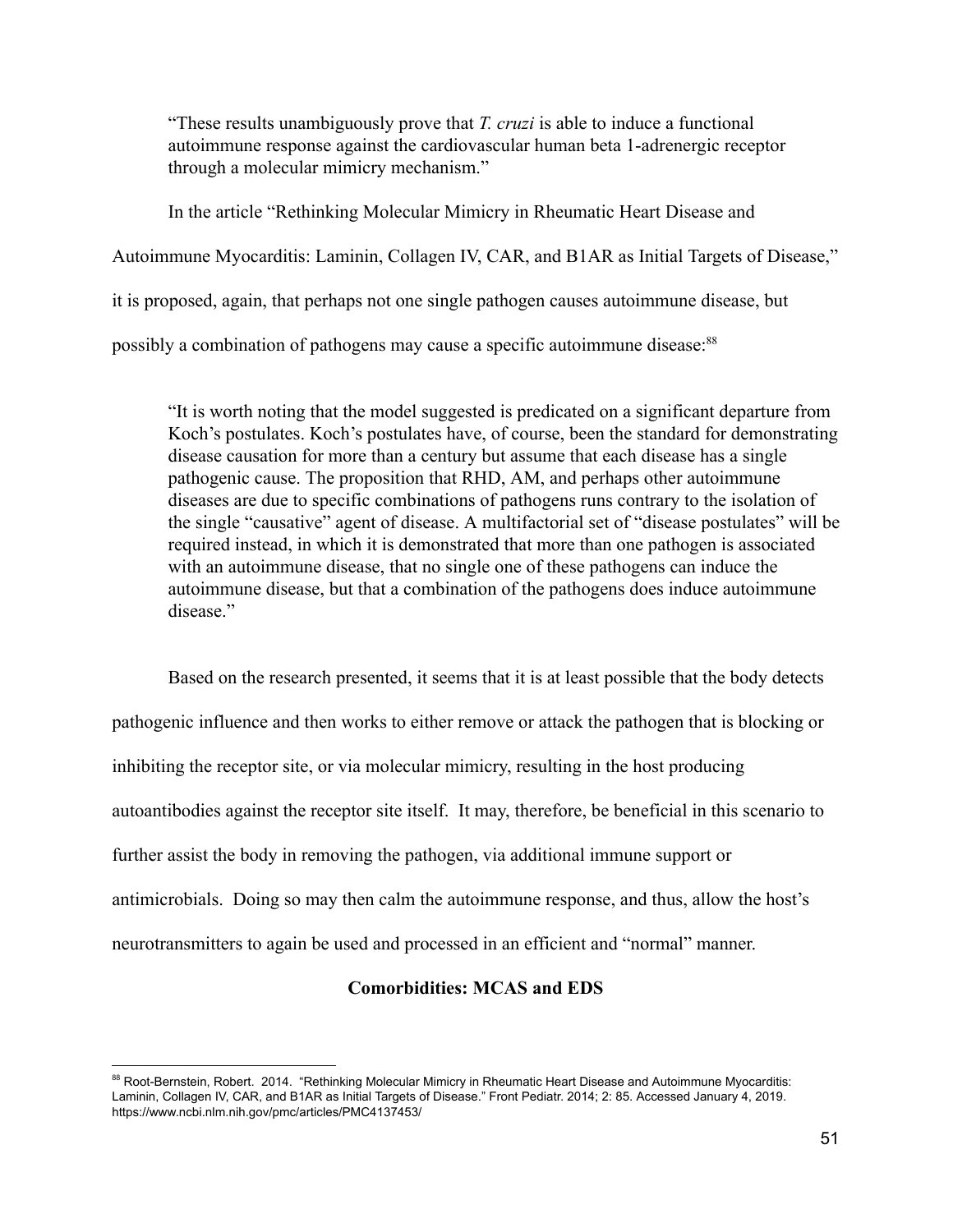Two common comorbidity of POTS worth mentioning are mast Mast Cell Activation Syndrome (MCAS) and Ehlers-Danlos syndrome (EDS). Due to the overlap in both symptoms and number of patients with both POTS and either MCAS and/or EDS, these other syndromes are both worth going into further detail. One study found that of fifteen surveyed participants, nine  $(60\%)$  had both POTS and EDS. Six of the nine with both POTS and EDS had symptoms of a mast cell disorder (another  $67\%$ ).<sup>89</sup> Another study noted that 30% of POTS patients also have MCAS (Mast Cell Activation Syndrome).<sup>90</sup> Symptoms of both MCAS and POTS also greatly overlap, with 17 of 48 MCAS symptoms overlapping with 33 POTS symptoms.<sup>91</sup> Some of the most common symptoms in MCAS include: fatigue, pain, presyncope or syncope, headache, urticaria, paresthesias, nausea or vomiting, chills, migratory edema, and abdominal pain.<sup>92</sup>

Mast cell activation is connected to an overactive sympathetic nervous system response.

The parasympathetic nervous system, which is often blunted in POTS, is needed to regulate mast

cell function:<sup>93</sup>

"Often considered as the archetype of neuroimmune communication, much of our understanding of the bidirectional relationship between the nervous and immune systems has come from the study of mast cell-nerve interaction. Mast cells play a role in

<sup>89</sup> Ingrid Cheung and Peter Vadas. 2015. "A New Disease Cluster: Mast Cell Activation Syndrome, Postural Orthostatic Tachycardia Syndrome, and Ehlers-Danlos Syndrome." Journal of Allergy and Clinical Immunology, Vol 135(2): AB65. Accessed January 13, 2019. https://doi.org/10.1016/j.jaci.2014.12.1146

<sup>90</sup> Shibao, Arzubiaga, Robertsll, Raj, Black, Harris, Biaggioni. 2005. "Hyperadrenergic Postural Tachycardia Syndrome in Mast Cell Activation Disorders." Hypertension. 2005; 45:385-390. Accessed January 13, 2019. https://www.ahajournals.org/doi/10.1161/01.HYP.0000158259.68614.40

<sup>91</sup> Weinstock, Brook, Myers, Goodman. 2018.

Successful treatment of postural orthostatic tachycardia and mast cell activation syndromes using naltrexone, immunoglobulin and antibiotic treatment." BMJ Case Reports, Volume 2018 Jan. Accessed January 13, 2019. https://www.ahajournals.org/doi/10.1161/01.HYP.0000158259.68614.40

<sup>92</sup> Afrin, Self, Menk, Lzarchick. 2016. "Characterization of Mast Cell Activation Syndrome." Blood, vol 2016(128):3683. Accessed January 13, 2019. http://www.bloodjournal.org/content/128/22/3683?sso-checked=true

<sup>93</sup> Forsythe P. (2015) The Parasympathetic Nervous System as a Regulator of Mast Cell Function. In: Hughes M., McNagny K. (eds) Mast Cells. Methods in Molecular Biology (Methods and Protocols), vol 1220. Humana Press, New York, NY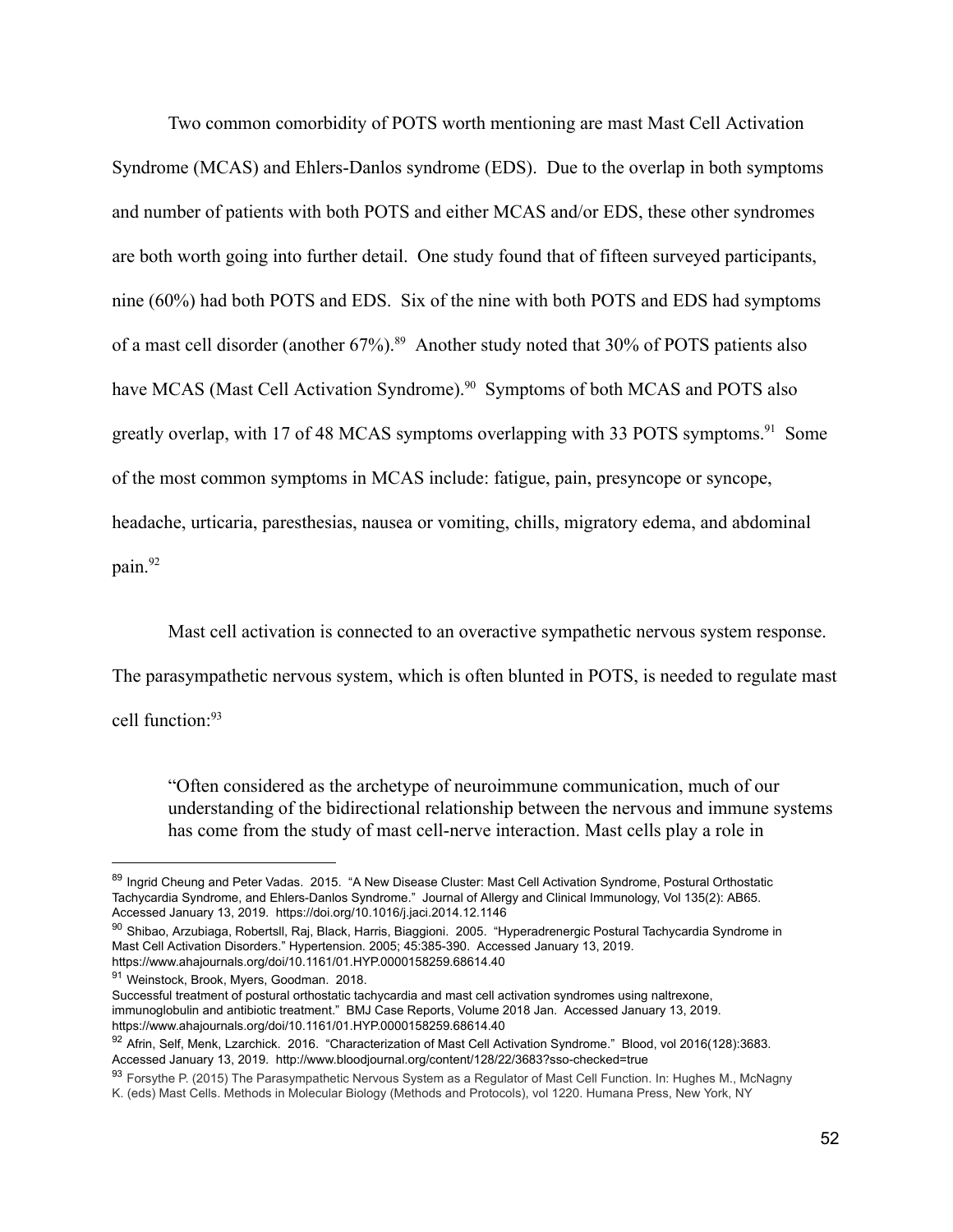resistance to infection and are extensively involved in inflammation and subsequent tissue repair. Thus, the relationship between mast cells and neurons enables the involvement of peripheral and central nervous systems in the regulation of host defense mechanisms and inflammation. Recently, with the identification of the cholinergic anti-inflammatory pathway, there has been increased interest in the role of the parasympathetic nervous system in regulating immune responses. Classical neurotransmitters and neuropeptides released from cholinergic and inhibitory NANC neurons can modulate mast cell activity, and there is good evidence for the existence of parasympathetic nerve-mast cell functional units in the skin, lung, and intestine that have the potential to regulate a range of physiological processes."

Mast cell activation has clear links to stress and injury: "Mental or emotional stress has been shown to cause mast cell degranulation in several different tissues. Several lines of experimental evidence indicate that stress, working through the sympathetic nervous system, or the hypothalamus-pituitary-adrenal axis, stimulates peripheral nerves to release neuropeptides that bind to receptors on the mast cells, causing them to degranulate."<sup>94</sup> Another study confirms this connection: "Mast cells are implicated in brain injuries, neuropsychiatric disorders, stress, neuroinflammation, and neurodegeneration. Brain mast cells are the first responders before microglia in the brain injuries since mast cells can release prestored mediators. Mast cells also can detect amyloid plaque formation during Alzheimer's disease (AD) pathogenesis. Stress conditions activate mast cells to release prestored and newly synthesized inflammatory mediators and induce increased blood-brain barrier permeability, recruitment of immune and inflammatory cells into the brain and neuroinflammation."<sup>95</sup>

<sup>94</sup> Baldwin, AL. 2006. "Mast cell activation by stress." Methods Mol Biol. 206;315:349-60. Accessed January 13, 2019. https://www.ncbi.nlm.nih.gov/pubmed/16110169

<sup>95</sup> Kempurai, Selvakumar, Thangavel, Ahmed, Zaheer, Raikwar, Iyer, Bhagavan, Beladakere-Ramaswamy, Zaheer. 2017. "Mast Cell Activation in Brain Injury, Stress, and Post-traumatic Stress Disorder and Alzheimer's Disease Pathogenesis." Front Neurosci. 2017; 11: 703. Accessed January 13, 2019. https://www.ncbi.nlm.nih.gov/pmc/articles/PMC5733004/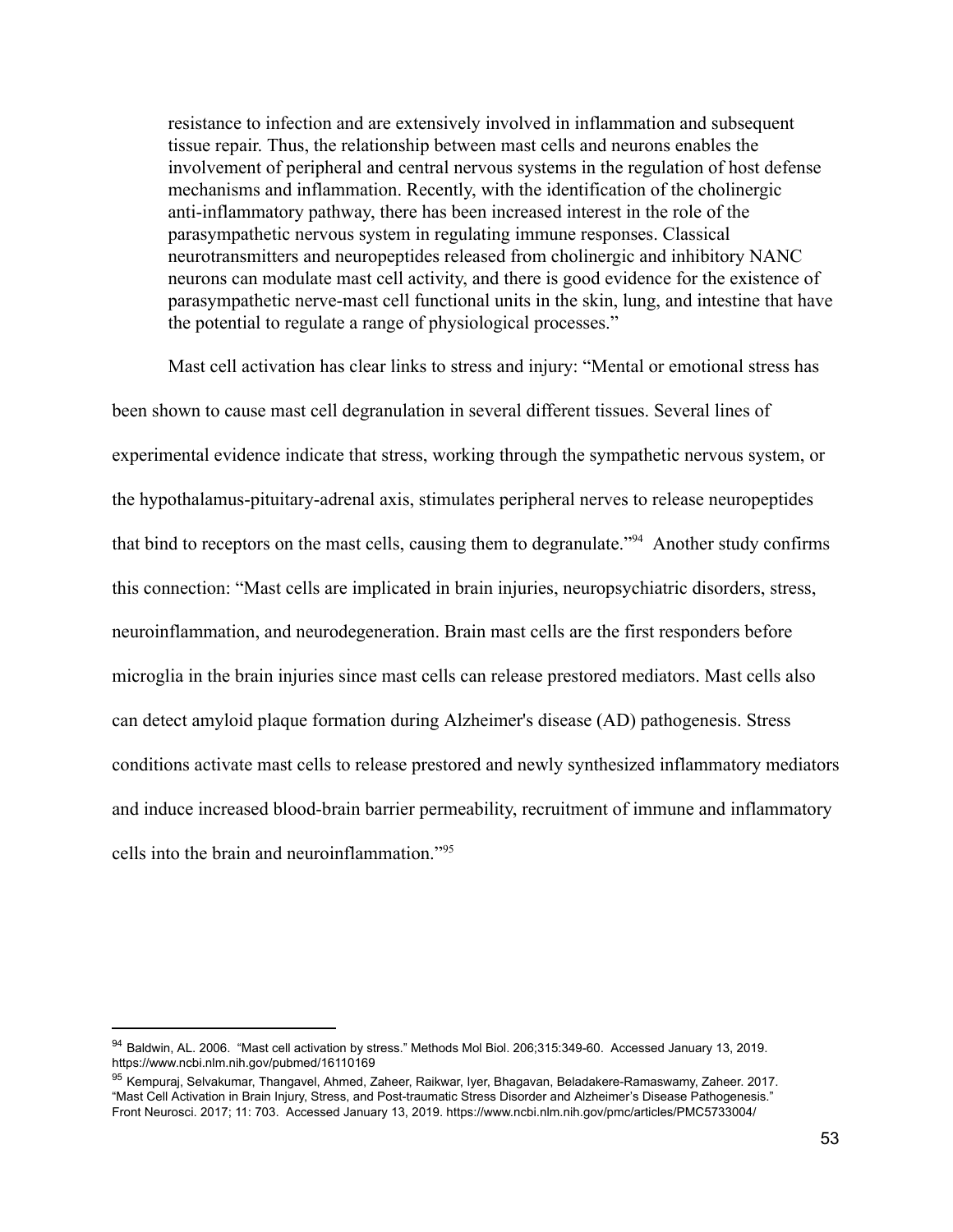Mast cell activation has also been linked to infections including *Borrelia burgdorferi* (the spirochete which causes Lyme disease):<sup>96</sup>

"While mast cells are primarily known as effector cells in allergic reactions, recent studies suggest that they can be directly activated by bacterial products and are required for the expression of immunity against certain bacteria via secretion of TNF-alpha, which attracts activated neutrophils to sites of infection. Activated mast cells also appear capable of phagocytizing and killing bacterial pathogens, and they can present antigenic peptides to class II major histocompatibility complex (MHC)-restricted CD4+ or class I MHC-restricted  $CD8+T$  cells. Thus, mast cells activated by pathogens may modulate subsequent immune or inflammatory events."

"In this study, we show that B. burgdorferi spirochetes have the ability to induce degranulation and TNF-alpha release from mouse MC/9 mast cells and rat PMCs in vitro."

Mycotoxins (from fungi or mold), which have been previously mentioned as possibly relevant to

POTS, can also affect mast cell release:<sup>97</sup>

"Exposure to molds is most commonly associated with allergies and asthma. However, it is now thought to be associated with many complex health problems, since some molds, especially Tricho- derma, Fusarium and Stachybotrys spp, produce mycotoxins that are absorbed from the skin, airways, and intestinal lining. People exposed to molds and mycotoxins present with symptoms affecting multiple organs, including the lungs, musculoskeletal system, as well as the central and peripheral nervous systems. Furthermore, evidence has recently implicated exposure to mycotoxins in the pathogenesis of autism spectrum disorder. The effects of mycotoxins can be mediated via different pathways that include the secretion of pro-inflammatory cytokines, especially from mast cells."

The article further discusses the link and how mycotoxins may trigger neurological disorders:

"Increasing evidence suggests the presence of localized inflammation in the brain in patients with ASD. Environmental triggers, such as mycotoxins, have been associated with ASD. Such triggers could increase the permeability of the gut-blood and

<sup>96</sup> Jeffrey Talkington and Steven P. Nickell. 1999. "*Borrelia burgdorferi* Spirochetes Induce Mast Cell Activation and Cytokine Release." Infect Immun. 1999 Mar;67(3): 1107-1115.. Accessed January 13, 2019. https://www.ncbi.nlm.nih.gov/pmc/articles/PMC96436/

<sup>97</sup> Ratnaseelan, Tsilioni, Theoharides. 2018. "Effects of Mycotoxins on Neuropsychiatric Symptoms and Immune Processes." Clinical Therapeutics, vol 40(6): 903-917. Accessed January 13, 2019. https://www.clinicaltherapeutics.com/article/S0149-2918(18)30229-7/pdf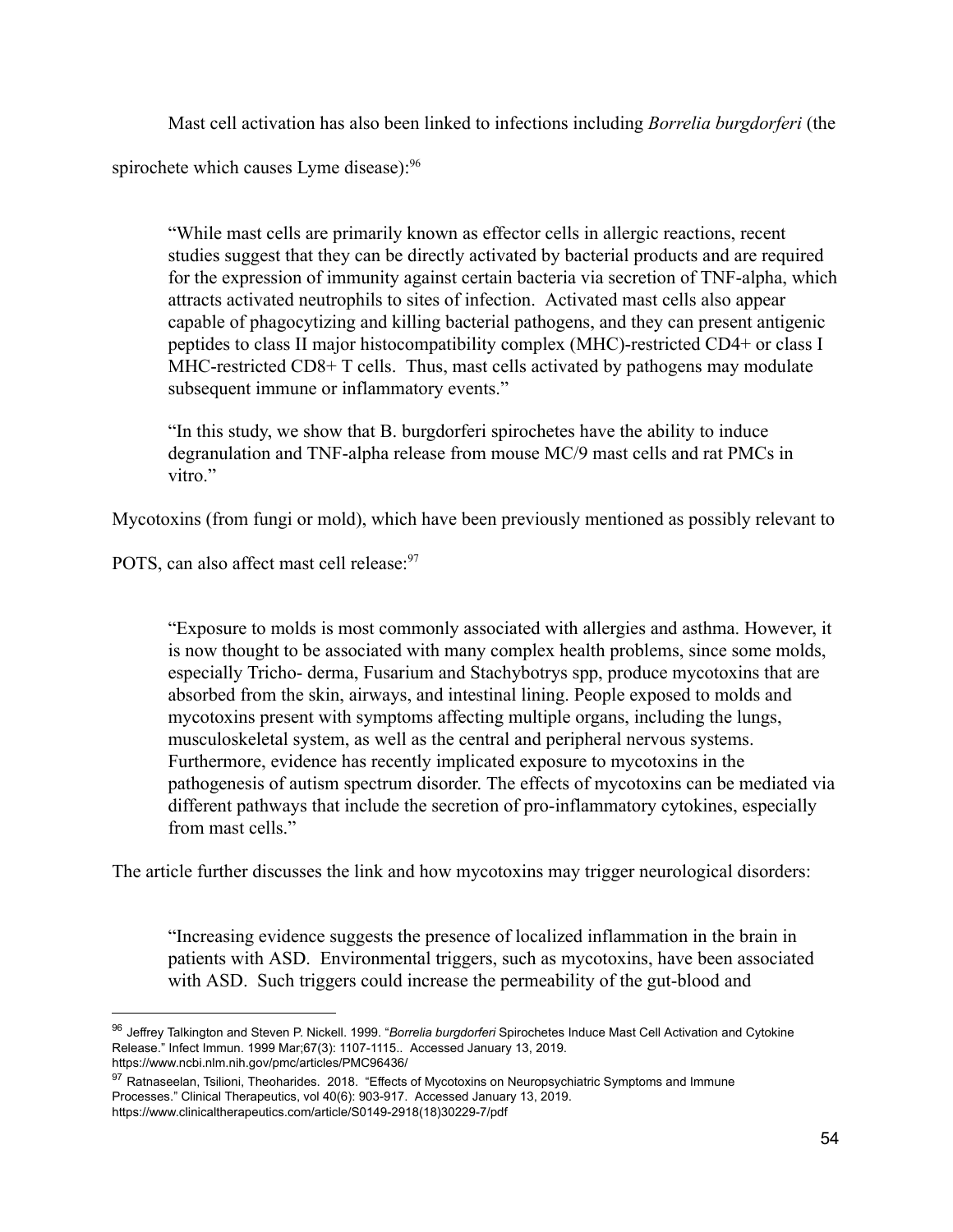blood-brain barriers through mast cell mediators, especially cytokines, allowing circulation and environmental toxins to pass into the brain, trigger microglia proliferation, and disrupt neuronal connectivity."

Ehlers-Danlos syndromes (EDS) is another comorbidity of POTS. EDS is defined as "a group of connective tissue disorders that can be inherited and are varied both in how they affect the body and in their genetic causes. They are generally characterized by joint hypermobility (joints that stretch further than normal), skin hyperextensibility (skin that can be stretched further than normal), and tissue fragility."<sup>98</sup> The symptoms of EDS (depending upon type) may include joint hypermobility, loose or unstable joints (which may dislocate or subluxate), joint pain, hyperextensible joints, skin hyper-extensibility, fragile skin, slow and poor wound healing, chronic and early onset musculoskeletal pain, fragility in or rupturing of the arteries or other tissues, scoliosis, poor muscle tone, mitral valve prolapse.  $99$ 

There have been a few studies documenting the connection and overlap between POTS and EDS. One study done in 2014 revealed that of 39 POTS patients studied, 7 patients, or 18%, also had EDS. This was significantly higher than the prevalence of EDS within the general population  $(0.02\%)$ . They concluded that "The presence of EDS may be significantly higher in patients with POTS than that of the general population and in autonomic patients without POTS. We suspect an additional underlying mechanism of POTS caused by EDS."99

Another study published in 2017 examined the rate of POTS or orthostatic intolerance in EDS patients (joint hypermobility type, or JHS/EDS-HT). They found that in 35 JHS/EDS-HT adults

<sup>&</sup>lt;sup>98</sup> "What are the Ehlers-Danlos Syndromes?" The Ehlers-Danlos Society, Accessed January 19, 2019. https://www.ehlers-danlos.com/what-is-eds/

<sup>99</sup> Wallman, Weinberg, Hohler. 2014. "Ehlers-Danlos Syndrome and Postural Tachycardia Syndrome: a relationship study." J Neurol Sci, 2014 May 15; 340(1-2):99-102. Accessed January 19, 2019. https://www.ncbi.nlm.nih.gov/pubmed/24685354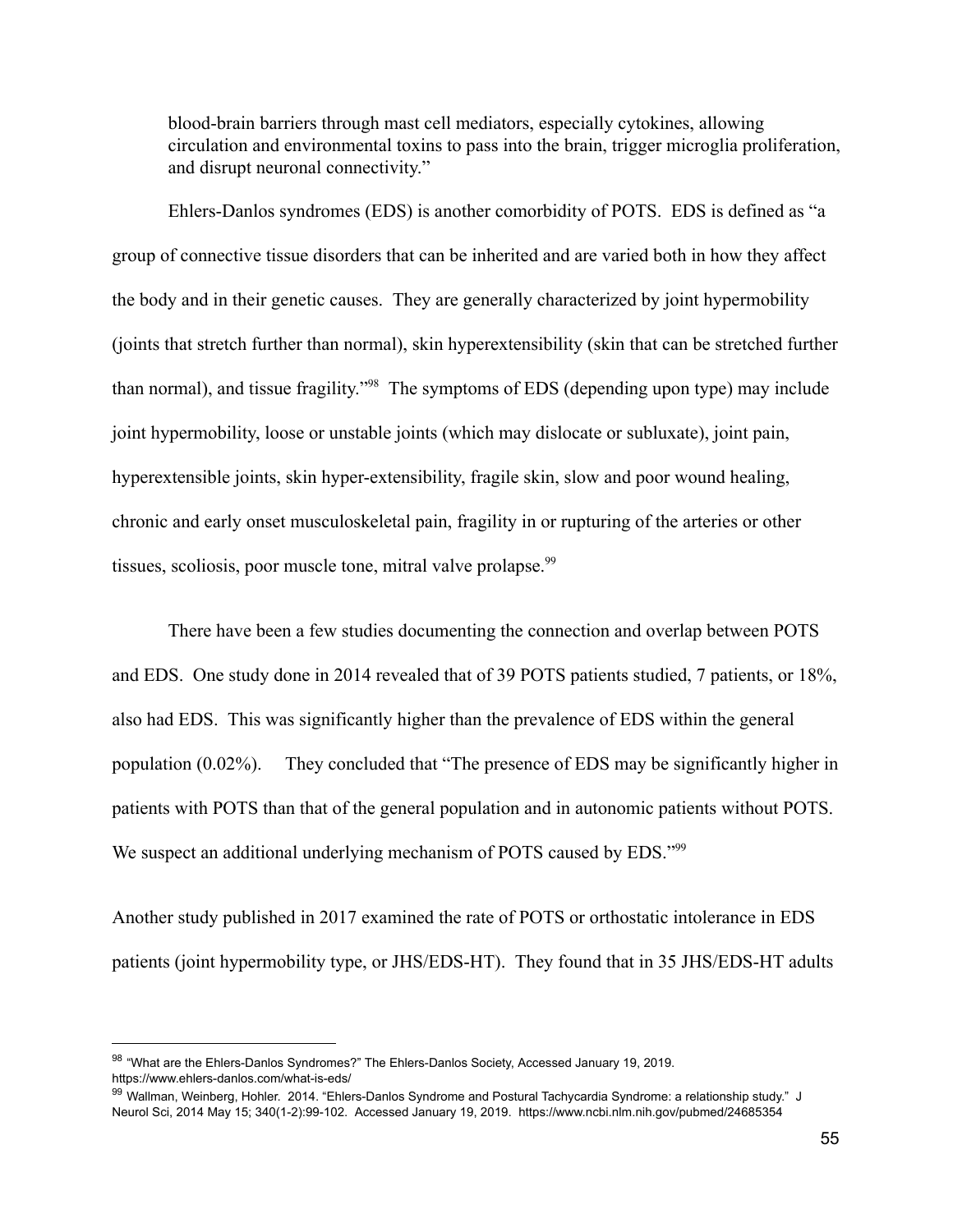tested,  $48.6\%$  were positive for POTS via a tilt table test, and  $31.4\%$  showed orthostatic intolerance.<sup>100</sup>

Joint hypermobility type of EDS is the one type of EDS whose genes are unknown.

Therefore, diagnosis of this type is purely clinical and includes assessment of the mobility of joints in the patient (Beighton Scoring System).<sup>101</sup>

At least some types of EDS may possibly also be connected to a pathogenic infection.

Hypermobility-type EDS has been linked to a Bartonella infection in one case study. The patient

was confirmed to have a diagnosis of EDS, hypermobility type III, via several experts, and

presented with severe hypermobility. Upon successful treatment for Bartonella koehlerae and

Bartonella henselae infections, the patient's hypermobility completely resolved:<sup>102</sup>

"Recent evaluations by rheumatologists and EDS experts at Harvard and Johns Hopkins Hospitals reported that the patient met criteria for EDS, hypermobility type III. Genetic testing was not performed (as there is no genetic lesion known presently to be associated with EDS type III)."

"On presentation to the primary author  $(BRM)$  in June 2010, the patient was wearing bilateral wrist and elbow braces. She had cervical lymph node enlargement, extremity edema, ligamentous laxity, tenosynovitis, shoulder and elbow subluxations, and elbow joint crepitus. Immediately prior to this examination, she was being considered for surgical interventions. In view of the joint crepitance and "popping" reproduced with each articulation, her findings of joint subluxation were consistent with mechanisms of meniscal dislocation, articular plica or pannus. In the context of EDS, skin elasticity was normal"

<sup>100</sup> Celletti, Camerota, Castori, Censi, Gioffre, Calcagnini, Strano. 2017. "Orthostatic Intolerance and Postural Orthostatic Tachycardia Syndrome in Joint Hypermobility Syndrome/Ehlers-Danlos Syndrome, Hypermobility Type: Neurovegetative Dysregulation or Autonomic Failure?" Biomed Res Int. 2017; 2017:9161865. Accessed January 19, 2019. https://www.ncbi.nlm.nih.gov/pubmed/28286774

<sup>&</sup>lt;sup>101</sup> "EDS Diagnostics 2017." The Ehlers-Danlos Society. Accessed January 19, 2019. https://www.ehlers-danlos.com/eds-diagnostics/

<sup>102</sup> Mozayeni, Maggi, Bradley, Breitschwerdt. 2018. "Rheumatological presentation of Bartonella koehlerae and Bartonella henselae bacteremias." Medicine (Baltimore). 2018 Apr; 97(17): e0465. Accessed January 13, 2019. https://www.ncbi.nlm.nih.gov/pmc/articles/PMC5944489/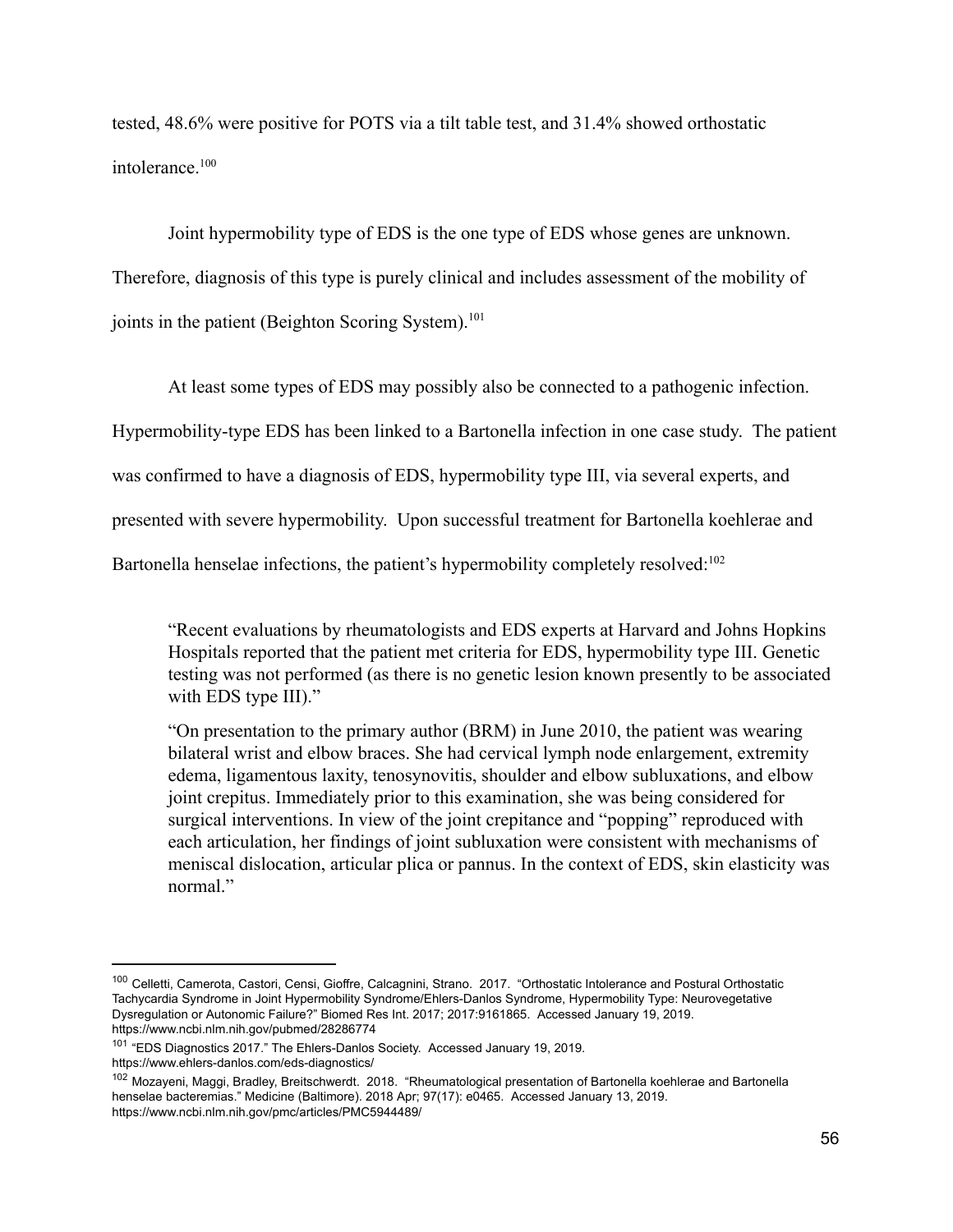"Four weeks after starting antibiotics, joint pain was decreased. By August 2010, joint hypermobility had resolved (Beighton score 0/9) and the sesamoid bone had united."

"An expanding spectrum of disease manifestations are being associated with the genus *Bartonella*. In this patient, clinical, microbiological and therapeutic results suggest that *Bartonella* spp. may play a role in the pathogenesis of joint hypermobility. In addition to reporting fatigue, muscle pain and joint pain, the veterinarian in this case report experienced a progressive increase in joint laxity resulting in a diagnosis at 2 major medical centers of hypermobile Ehlers–Danlos syndrome (EDS type III). Recent research supports a potential role for mast cell activation and dysregulation in a subset of nongenetically mediated EDS patients with joint hypermobility syndrome. In addition to the lung and gastrointestinal tract, mast cells are prevalent in cutaneous tissues throughout the body. In the context of a plausible pathogenesis, a long-standing *Bartonella* spp. infection, accompanied by chronic mast cell activation could potentially contribute to ongoing damage to connective tissues; thereby resulting in clinical findings indicative of EDS."

*Borrelia burgdorferi*, which causes Lyme Disease, is also clearly linked with collagen

disruption. It has a high affinity for collagen and "can colonize and persist in multiple tissue

sites despite vigorous host immune responses," where it "exploit[s] molecular and structural

features to establish microcolonial refugia."<sup>103</sup> The study "*Borrelia burgdorferi* Binds to,

Invades, and Colonizes Native Type I Collagen Lattices," examined the ability of *B. burgdorferi* 

to bind directly to collagen structures:  $104$ 

*"Borrelia burgdorferi* binds strongly to the extracellular matrix and cells of the connective tissue, a binding apparently mediated by specific proteins and proteoglycans."

The paper "Damage of Collagen and Elastic Fibres by *Borrelia Burgdorferi* – Known and New

Clinical and Histopathological Aspects" further describes the damage that *B. burgdorferi* can do

to collagen: $105$ 

<sup>&</sup>lt;sup>103</sup> Cabello, Godfrey, Newman. 2007. "Hidden in plain sight: Borrelia burgdorferi and the extracellular matrix." Trends Microbiol. 2007 Aug; 15(8):350-4. Accessed January 25, 2019. https://www.ncbi.nlm.nih.gov/pubmed/17600717 <sup>104</sup> Zambrano, Beklemisheva, Bryksin, Newman, Cabello. 2004. "Borrelia burgdorferi Binds to, Invades, and Colonizes

Native Type I Collagen Lattices." Infect Immun. 004 Jun; 72(6):3138-3146. Accessed January 25, 2019. https://www.ncbi.nlm.nih.gov/pmc/articles/PMC415685/

<sup>105</sup> Müller, Kurt E. 2012. "Damage of Collagen and Elastic Fibres by Borrelia Burgdorferi - Known and New Clinical and Histopathological Aspects. Open Neurol J. 2012; 6:179-186. Accessed January 25, 2019. https://www.ncbi.nlm.nih.gov/pmc/articles/PMC3751012/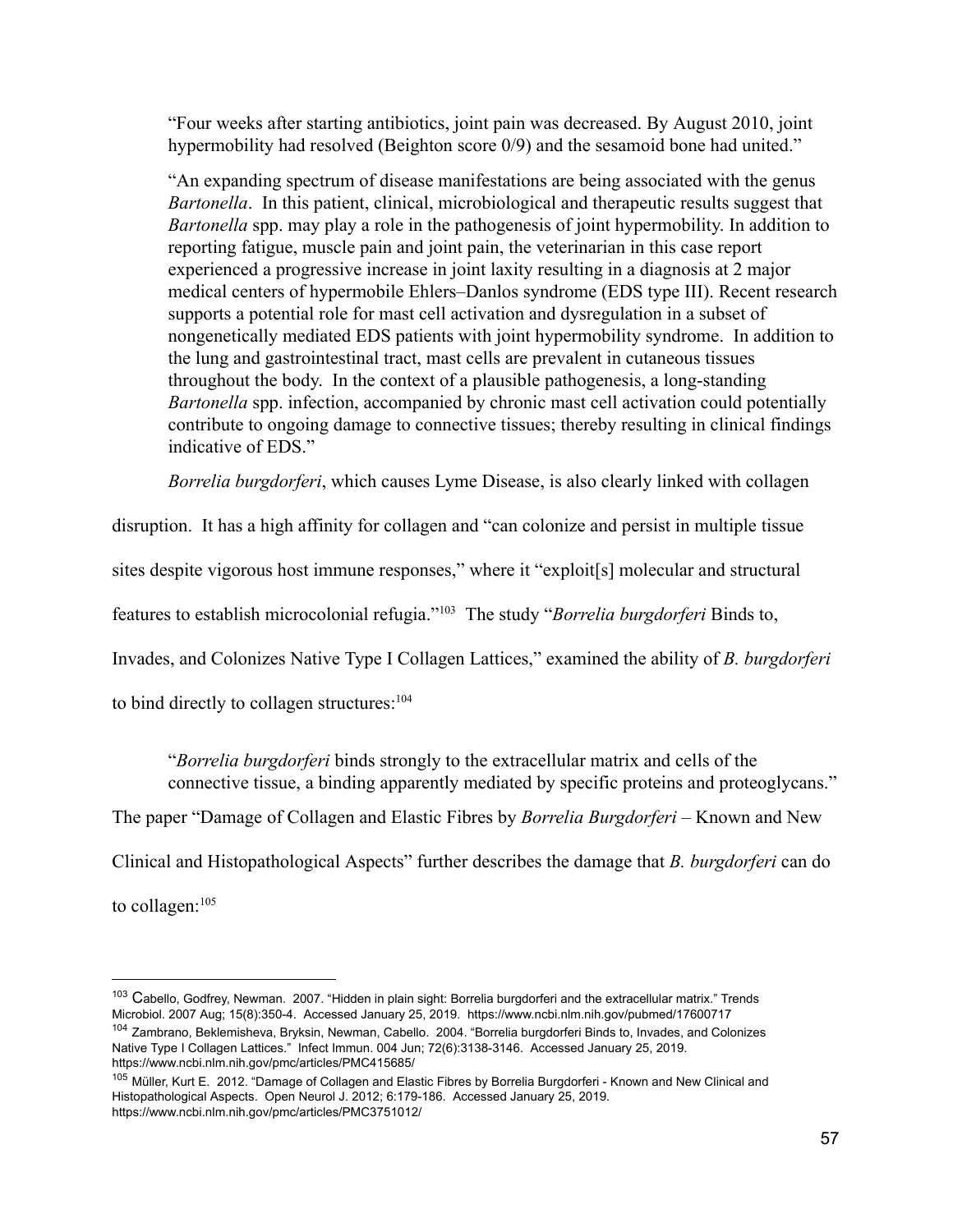"Borrelia are capable of breaking down soluble and insoluble ground substance within the extracellular matrix. They activate metalloproteases, cause collagen to dissolve and can colonise as microcolonies in collagen fibres. They inhibit the regeneration of collagen promoted by fibronectin, and hence delay the healing process or prevent it completely."

Based on the affinity of certain microbes for collagen, and the damage they may do which can

mimic EDS, it may be beneficial for the patient to be examined by a practitioner who is

knowledgeable in specific pathogenic infections, including Borrelia and Bartonella.

Although EDS is currently considered to be an inherited disorder (although, again, the actual genetic links to the hypermobility type have not yet been discovered), the pathophysiology should be examined further, including possible nutrient deficiency links. Zinc status should be checked in those with EDS. A paper from 2017 entitled "Zinc as a Gatekeeper of Immune" Function," summarized how a zinc transporter may be malfunctioning in  $EDS$ :<sup>106</sup>

"Ehlers-Danlos syndrome (EDS) is a human disorder characterized by joint hypermobility, hyperelasticity of the skin, progressive kyphoscoliosis, and severe hypotonia of skeletal muscles. The zinc transporter ZIP13 plays crucial roles in bone, tooth, and connective tissue development. Disturbed zinc homeostasis due to ZIP13 malfunction appeared to contribute to EDS pathogenesis, whereby the mutant ZIP13 protein was quickly degraded."

"Elevated levels of inflammatory markers, ROS and MMPs are well known to cause tissue injury in numerous tissues. Since EDS is accompanied by disturbed collagen synthesis, and MMPs are one key factor in collagenolysis, MMP malfunction can be considered as a possible explanation for EDS. In this context, zinc signals are crucial because inflammation, as well as MMP hyperfunction, accompanies serum hypozincemia.

Hence, altered intracellular zinc level in EDS might be due to ZIP13 malfunction. For this reason, a possible therapeutic approach could be based on the regulation of the mutant ZIP13 protein stability."

<sup>106</sup> Wessels, Maywald, Rink. 2017. "Zinc as a Gatekeeper of Immune Function." Nutrients, 2017 Dec; 9(12):1286. Accessed January 19, 2019. https://www.ncbi.nlm.nih.gov/pmc/articles/PMC5748737/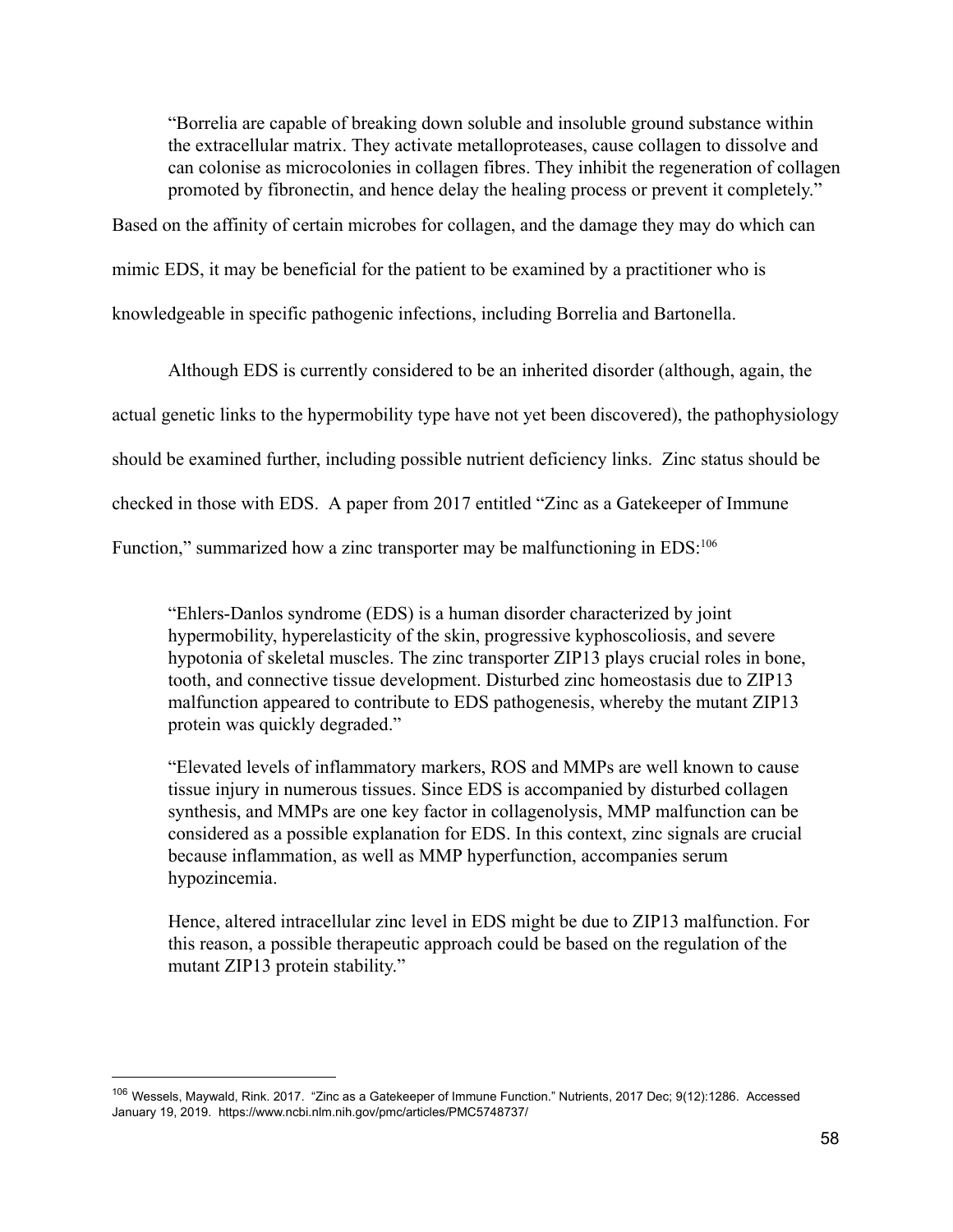A paper titled "A novel therapeutic strategy for Ehlers-Danlos syndrome based on nutritional supplements" discusses how specific nutrients may be beneficial in  $EDS$ :<sup>107</sup>

"Ehlers–Danlos syndrome is a rare disorder, comprising a group of related inherited disorders of connective tissue, resulting from underlying abnormalities in the synthesis and metabolism of collagen. This proposal is specifically concerned with Ehlers–Danlos syndrome classic type (formerly Types I–III), which is characterized by joint hypermobility and susceptibility to injury/arthritis, skin and vascular problems (including easy bruising, bleeding, varicose veins and poor tissue healing), cardiac mitral valve prolapse, musculo-skeletal problems (myopathy, myalgia, spinal scoliosis, osteoporosis), and susceptibility to periodontitis. No treatment is currently available for this disorder. The novel aspect of this proposal is based on: (i) increasing scientific evidence that nutrition may be a major factor in the pathogenesis of many disorders once thought to result from defective genes alone; (ii) the recognition that many of the symptoms associated with Ehlers–Danlos syndrome are also characteristic of nutritional deficiencies; (iii) the synergistic action within the body of appropriate combinations of nutritional supplements in promoting normal tissue function. We therefore hypothesize that the symptoms associated with Ehlers–Danlos syndrome may be successfully alleviated using a specific (and potentially synergistic) combination of nutritional supplements, comprising calcium, carnitine, coenzyme Q10, glucosamine, magnesium, methyl sulphonyl methane, pycnogenol, silica, vitamin  $C$ , and vitamin  $K$ , at dosages which have previously been demonstrated to be effective against the above symptoms in other disorders."

Based on the major overlap of POTS with both EDS and MCAS, the information found on these

comorbidities should also be considered as having potentially a major impact on POTS

symptoms in the patient.

# **Nutrient Deficiencies**

Although more research is needed, there have been some studies examining the

correlation of specific nutrient deficiencies in POTS patients. Those nutrient deficiencies that

<sup>107</sup> Mantle, Wilkins, Preedy. 2005. "A novel therapeutic strategy for Ehlers-Danlos syndrome based on nutritional supplements." Medical Hypotheses 2005; Vol 64(2):279-283. Accessed January 19, 2019. https://www.ncbi.nlm.nih.gov/pubmed/15607555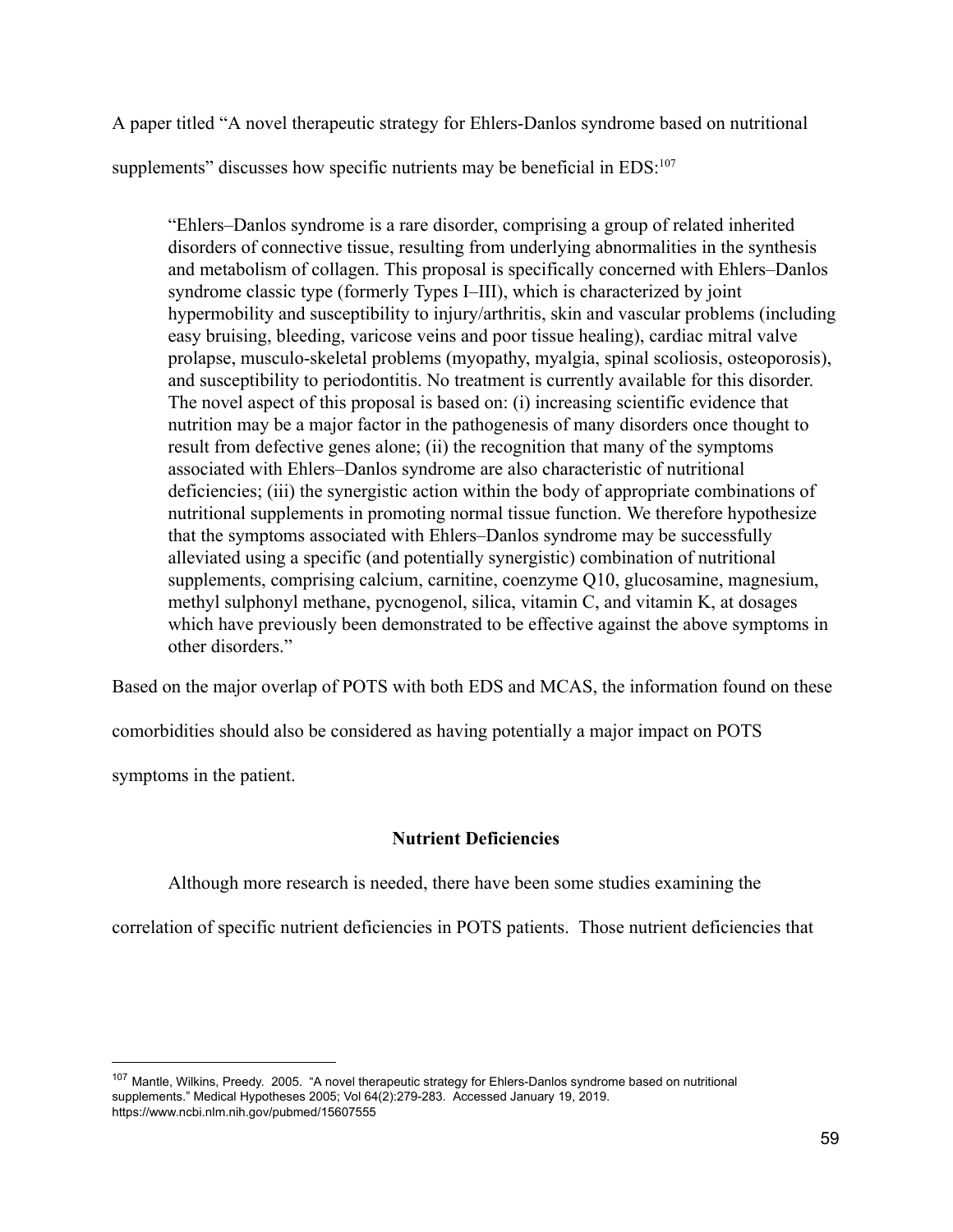have been shown to have a positive correlation with POTS include Vitamin B12, Iron, Vitamin D, C, and E, and Vitamin B1.

One study found a correlation with Vitamin B12 levels and POTS. It noted the importance of  $B12$  in the production of epinephrine from norepinephrine, as a cofactor in the degradation of catecholamines, and also in nerve health via myelin synthesis. The researchers discovered that vitamin B12 levels were significantly lower in the POTS group compared to the control (47% deficient in the POTS group, compared to  $18%$  deficiency in the control group).<sup>108</sup>

Another study by Pektas, et al. discovered a correlation between Vitamin B12 deficiency and children presenting with vasovagal syncope (which can be a comorbidity of POTS). They noted that the prevalence of B12 deficiency was significantly higher in the children with a positive head-up tilt test, compared to controls  $(80\%$  deficient vs.  $52\%$ ). 32.5% of the children with a positive tilt test also met the POTS criteria. The prevalence of Vitamin B12 deficiency was even more pronounced in the POTS group vs. controls (with over 92% of children in this group showing a deficiency).<sup>109</sup>

Another study noted that adolescent POTS patients had lower iron storage levels and higher cases of mild anemia when compared to control groups. 50% of the POTS patients had low iron storage compared to 14% of controls. 25% of teenage females and 16% of teenage males with POTS showed an iron deficiency, compared with only 9% and 1% of the control

<sup>108</sup> Oner, Guven, Tavli, Mese, Yilmazer, Demirpence. 2014. "Postural Orthostatic Tachycardia Syndrome (POTS) and Vitamin B12 Deficiency in Adolescents." Pediatrics, Vol 133 (1). Accessed December 25, 2018. https://www.ncbi.nlm.nih.gov/pubmed/24366986

<sup>&</sup>lt;sup>109</sup> Pektas, Koken, Koca. 2018. "Serum vitamin B-12 in children presenting with vasovagal syncope." Asia Pac J Clin Nutr, 27(1): 176-181. Accessed December 25, 2018. https://www.ncbi.nlm.nih.gov/pubmed/29222896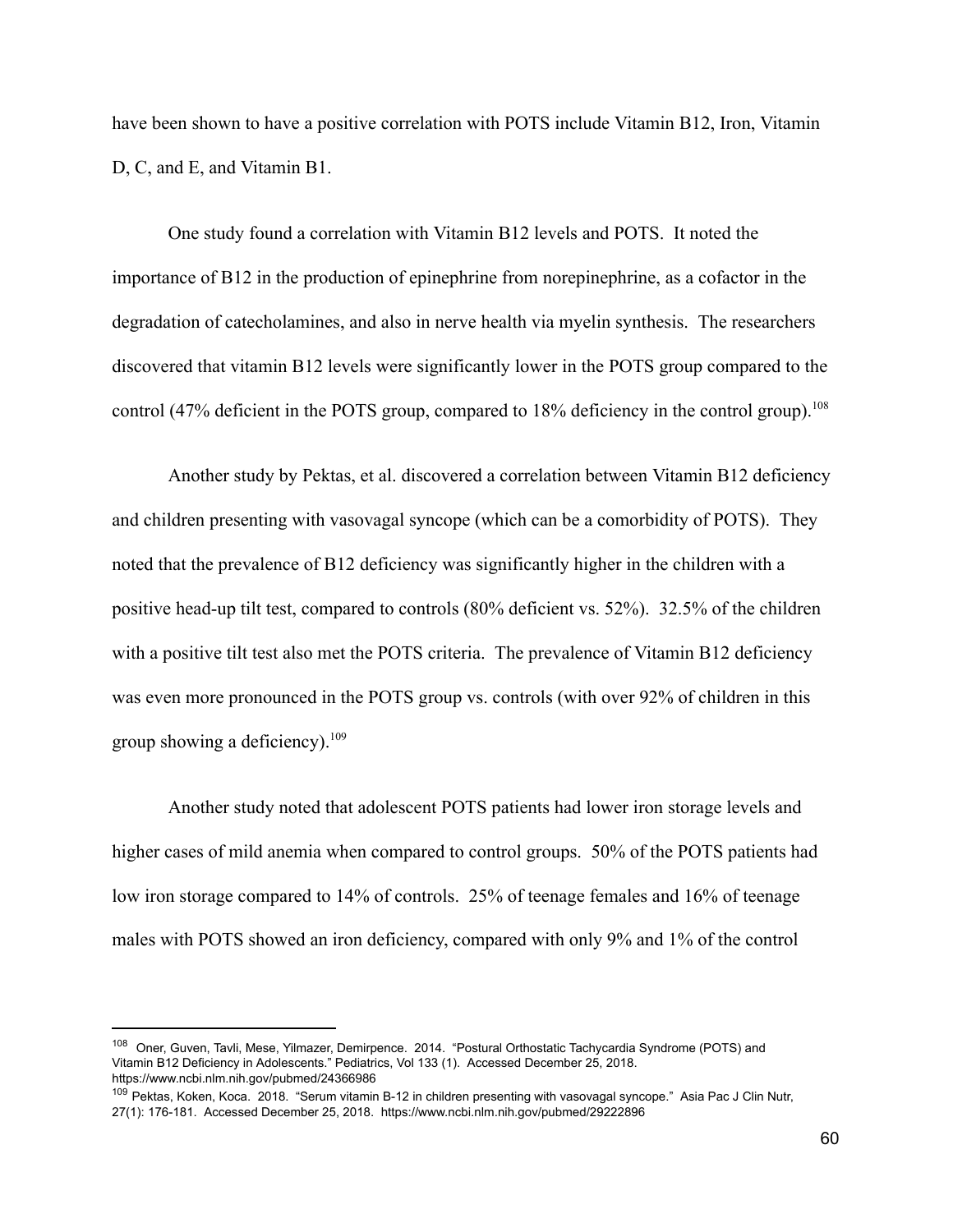groups, respectively. Finally,  $18%$  of the teenage females and  $43%$  of the teenage males with POTS showed anemia, compared with only 1.5% and 0.1% of controls.<sup>110</sup>

A study conducted by Antiel, et al. showed a correlation between low ferritin levels as well as low Vitamin D levels and patients with POTS. They noted a significant association with low Vitamin D levels and those with orthostatic intolerance.<sup>111</sup>

In a study conducted in 2015, researchers further documented a correlation between low Vitamin D in POTS patients. Out of 180 patients with POTS, 79 had normal levels (greater than  $30\,\text{ng/mL}$ ), 10 patients had insufficient levels (between 20.0 and 29.9ng/mL), and 91 patients had deficient levels of Vitamin D (less than  $20$ ng/mL). Therefore, over  $56\%$  of POTS patients studied had insufficient or deficient levels of Vitamin D.<sup>112</sup>

One case study also showed a patient with POTS achieve remission by supplementing with Vitamin D over a period of several months. $^{113}$ 

Note that iron and Vitamin D levels have been found to become dysregulated with pathogenic infections.<sup>114 115</sup> 116

<sup>&</sup>lt;sup>110</sup> IT Jarjour and LK Jarjour. 2013. "Low iron storage and mild anemia in postural tachycardia syndrome in adolescents." Clin Auton Res, 23(4): 175-9. Accessed December 25, 2018. https://www.ncbi.nlm.nih.gov/pubmed/23720007 <sup>111</sup> Antiel, Caudill, Burkhardt, Brands, Fischer. 2011. "Iron insufficiency and hypovitaminosis D in adolescents with chronic fatigue and orthostatic intolerance." South Med Journal, 104(8): 609-11. Accessed December 25, 2018. https://www.ncbi.nlm.nih.gov/pubmed/21886073

<sup>112</sup> Chandralekha Ashangari and Amer Suleman. 2015. "Vitamin D Deficiency Study in Postural Orthostatic Tachycardia Syndrome." Circulation: Cardiovascular Quality and Outcomes, 2015; 8:A121. Accessed December 25, 2018. https://www.ahajournals.org/doi/abs/10.1161/circoutcomes.8.suppl\_2.121

<sup>113</sup> Shilpa, Sacerdote, Bahtiyar. 2012. "1-α hydroxylation defect in postural orthostatic tachycardia syndrome: remission with calcitriol supplementation." BMJ Case Rep; 2012: bcr0220125730. Accessed December 25, 2018. https://www.ncbi.nlm.nih.gov/pmc/articles/PMC3433525/

<sup>114</sup> Gomes, Moreira, Mesquita, Gomes. 2018. "Modulation of Iron Metabolism in Response to Infection: Twists for All Tastes." Pharmaceuticals, 11(3): 84. Accessed June 22, 2019. https://www.ncbi.nlm.nih.gov/pmc/articles/PMC6161156/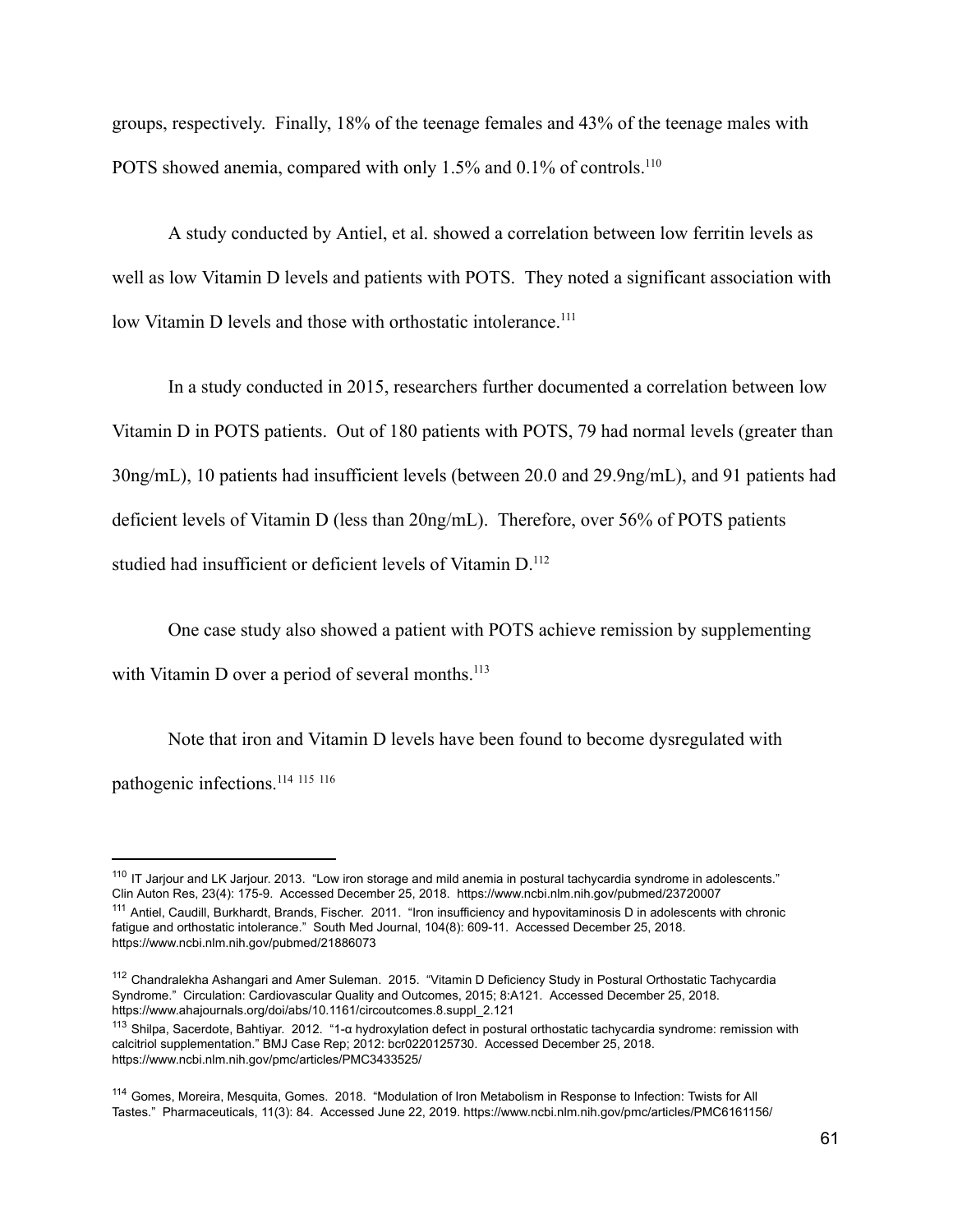Vitamin  $C$  and Vitamin  $E$  have also shown to be helpful in those with POTS. One study found that Vitamin C administration decreased heart rate, increased blood volume, and increased circulation in those with POTS.<sup>117</sup> Another study found that chronic Vitamin E administration decreased the rise in heart rate during a head-up tilt test (which tests postural orthostatic stress) in healthy subjects. They concluded that Vitamin E may exert cardioprotective effects.<sup>118</sup>

#### **Thiamine Deficiency**

Dr. Derrick Lonsdale is a practitioner who worked at the Cleveland Clinic for over 20

years. The majority of his research involves Thiamine (Vitamin B1). Per Dr. Lonsdale, there is a

major overlap of symptoms in Thiamine  $(B1)$  Deficiency (which can manifest as a disease

known as beriberi in its later stages) and POTS. In his paper titled "Dysautonomia, A Heuristic

Approach to a Revised Model for Etiology of Disease," he states: $^{119}$ 

"Beriberi is the prototype of autonomic dysfunction. It is the best known nutritional deficiency disease caused by an imbalance between ingested calories and the vitamins required for their oxidation, particularly thiamin. Long thought to be abolished in modern medical thinking, there are occasional isolated reports of the full-blown disease in developed Western cultures. Apart from genetically and epigenetically determined disease, evidence is presented that marginal high calorie malnutrition, particularly with reference to simple carbohydrates, is responsible for widespread dysautonomia. The brain and heart are the organs that have a fast rate of oxidative metabolism and are

<sup>&</sup>lt;sup>115</sup> Kell, Douglas B. 2018. "No effects without causes: the Iron Dysregulation and Dormant Microbes hypothesis for chronic, inflammatory diseases." Biological Reviews, vol 93 (3): 1518-1557. Accessed June 22, 2019. https://onlinelibrary.wiley.com/doi/full/10.1111/brv.12407

<sup>116</sup> Mangin, Sinha, Fincher. 2014. "Inflammation and Vitamin D: the infection connection." Inflamm Res, 63(10): 803-819. Accessed June 22, 2019. https://www.ncbi.nlm.nih.gov/pmc/articles/PMC4160567/

<sup>&</sup>lt;sup>117</sup> Stewart, Ocon, Medow. 2011. "Ascorbate improves circulation in postural tachycardia syndrome." Am J Physiol Heart Circ Physiol. 2011 Sep; 301(3): H1033-1042. Accessed December 25, 2018. https://www.ncbi.nlm.nih.gov/pmc/articles/PMC3191072/

<sup>118</sup> Olatunji, Soladoye. 2008. "Effects of chronic administration of vitamin E on haemodynamic responses to postural stress or cold pressor test in apparently healthy young men." Niger Postgrad Med J, 2008 Dec; 15(4): 225-8. Accessed December 25, 2018. https://www.ncbi.nlm.nih.gov/pubmed/19169338

<sup>&</sup>lt;sup>119</sup> Lonsdale, D. 2009. "Dysautonomia, a heuristic approach to a revised model for etiology of disease." Evid Based Complement Altern Med. 2009 Mar; 6(1). Accessed December 9, 2018. doi: 10.1093/ecam/nem064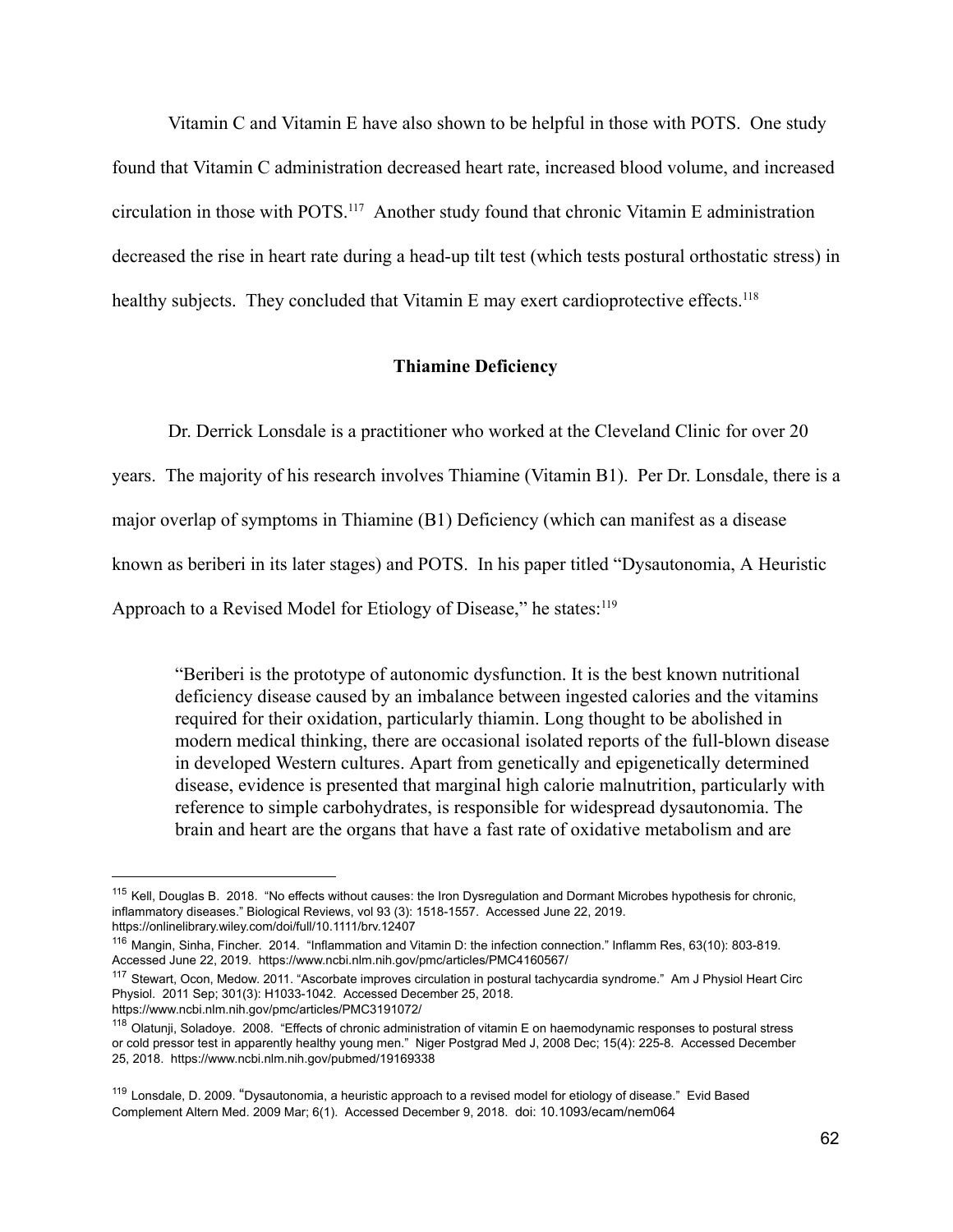affected early by any mechanism that reduces oxidative efficiency. It is hypothesized that this results in a chaotic state of the hypothalamic/autonomic/endocrine axis."

Dr. Lonsdale discusses the mechanism by which thiamine may cause autonomic dysfunction,

which could be via oxygen deprivation to the brain:

"Simon suggested a metabolic similarity in WKS [Wernicke's encephalopathy] and autism. It was pointed out that thiamin deficiency, by disabling the aerobic pathway for glucose metabolism, is equivalent to oxygen deprivation. An acute episode of asphyxia brought about by different means, affects the same brainstem nuclei."

He also discusses the connection between thiamine deficiency and the immune system, stating:

"As the immune response breaks down there is more susceptibility to overwhelming infection. Opportunist organisms may invade where aerobic metabolism is degraded."

In the conclusion of this paper, he states how thiamine is implicated in ANS dysregulation:

"Evidence has been produced to indicate that various forms of mild to moderate vitamin deficiencies result in functional changes in the autonomic nervous system. This is clearly shown by a study of the clinical effects seen in beriberi. It is hypothesized that the predictable loss of efficiency in oxidative metabolism is the key to understanding the association of dysautonomia with many different diseases.

It is suggested that a gradual increase in oxidative dysfunction also gives rise to changes in organs, causing subsequent organic disease in some cases. The ample evidence of dysautonomia with various nutrient deficiencies, referenced in this article, suggests strongly that the state of redox potential in the high oxygen demand automatic centers of the brainstem and limbic system is impaired."

He goes onto explain how this type of deficiency could come about in modern civilization and

first-world countries with supposed adequate nutrition:

"It has long been known that increasing the ingestion of simple carbohydrate in the diet automatically increases thiamin requirements. Lonsdale and associates provided evidence that the enormous consumption of sugar in America represents high calorie malnutrition<sup>"</sup>

"It is suggested that high caloric malnutrition, particularly in the form of simple carbohydrates, is a common cause of defective autonomic control mechanisms in the lower brain that can be likened to the early stages of classic beriberi."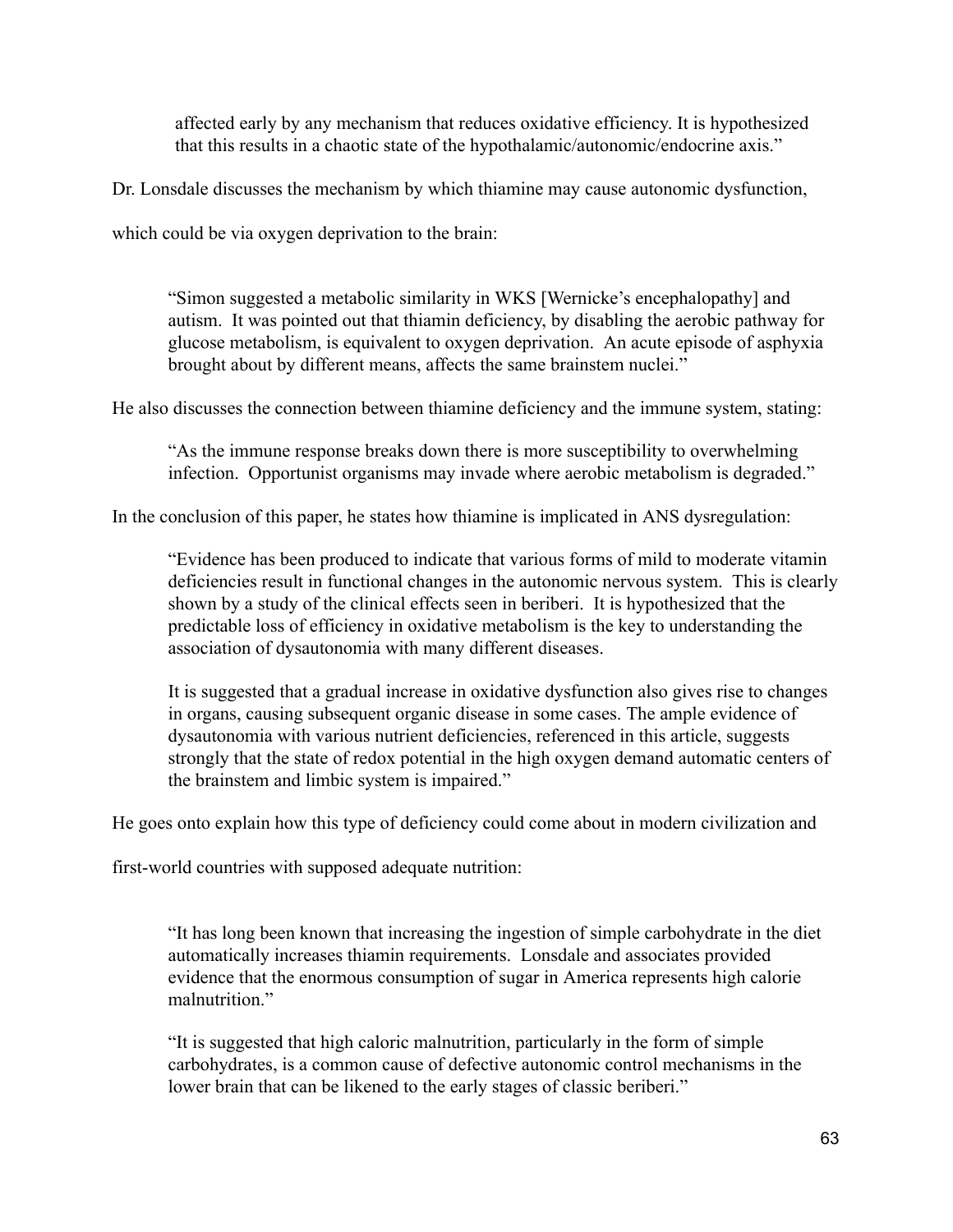Therefore, simple supplementation with thiamine may not be adequate to provide the thiamine required for the ANS. Diet, including ingestion of simple carbohydrates, is an important factor that needs to be closely examined.

Some of the symptoms of Beriberi include: cardiovascular and respiratory disturbances, including tachycardia, low blood pressure, high pulse pressure, and reduced vital capacity, gastrointestinal dysmotility, including gastroparesis, esophagitis, heartburn, constipation, loss of appetite, thirst, nausea, and vomiting, There are also numerous nervous system disruptions. As stated in the book: *Thiamine Deficiency Disease, Dysautonomia, and High Calorie Malnutrition* by Dr. Derrick Lonsdale<sup>120</sup>, "As indicated previously in reference to vasomotor function, the ANS was functionally altered early in the course of the disease. Early beriberi must therefore be considered in the differential diagnosis of dysautonomia." Other symptoms of beriberi include peripheral neuropathy, vertigo and ataxia.

He goes on to conclude:

"Clinically, when high-dose thiamine therapy is administered, in many cases dysautonomia symptoms resolve."

"Thiamine is a rate-limiting cofactor in a set of mitochondrial enzymes that are central to oxidative metabolism. This is in addition to its roles in nerve myelination, neurotransmission, immune function, central sodium  $(Na+)$ , and potassium  $(K+)$ homeostasis, and a veritable array of other important physiological roles."

Also, of importance is the information noted regarding sodium and potassium homeostasis. This balance is often thrown off in those with POTS. Thiamine also has a direct link with acetylcholine, as further stated by Dr. Lonsdale:

<sup>120</sup> Derrick Lonsdale and Chandler Marrs. *Thiamine Deficiency Disease, Dysautonomia, and High Calorie Malnutrition*. London, United Kingdom: Academic Press, 2017.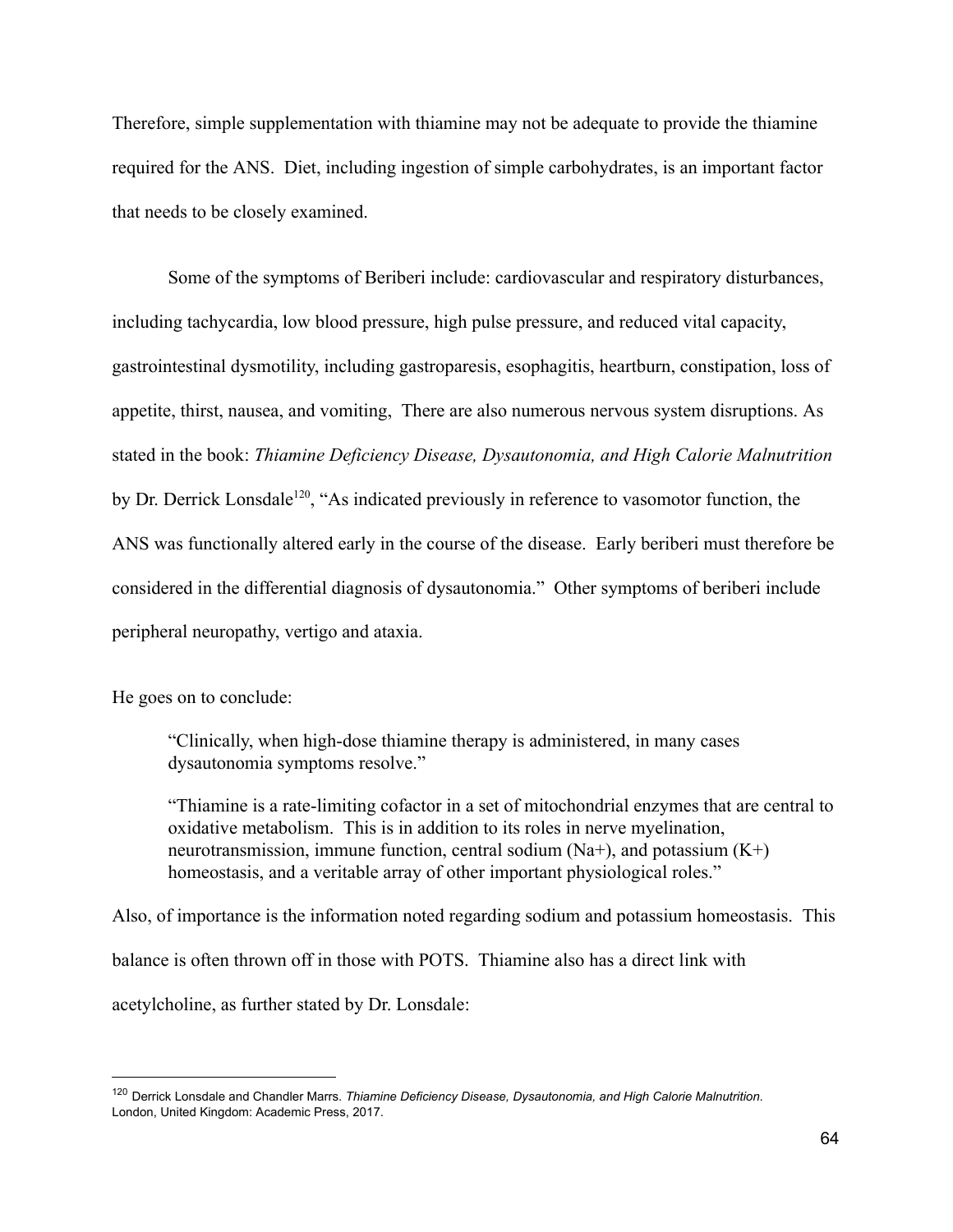"Animal studies indicate that thiamine binds to the presynaptic nicotinic receptors exhibiting anticholinesterase activity and increasing ACh release in the central nervous system.

...A thiamine derivative, thiochrome, allosterically binds to M1- to M4-type muscarinic receptors, increasing ACh affinity to the M4 receptors by three- to fivefold. Since the M4 autoreceptor is inhibitory, slowing ACh release, the impact of thiamine deficiency would result in altered ACh feedback mechanisms at the receptor level. This would potentially activate a more dominant sympathetic response, particularly in the tissues where the M4 receptors in the heart, central nervous system, and musculature predominate."

He further discusses the mechanisms in which thiamine deficiency may cause dysautonomia, and

he also discusses POTS, in particular:

"The brain and heart are the organs that have a fast rate of oxidative metabolism and are affected early by any mechanism that induces oxidative deficiency. Beriberi is a prototype for dysautonomia in its early stages and it may be a combination of autonomic and myocardial failure that produces the typical beriberi heart."

"ANS dysregulation of the heart muscle can be seen clearly in the recently recognized dysautonomia called postural orthostatic tachycardia syndrome (POTS). The primary manifestation of teh syndrome is orthostatic intolerance with an excessive tachycardic response  $(>= 30$  bpm increase from baseline) upon standing. Secondarily, however, the syndrome is marked by a wide variety of additional autonomic disturbances. As one might expect, the full scope of symptoms comorbid with POTS is quite diverse (Dysautonomia Information Network). Briefly, however, comorbid symptoms of POTS include the following:

- Lightheadedness, fainting, and general weakness
- Gastrointestinal dysmotility including gastroparesis and/or excessive vomiting
- Heart palpitations, shortness of breath, and tremulousness
- Loss of sweating or excessive sweating, and heat and/or cold intolerance
- $\bullet$  Light and/or noise sensitivity
- Mood lability

As with our discussion of blepharospasm, the diversity of symptoms recognized with POTS is indicative of widespread autonomic disturbance and should point the clinician accordingly. In Dr. Lonsdale's experience, the etiology of POTS, like that of other autonomic disturbances, resides within the chemistry, specifically, mitochondrial chemistry and oxidative capacity. When oxidative capacity is impaired, autonomic dysfunction emerges."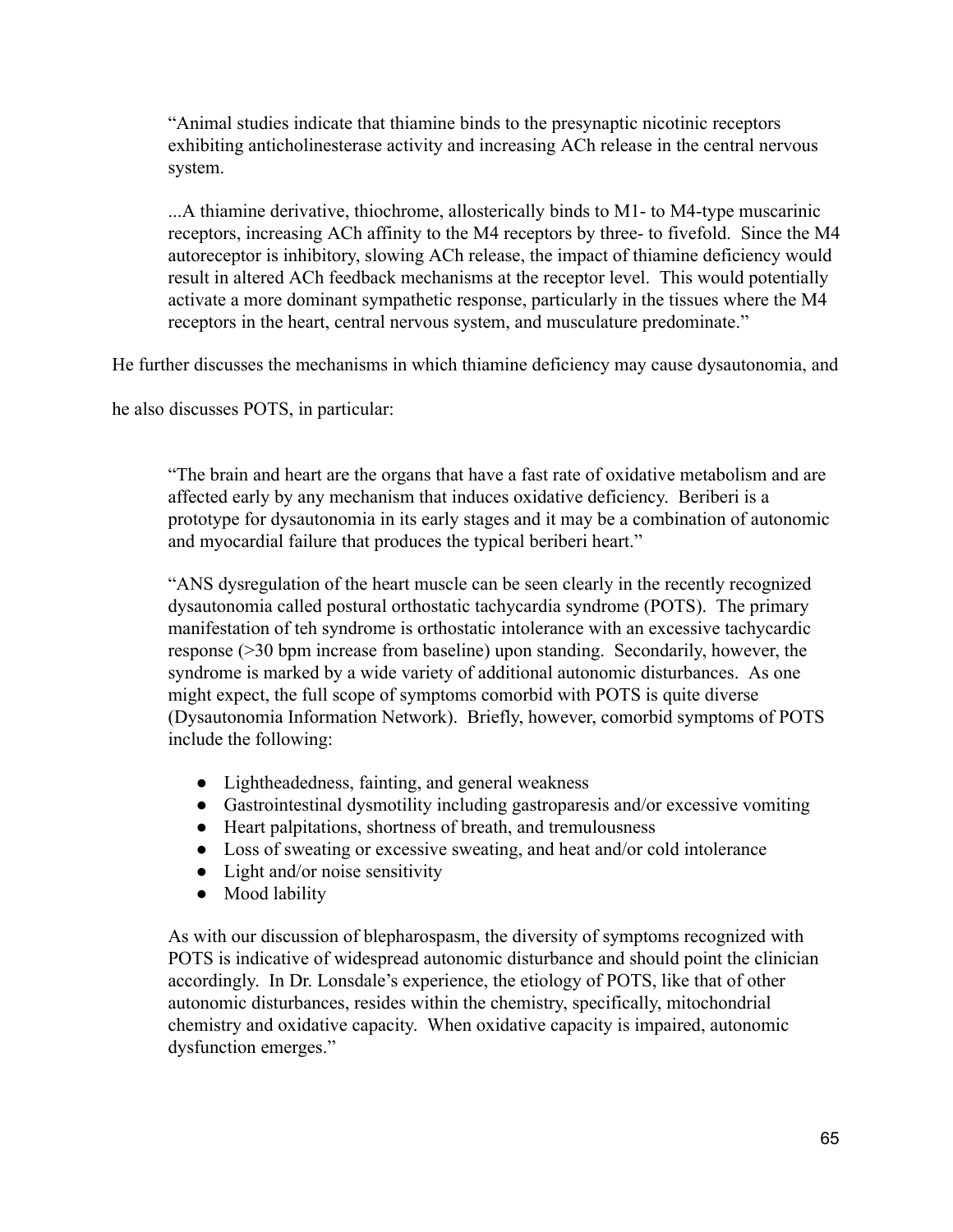Dr. Lonsdale concludes:

"Once dysautonomia is considered as a diagnosis, the similarities with beriberi should point the clinician toward thiamine. Indeed, reports of thiamine deficiency, along with the constellation of symptoms indicative of autonomic dysfunction, have emerged across multiple, seemingly disparate, populations."

There have been some studies that that found a thiamine deficiency in some patients diagnosed with dysautonomia or POTS. One study describes a family with dysautonomia and abnormal erythrocyte transketolase levels, indicating thiamine deficiency. The family had symptomatic improvement with dietary changes and supplementation.<sup>121</sup>

In a study done in 2017, researchers found that  $6\%$  of POTS patients had vitamin B1 deficiency, and one out of four deficient patients showed significant improvement in their POTS symptoms following B1 supplementation.<sup>122</sup> Although this may not appear to be a significant finding based on numbers, perhaps a better study would have been to trial all POTS patients on high-dose B1 supplementation, since laboratory testing for this vitamin is rather difficult, and high doses of B1 are considered non-toxic, as explained in the article "Thiamine (Vitamin B1) written by Dr. Aviva Fattal-Valevski<sup>123</sup>:

"The diagnosis of thiamine deficiency is mainly clinical since routine laboratory tests are not available and awaiting the results of a diagnostic assay can lead to a delay in diagnosis. Thiamine is not measured in the blood since blood contains only about 0.8% of the total body thiamine, and the concentration is too low to allow precise extrapolation of the total thiamine status. Urinary excretion of thiamine is not a very reliable method for assessing tissue stores, and similar to the blood levels, it is a reflection of the immediately preceding intake. In contrast, transketolase activity, which is measured by the thiamine

<sup>121</sup> Lonsdale, Shamberger, Obrenovich. 2011. "Dysautonomia in autism spectrum disorder: case reports of a family with review of the literature." Autism Research and Treatment Vol 2011, Article ID 129795. Accessed December 9, 2018. http://dx.doi.org/10.1155/2011/129795

<sup>&</sup>lt;sup>122</sup> Blitshteyn, Svetlana. 2017. "Vitamin B1 deficiency in patients with postural tachycardia syndrome (POTS)." Neurological Research, vol 39 (8). Accessed December 9, 2018. https://doi.org/10.1080/01616412.2017.1331895 <sup>123</sup> Fattal-Valevski, Aviva. 2011. "Thiamine (Vitamin B1)." Journal of Evidence-Based Complementary & Alternative Medicine, 16(1) 12-20. Accessed December 16, 2018. https://journals.sagepub.com/doi/pdf/10.1177/1533210110392941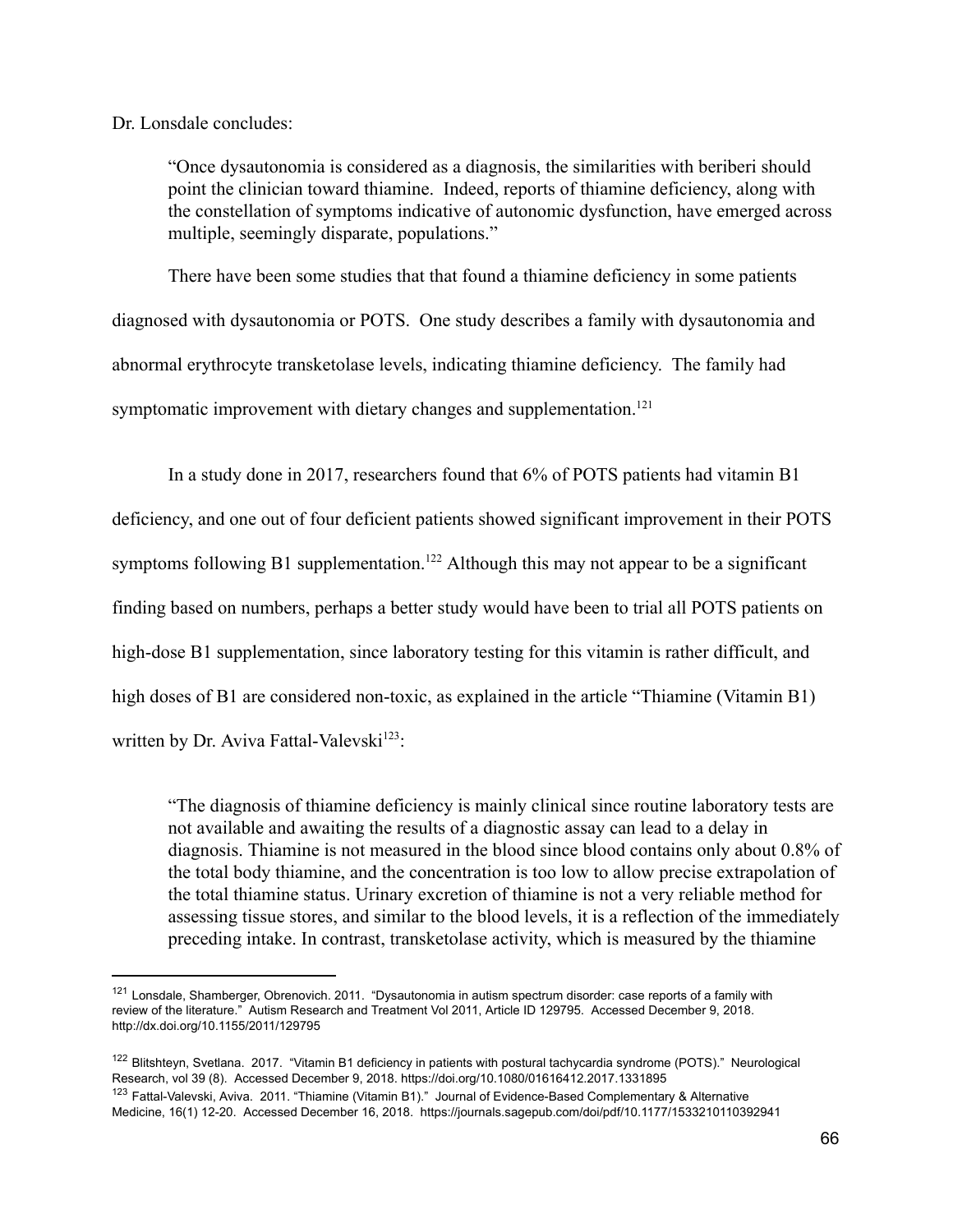pyrophosphate effect assay, is the most reliable indicator of thiamine functional status. Erythrocyte transketolase activity is a sensitive indicator of tissue stores. Red blood cells, which lack mitochondria, have no alternative means of generating NADPH save the pentose phosphate pathway. Also, NADPH is required to reduce glutathione in order to maintain the normal structure of red blood cells and to maintain hemoglobin in the ferrous state. Transketolase is a thiamine pyrophosphate-requiring enzyme, which catalyzes reactions in the pentose phosphate pathway. As such, the level of transketolase activity in red blood cells is a reliable diagnostic indicator of thiamine status. The erythrocyte transketolase test requires a sample of hemolyzed blood to be incubated with excess ribose 5-phosphate in the presence of excess added thiamine pyrophosphate (matched with a control that has no added thiamine pyrophosphate). After the incubation period, the amounts of remaining substrate and the product formed are measured. Any enhancement in enzyme activity resulting from the added thiamine pyrophosphate indicates that the sample was originally deficient in thiamine to some extent. The extent of deficiency in thiamine is expressed in percentage stimulation over the control value (Table 2). An increase of more than  $15\%$  in enzyme activity is a definitive marker of deficiency.

Elevated blood pyruvate and lactate measurements are useful, but the many false positive test results make it difficult to establish a diagnosis. For example, sepsis, cardiogenic shock, and meningitis can imitate thiamine deficiency disease and are associated with lactic acidosis. However, the persistence of lactic acidosis and a rise following a glucose load strongly support the diagnosis and should alert the physician to the possibility of thiamine deficiency. Clinical response to thiamine administration is the most practical indication for diagnosis. If the patient responds to treatment, it is safe to assume that a measure of thiamine deficiency had been responsible for the condition. Thiamine is not toxic in high levels, which means that this approach carries little risk."

As of the current date (2018), no laboratories in the United States were found to provide

testing for Erythrocyte transketolase activity. Therefore, any testing for B1 may be considered

inaccurate.

Thiamine deficiency has also been linked to decreased acetylcholine metabolism, as

mentioned earlier. In the paper "The Role of the Cholinergic System in Thiamin Deficiency," the authors state:<sup>124</sup>

<sup>124</sup> Gibson, Barclay, Blass. 1982. "The Role of the Cholinergic System in Thiamine Deficiency." Annals of the New York Academy of Sciences, vol 378(1): 382-403. Accessed January 13, 2019.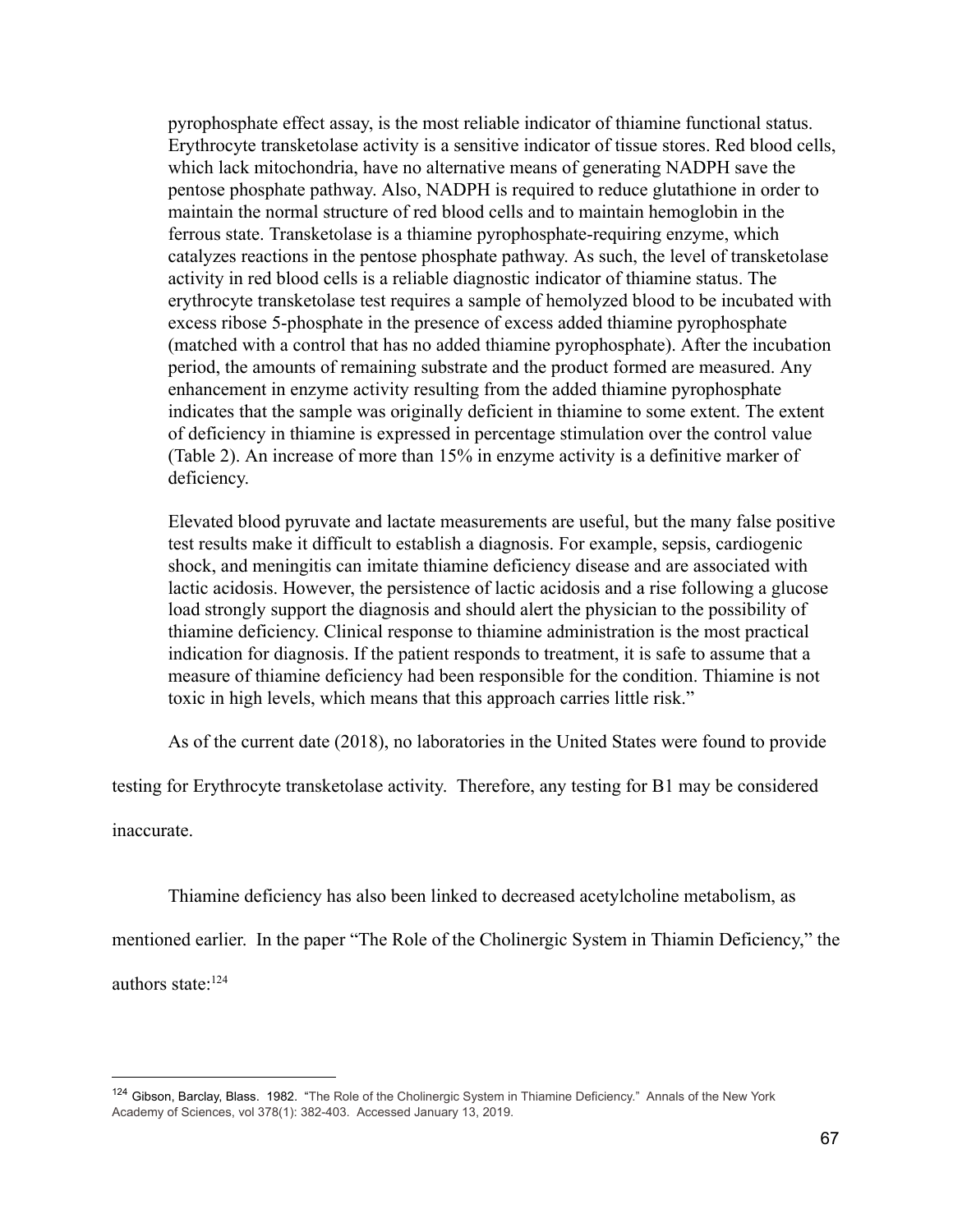"The formation of acetylcholine by brain slices from thiamin-deficient pigeons declined approximately  $40\%$ . The addition of thiamin to the potassium-stimulated brain slices totally reversed these decreases."

"Several factors may cause the decline in acetylcholine turnover in severe thiamin deficiency: decreased availability of acetyl CoA or choline, changes in synthetic or degradative enzymes, or an abnormal release mechanism. Choline availability is not limiting since high affinity uptake is not decreased, and high concentrations of choline do not increase acetylcholine synthesis by thiamin-deficient ganglia. The activities of the synthetic enzyme, choline acetyltransferase, or the degradative enzyme, acetylcholinesterase, do not change (Table 13). The enzymes that require thiamin and are involved in production of acetyl coA show a uniform depression in severe pyrithiamin-thiamin deficiency."

"Thiamin deficiency may also alter the release of acetylcholine. Sacchi et al. concluded from their studies on ganglia that 'the site of thiamin action is located in the mechanism through which transmitter is synthesized and released at the synapse."

The paper also discusses the responses of thiamin deficiency to electrophysiological stimulation:

"Electrophysiological studies on the superior cervical ganglia from thiamin-deficient rats provide considerable insight into the pathophysiology of thiamin deficiency. At slow rates of presynaptic stimulation, control and thiamin-deficient ganglia respond similarly, but at rapid stimulation rates, the synaptic response is lost. These decrements in synaptic transmission occur even though axonal conduction is unaffected and the amplitude and conduction velocity of the compound action potential of the sympathetic trunk is indistinguishable from that of controls. These results imply that acetylcholine synthesis and release in thiamin-deficient animals cannot increase to meet the increased physiological demand."

Based on this information, it appears that increased stress and stimulation would also

increase the physiological demand on thiamine and therefore may more quickly deplete it, which

would then also affect acetylcholine synthesis and release.

The authors sum up their findings in their conclusion:

"Several lines of reasoning implicate the cholinergic system in the pathophysiology of thiamin deficiency. *In vitro* and *in vivo* acetylcholine synthesis as well as synaptic transmission are decreased in severe thiamin deficiency. Pharmacological manipulation of the tight-rope test and open-field staring behavior demonstrate the presence of a cholinergic lesion in early stages of thiamin deficiency. The importance of this lesion and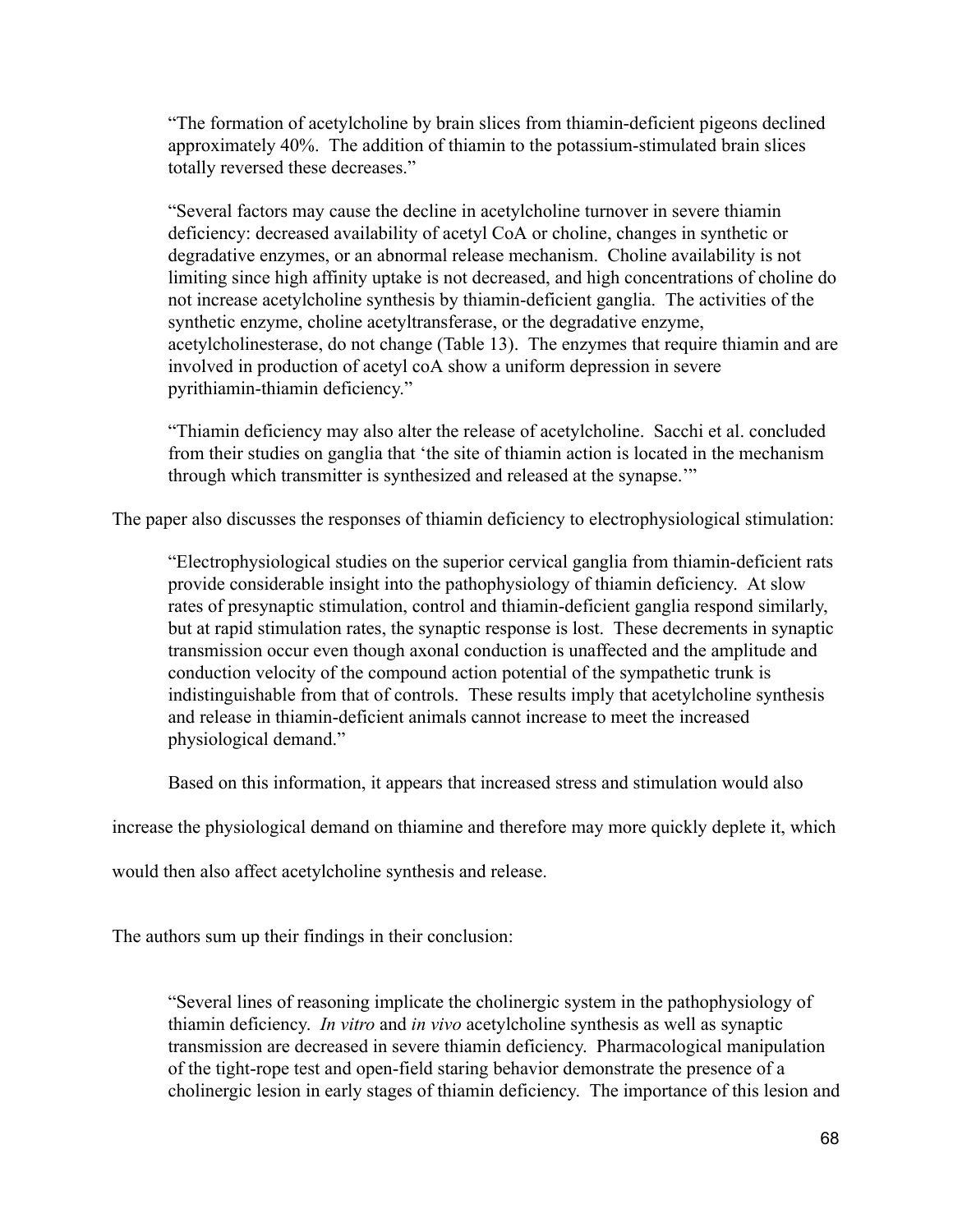its treatment with cholinergic drugs in other metabolic encephalopathies require further investigation, as does the precise molecular mechanism by which thiamin deficiency produces it."

Therefore, based on the connection between thiamine and acetylcholine, a thiamine deficiency can cause the same symptoms as in choline deficiency. As previously explained, dysfunctions in the cholinergic system are clearly involved in the mechanism of POTS.

Why are patients potentially deficient in specific nutrients? Diet, food sources, and food processing could all be related, as thiamine is used up more quickly with higher carbohydrate intake (many POTS patients also report intolerance to higher carbohydrate meals, as they may become very symptomatic at this time). Inadequate intake of nutrients may also be a factor. Processing of foods strips it of many nutrients. For example, when brown rice is stripped of its hull in processing to white rice, thiamine is then lost. Therefore, a high intake of white rice can lead to thiamine deficiency (and could be why the Japanese have shown an interest and pioneered much of the research on thiamine deficiency and beriberi). Stress, whether it be emotional, physical, or environmental, can also deplete one of nutrients, as many nutrients are required in higher doses during periods of stress or excessive stimulation.

Pathogenic infections can also use up the host's nutrients. Candida and other yeasts use up many host nutrients in order to grow, including thiamine and  $b12$ <sup>125</sup>

"By employing wide ranges in vitamin concentrations in biotin basal mineral synthetic medium, it was demonstrated that vitamin B12 markedly stimulated the growth of *Candida albicans*, the organism showing a partial dependency upon this vitamin. Growth inhibition by 5-fluorouracil was reversed non-competitively by vitamin  $B12$ , suggesting

<sup>&</sup>lt;sup>125</sup> M.L. Littman and T.Miwatani. 1963. "Effect of water soluble vitamins and their analogues on growth of Candida albicans II. Vitamin B12, thiamine, oxythiamine, neopyrithiamine, substituted pyrimidines and thiazoles." Mycopathologia et mycologia applicata, Dec 1963 vol 21 (3-4): 289-314. Accessed January 13, 2019. https://link.springer.com/article/10.1007/BF02052582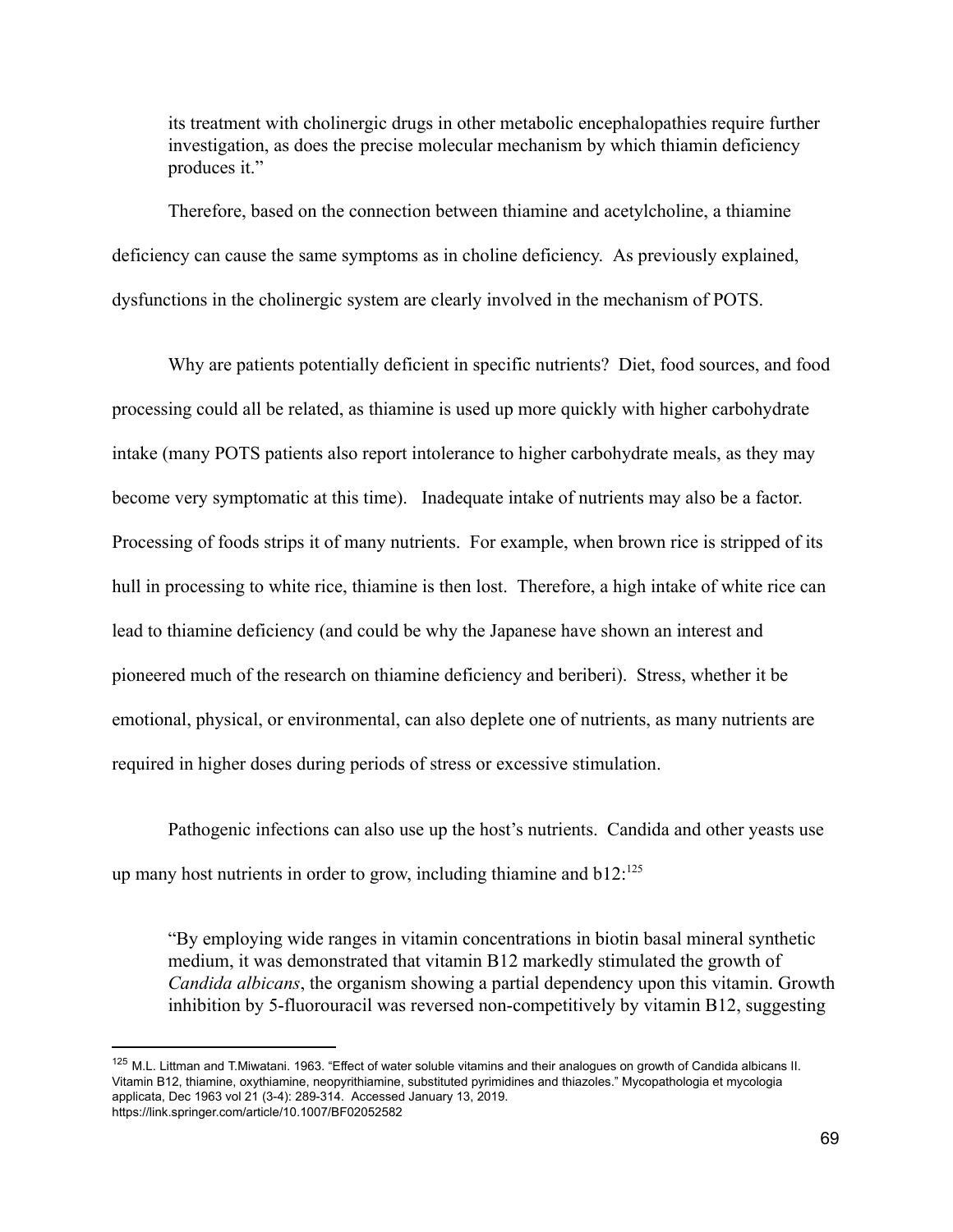that B12 has a role in nucleic acid biosynthesis of the organism. Thiamine was growth stimulatory, the organism being partially dependent upon this vitamin as well."

Another study demonstrated how Candida strains may use up thiamine in response to stress:  $126$ 

"The current work was aimed to elucidate the role of thiamine in stress reactions of  $C$ . *albicans, C. glabrata, C. tropicalis* and *C. dubliniensis*, subjected to hydrogen peroxide treatment. As compared to *S. cerevisiae*, Candida strains exposed to oxidative stress showed: (i) a much higher dependence on exogenous thiamine; (ii) an increased demand for thiamine diphosphate (TDP) and TDP-dependent enzyme, transketolase; (iii) no changes in gene expression of selected stress markers - superoxide dismutase and catalase - depending on thiamine availability in medium; (iv) a similar decrease of reactive oxygen species (ROS) generation in the presence of thiamine."

As these nutrients are also used by pathogens for their own survival, the role of active pathogens

in patients should be kept in mind when considering supplementation of these nutrients.

#### **Hormones**

Hormones may also play into the symptom mix of POTS, especially with there being a significantly higher female to male POTS population  $(5:1)$  as previously indicated), and also the majority of females with POTS being in their childbearing years.

In one study, female POTS patients reported more lightheadedness during menstruation, with a decrease in lightheadedness during their follicular phase. The study concluded: "The severity of lightheadedness was found to vary during the menstrual cycle, which may relate to

<sup>&</sup>lt;sup>126</sup> Wolak, Tomasi, Kozik, Rapala-Kozik. 2015. "Characterization of thiamine uptake and utilization in Candida spp. subjected to oxidative stress." Acta Biochim Pol. 2015; 62(3): 445-55. Accessed January 13, 2019. http://www.actabp.pl/pdf/3\_2015/2015\_1044.pdf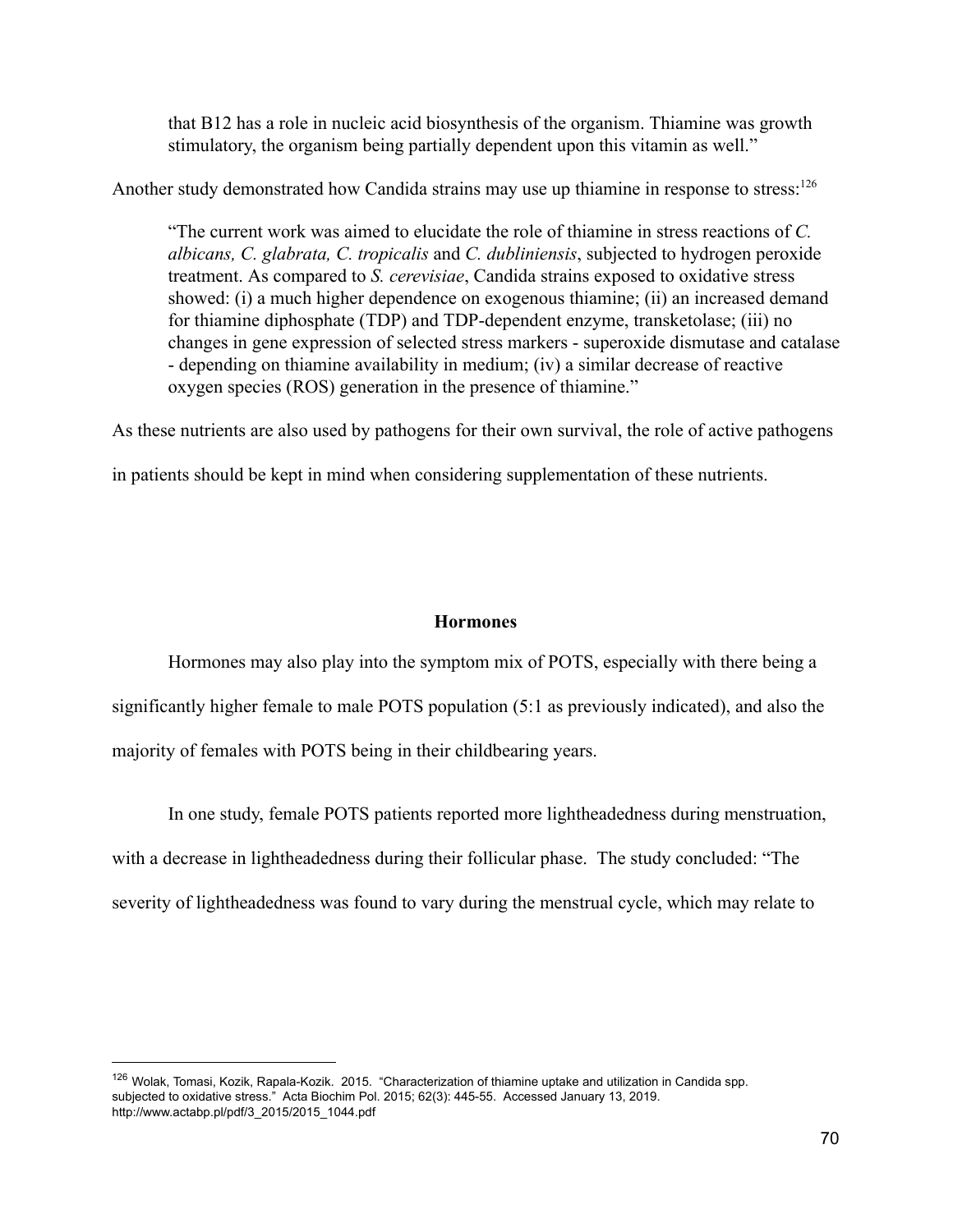changes in estrogen levels." The researchers also noted that "Patients with POTS also reported an increase in estrogen-related gynecologic disease." $127$ 

Also as previously discussed, the COMT enzyme helps to degrade norepinephrine in the body. Estrogen plays a role in how well COMT is working, and therefore may directly affects the levels of norepinephrine in the body: $128$ 

"Alterations in transporter activity by female sex steroids may be organ specific. For example, inhibiting the transporter resulted in a greater increase in blood pressure during the follicular than luteal phase of the menstrual cycle but heart rate and cardiac output increased to a greater extent in the luteal compared to follicular phase. Changes in the activity of NET transporter are implicated in orthostatic intolerance including POTS which occurs more frequently in young women than young men and may be associated with a coding mutation of the NET gene.

Evidence also suggests that estradiol and the catecholestrogens affect norepinephrine disposition via non-neuronal degradation in the vascular smooth muscle. The enzyme catechol-O-methyltransferase (COMT) in the vascular smooth muscle degrades norepinephrine to normetanephrine. Additionally, this enzyme also metabolizes the catecholestrogens to methyloxyestrogens. Thus, the catecholestrogens appear to competitively bind to COMT and inhibit the methylation of catecholamines in the liver, in canine adrenergic nerve endings and the rat heart. Consequently, when catecholestrogens are high, the concentration of norepinephrine in the synaptic cleft may increase, with the net effect of prolonging the impact of an adrenergic neuronal signal on both pre- and post-junctional adrenergic receptors and perhaps increasing the amount of norepinephrine which can be removed by the capillaries. In this context, plasma levels of norepinephrine are greater during the luteal phase (estrogen and progesterone high) compared to the early follicular phase of the menstrual cycle in young healthy women."

"The influence of the female sex hormones on the adrenergic receptors can further be emphasized by evidence which shows that young women appear to have an attenuated forearm vasoconstrictor response to norepinephrine infusion during the luteal phase (high estradiol) vs. the early follicular phase (low estradiol) of their menstrual cycle."

<sup>127</sup> Peggs, Nguyen, Enayat, Keller, Al-Hendy, Raj. 2012. "Gynecologic disorders and menstrual cycle lightheadedness in postural tachycardia syndrome." Int J Gynaecol Obstet. 2012 Sep; 118(3):242-6. Accessed January 19, 2019. https://www.ncbi.nlm.nih.gov/pubmed/22721633

<sup>&</sup>lt;sup>128</sup> Hart, Charkoudian, Miller. 2010. "Sex, Hormones and Neuroeffector Mechanisms." Acta Physiol. 2011 Sep; 203(1):155-165. Accessed January 19, 2019. https://www.ncbi.nlm.nih.gov/pmc/articles/PMC3025263/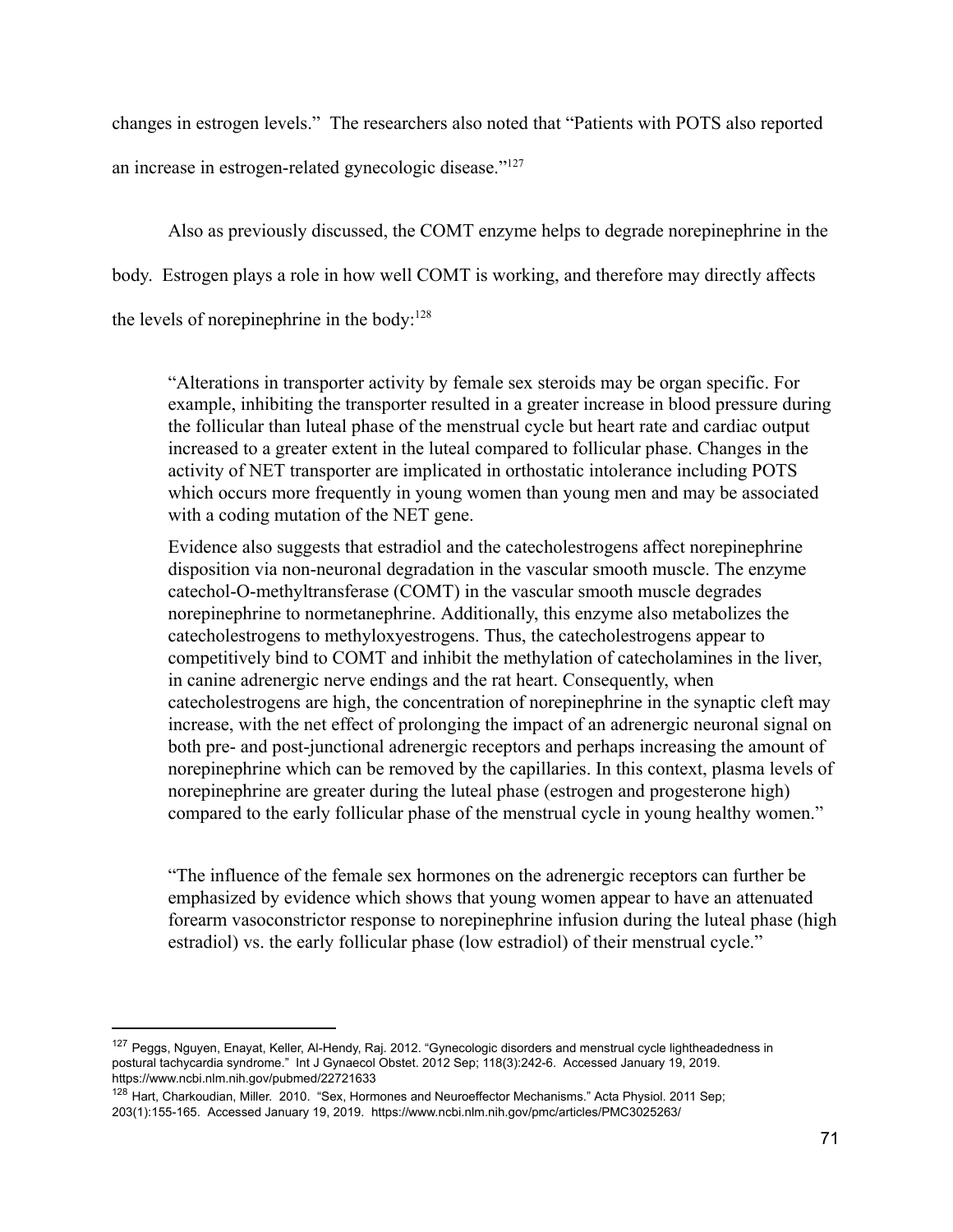"In young women, sympathetic nerve activity actually increased during the luteal phase (when estrogen and progesterone are elevated) compared to the early follicular phase when both hormones are low suggesting that progesterone may also have an effect on central sympathetic outflow. Future studies should therefore consider both the separate and interactive effects of estrogen and progesterone on the function of central autonomic nuclei<sup>"</sup>

Therefore, it may also be beneficial to assess sex hormones, including estrogen and progesterone, in POTS patients.

### **Conclusion**

Currently, the traditional medical community attempts to treat POTS patients simply by targeting symptoms. However, this does not treat the cause of POTS, and therefore, is not sufficient to bring a POTS patient back to homeostasis, or optimal functioning.

However, by viewing the body as a "whole system," and by assessing and addressing possible root causes, we may be able to determine the plausible root causes of POTS for a particular patient and help them achieve remission from POTS symptoms. Based on the research presented, some areas we may wish to explore with POTS patients include: nutrient deficiencies, excesses or toxicities, pathogens, and stressors.

Deficiencies may include a deficiency of vitamins, minerals, or other nutrients (including B12, Iron, Vitamin D, and Thiamine or Vitamin B1). This area may also include a deficiency of contact with substances required for health, including sunlight, fresh air, and clean water and hydration, cleanliness habits, exercise and movement, or a lack of refreshing sleep.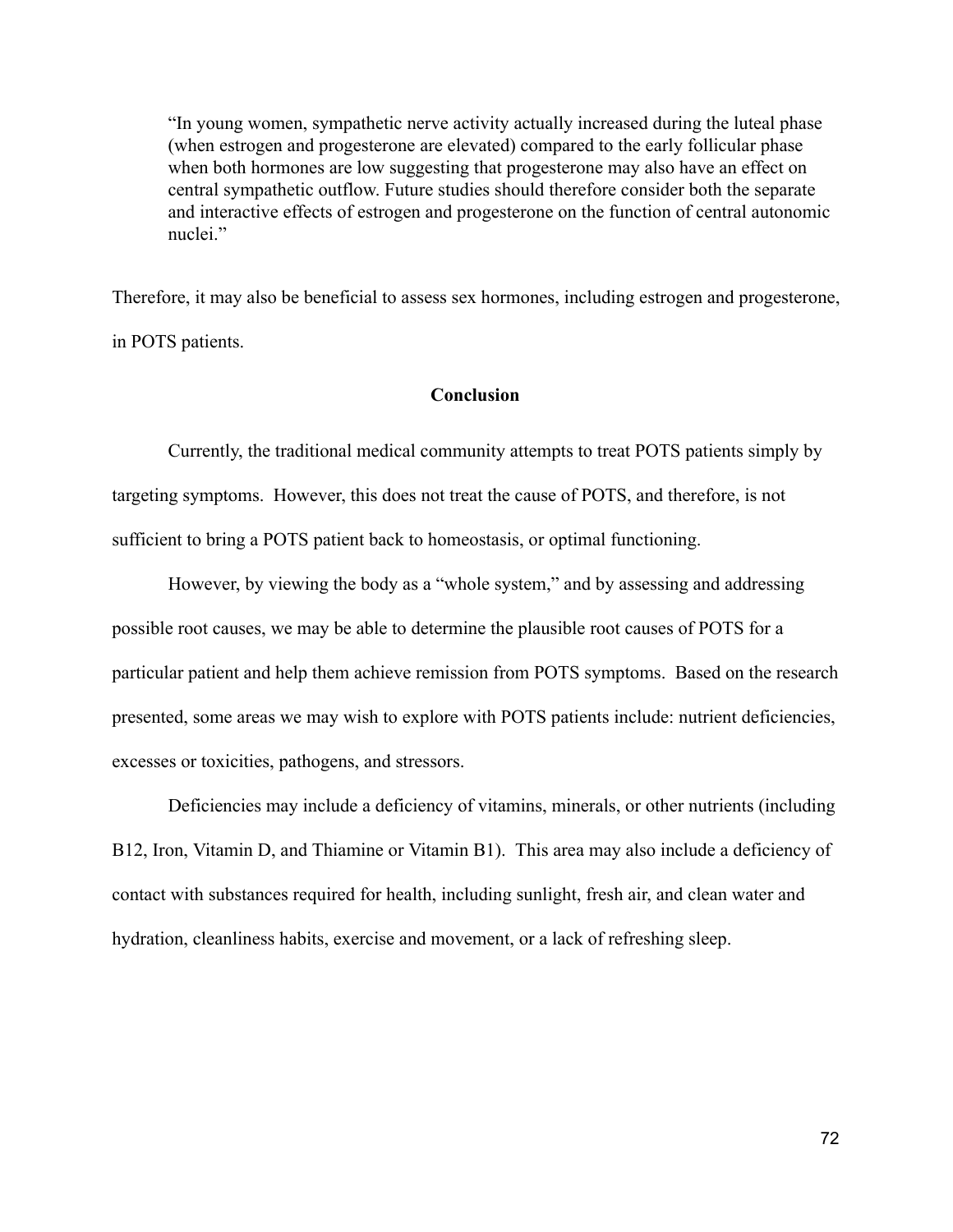An excess or toxicity of substances may include contact with, or a buildup of, toxins including heavy metals, toxic gasses or chemicals, unhealthy or inappropriate foods or alcohol, or even toxicity from too much of a certain nutrient or type of food.

Pathogenic influences may include pathogenic bacteria, viruses, yeasts or fungi, or exposure to mold mycotoxins, which could be contributing to stress on and imbalance of the immune system, hormonal imbalances, neurotransmitter and other chemical imbalances, toxic byproducts, and nutrient depletion.

Stressors may include environmental or emotional stressors, such as chronic stress from harmful or "toxic" relationships, overwork or over-exercise, emotional trauma, an unclean or stressful environment, or simply an inability to adequately cope or manage daily stressors.

If genetic influences appear to be involved, the emerging importance of epigenetic factors on gene expression should be considered. As Dr. Lonsdale has stated: <sup>129</sup> "The basic root of any disease could well be derived from three phenomena: genetic stressors, environmental stressors, and nutritional liabilities. To the extent those stressors can be effectively managed determines health. It is of course true that a genetic cause, the stress of an injury, or starvation may dominate, but the other two circles are always potentially present. The new science of epigenetics completely alters our previous concept that genes represent a fixed blueprint. We now know that they can be influenced by lifestyle and the quality of nutrition. Many common diseases can only be understood by considering all three components."

<sup>129</sup> Derrick Lonsdale and Chandler Marrs. *Thiamine Deficiency Disease, Dysautonomia, and High Calorie Malnutrition*. London, United Kingdom: Academic Press, 2017.